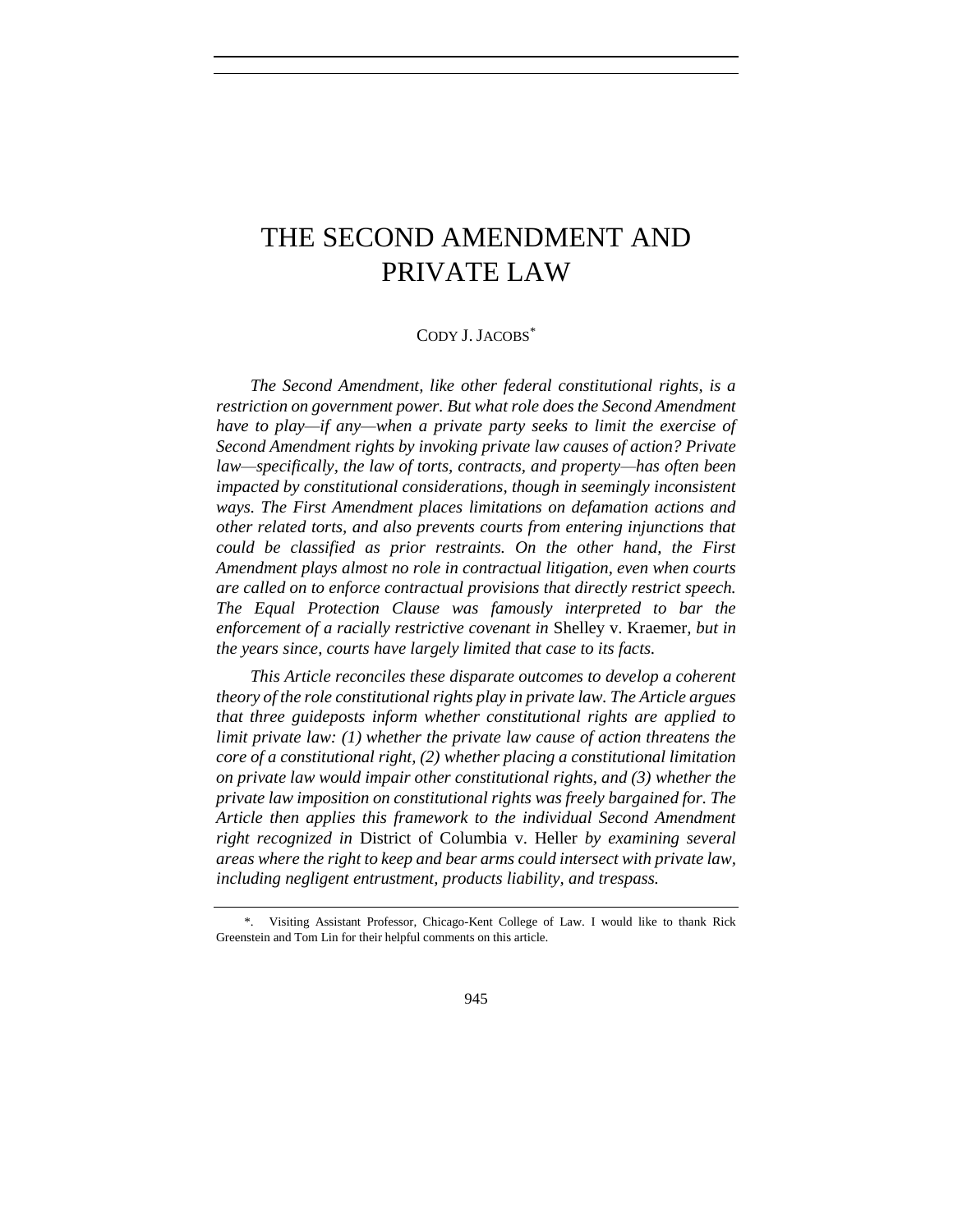# 946 **SOUTHERN CALIFORNIA LAW REVIEW** [Vol. 90:945

# TABLE OF CONTENTS

| I. INDIVIDUAL CONSTITUTIONAL RIGHTS AND PRIVATE LAW:           |  |
|----------------------------------------------------------------|--|
|                                                                |  |
| A. FREE SPEECH, DEFAMATION, AND RELATED INTENTIONAL TORTS. 948 |  |
|                                                                |  |
|                                                                |  |
|                                                                |  |
| E. EQUAL PROTECTION, COVENANTS, WILLS, AND TRUSTS 961          |  |
|                                                                |  |
|                                                                |  |
|                                                                |  |
|                                                                |  |
|                                                                |  |
| B. LIMITATIONS, POTENTIAL CRITIQUES, AND AN ALTERNATIVE973     |  |
|                                                                |  |
| IV. THE CORE RIGHT THEORY APPLIED TO THE SECOND                |  |
|                                                                |  |
|                                                                |  |
|                                                                |  |
|                                                                |  |
|                                                                |  |
|                                                                |  |
|                                                                |  |
|                                                                |  |

## INTRODUCTION

<span id="page-1-0"></span>Dick Heller wanted to keep a handgun in his house for self-defense but was prevented from doing so by a District of Columbia law banning handguns. Believing that the law was unconstitutional, he sued the District and ultimately won a landmark decision at the Supreme Court in *District of Columbia v. Heller*, which held that the Second Amendment contains an individual right to keep and bear arms for self-defense.<sup>1</sup> But what if Mr. Heller had lived in an apartment subject to a restrictive covenant banning guns? What if he wanted to carry his handgun onto an unwilling business owner's property? What if the manufacturer of Mr. Heller's handgun was sued for selling a defective product? While at first blush it may seem that the Second Amendment would have no bearing on these "private" restrictions on guns, every single one of them requires the involvement of a pubic

<sup>1.</sup> District of Columbia v. Heller, 554 U.S. 570, 570 (2008).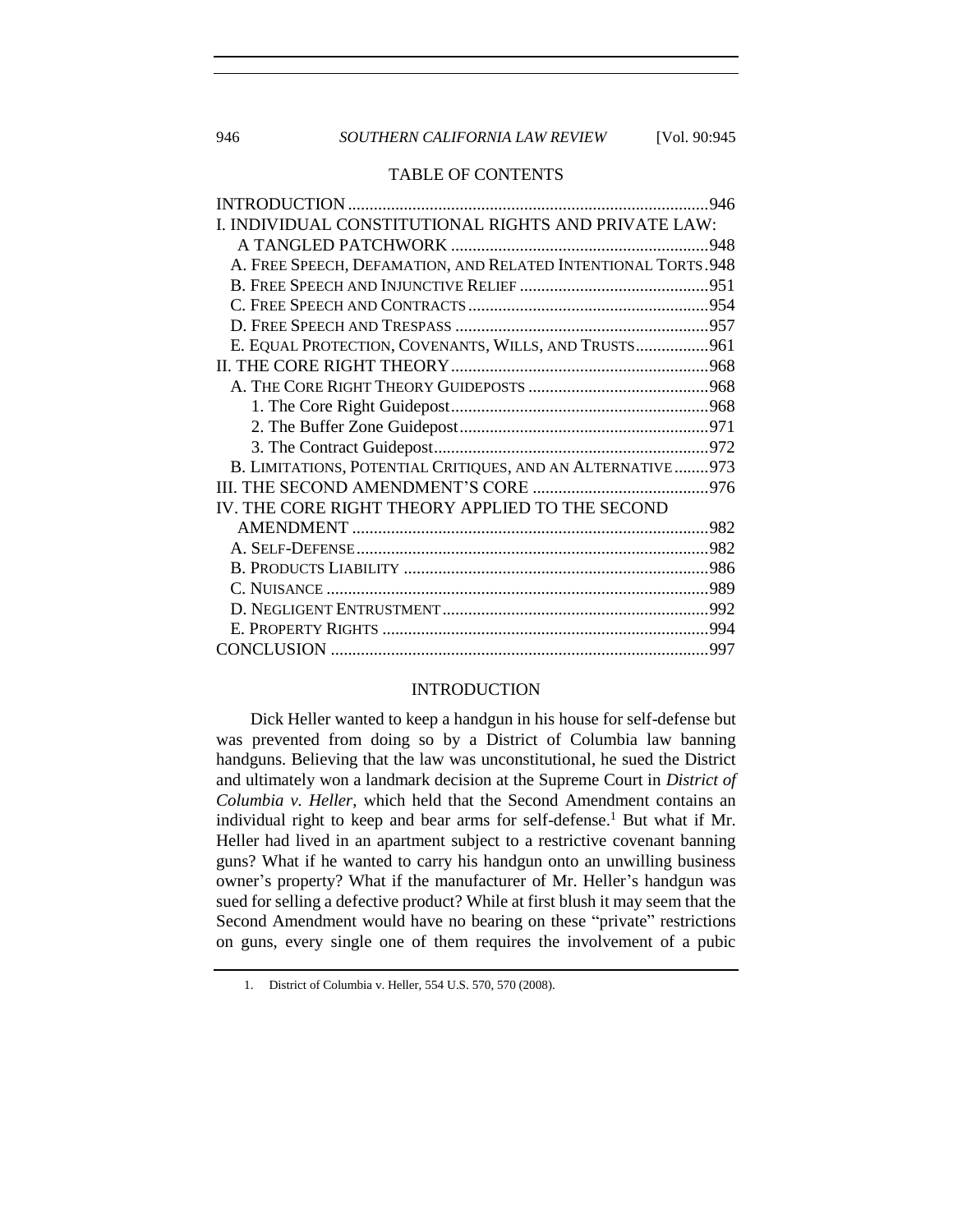actor—the court—to give force to these restrictions.

Does the involvement of a court in enforcing these "private law" restrictions on guns automatically mean that each of these restrictions is subject to Second Amendment scrutiny?<sup>2</sup> Again, the answer is not as clear cut as it might seem. The cases dealing with the relationship between other constitutional rights and private law have not embraced an across the board "court-as-state-actor" theory. Instead, they have produced an inconsistent and confusing patchwork of results with no overarching theory to explain the different approaches employed when dealing with different constitutional rights and different areas of private law.

This Article will attempt to fill in that gap by developing an explanatory theory of the relationship between private law and constitutional rights. A close examination of the case law reveals three "guideposts" that underlie the courts' determinations of whether to place constitutional limitations on private law in any given context. First, courts will only apply constitutional constraints to private law when the private law action threatens the core of the constitutional right at issue. Second, courts are more reluctant to apply constitutional constraints to private law when the application of such a constraint would threaten the constitutional rights of others. Third, courts rarely apply constitutional constraints to contracts and other voluntary agreements. This Article will use the Second Amendment to demonstrate how these guideposts might be applied in several areas where Second Amendment rights and private law are likely to intersect.

Part I of this Article explores the way other individual constitutional rights have played a role in private law litigation. Part II proposes a theoretical framework—the Core Right Theory—that explains the seemingly disparate ways other rights have been incorporated into private law litigation. Part III elucidates what the core of the Second Amendment right is through a discussion of the Supreme Court's decision in *Heller* and of the Second Amendment doctrine that has developed in the lower courts following that decision. Part IV discusses several potential areas where the Second Amendment could be implicated in private law litigation and applies the Core Right Theory to sketch out how courts might approach those issues.

<span id="page-2-0"></span>

<sup>2.</sup> Private law is "the body of law dealing with private persons and their property and relationships." BLACK'S LAW DICTIONARY (10th ed. 2014). Of course, the question of what constitutes private law as opposed to public law is a fraught one. *See, e.g.*, Jeffrey A. Pojanowski, *Private Law in the Gaps*, 82 FORDHAM L. REV. 1689, 1703 (2014). This article defines private law as concerning tort, contract, and property law doctrines, irrespective of whether the source of those doctrines in any given situation happens to be common law or statute. *See also* Erwin Chemerinsky, *Rethinking State Action*, 80 NW. U. L. REV. 503, 517 (1985).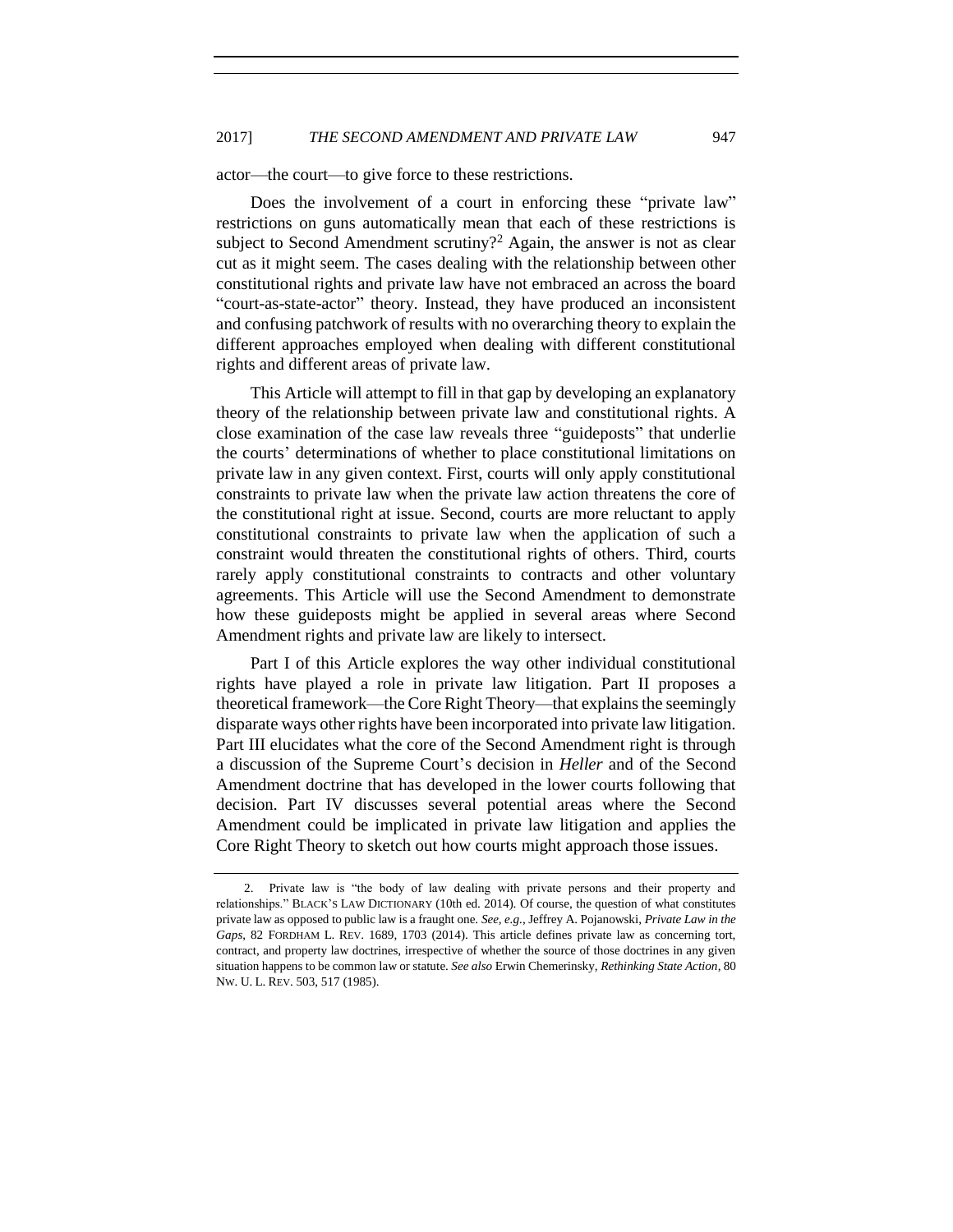# <span id="page-3-0"></span>I. INDIVIDUAL CONSTITUTIONAL RIGHTS AND PRIVATE LAW: A TANGLED PATCHWORK

The relationship between individual constitutional rights and private law has always been a messy one. Individual constitutional rights were traditionally thought to serve only as checks on direct exercises of government power, and had no bearing whatsoever on private law litigation.<sup>3</sup> However, starting in the middle of the twentieth century, the Supreme Court began to expand the scope of constitutional rights to place limits on private law in some areas. But this expansion has been far from uniform. Torts imposing liability based on speech and injunctive relief that targets speech have been given serious constitutional limitations. However, contractual obligations limiting speech have remained relatively free from First Amendment scrutiny. Likewise, although a few prominent cases have suggested otherwise, courts have been fairly reluctant to find that the First Amendment or the Equal Protection Clause contain consequential limitations on private property rights.

#### <span id="page-3-1"></span>A. FREE SPEECH, DEFAMATION, AND RELATED INTENTIONAL TORTS

Perhaps the most famous area where the Supreme Court has explicitly placed constitutional limitations on litigation between private parties is in the context of actions for defamation.<sup>4</sup> The torts of libel and slander existed at common law long before the First Amendment was ratified.<sup>5</sup> And, for over a century after the First Amendment was ratified, there was no suggestion that the Amendment did anything to alter these torts even though liability was triggered by the defendant's speech.<sup>6</sup>

<span id="page-3-2"></span>The Supreme Court changed that dramatically in *New York Times Co. v. Sullivan*. 7 In that case, a public official in Alabama sued the New York Times and several civil rights leaders for libel in Alabama state court based on an allegedly defamatory advertisement the Times published, which

<sup>3.</sup> *Cf.* Cass R. Sunstein, *Lochner's Legacy*, 87 COLUM. L. REV. 873, 874 (1987) (noting that in the *Lochner* era, the common law was thought of as a "part of nature rather than a legal construct").

<sup>4.</sup> Defamation refers to two separate torts: libel and slander. RESTATEMENT (SECOND) OF TORTS § 568 (AM. LAW. INST. 1977).

<sup>5.</sup> *See, e.g.*, Lee Levine, *Judge and Jury in the Law of Defamation: Putting the Horse Behind the Cart*, 35 AM. U. L. REV. 3, 42 (1985).

<sup>6.</sup> *See, e.g.*, Daniel J. Solove & Neil M. Richards, *Rethinking Free Speech and Civil Liability*, 109 COLUM. L. REV. 1650, 1656 (2009). *But see* Eugene Volokh, *Tort Liability and the Original Meaning of the Freedom of Speech, Press, and Petition*, 96 IOWA L. REV. 249, 251 (2010) (arguing that courts and commentators did understand tort actions as state action for purposes of the First Amendment and state constitutional analogues at the time of the founding, but that they simply considered defamation to be outside the scope of the First Amendment).

<sup>7.</sup> N.Y. Times Co. v. Sullivan, 376 U.S. 254, 254 (1964).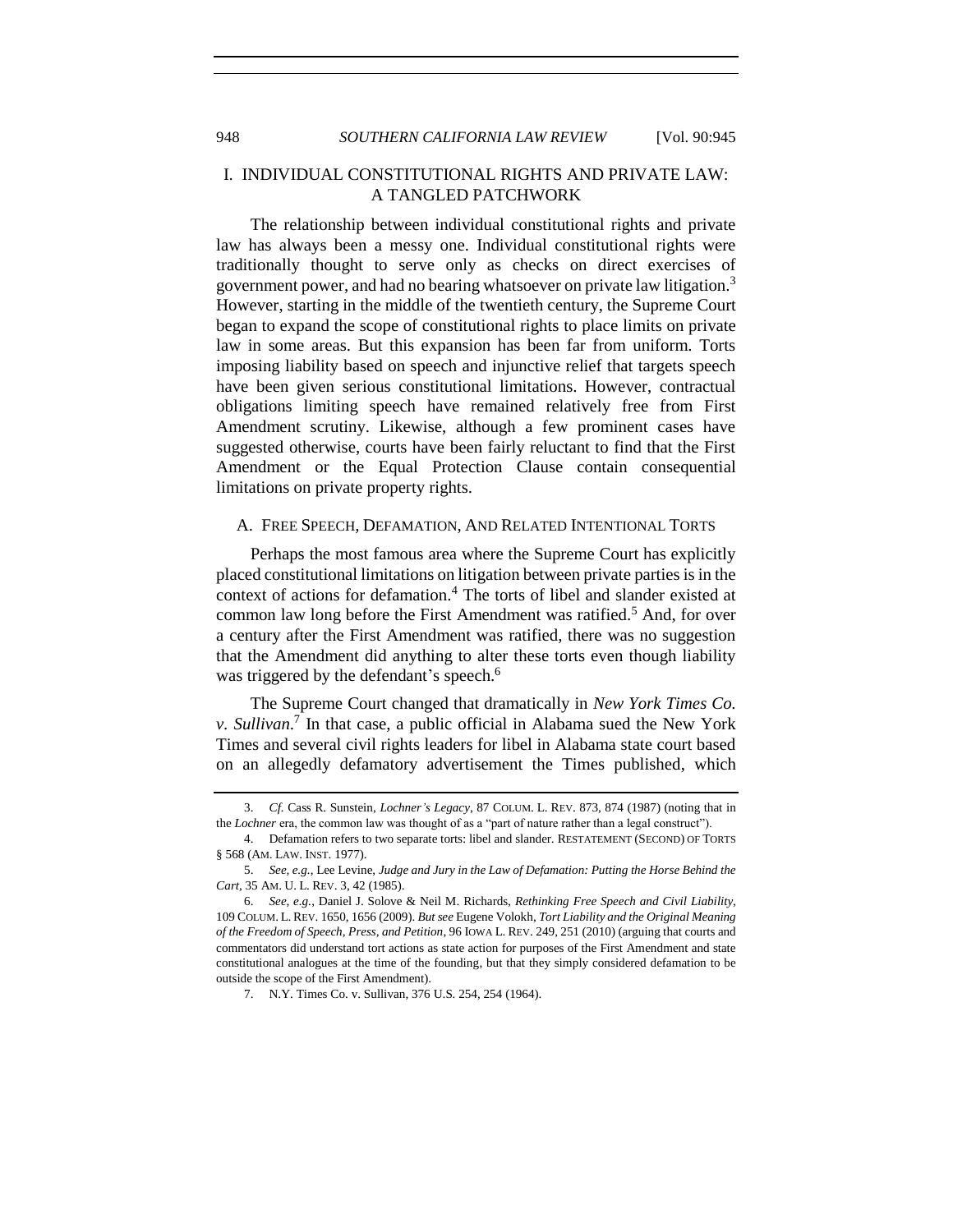criticized the official's handling of civil rights protests in Montgomery.<sup>8</sup> The jury returned a hefty verdict for the plaintiff after being instructed by the trial judge that the statements in the advertisement were libel per se and that no proof of intentional falsity was required.<sup>9</sup> The Supreme Court of Alabama upheld the jury verdict and rejected the defendants' argument that the jury instructions violated the First Amendment.<sup>10</sup>

The Supreme Court reversed and held that the First Amendment limited libel actions by requiring that—when the plaintiff is a public figure—the plaintiff must prove that the allegedly defamatory material was published by the defendant with "'actual malice'—that is, with knowledge that it was false or with reckless disregard of whether it was false or not." <sup>11</sup> The Court rejected any distinction between libel actions between private parties and other kinds of state action:

Although this is a civil lawsuit between private parties, the Alabama courts have applied a state rule of law which petitioners claim to impose invalid restrictions on their constitutional freedoms of speech and press. It matters not that that law has been applied in a civil action . . . . The test is not the form in which state power has been applied but, whatever the form, whether such power has in fact been exercised. . . . What a State may not constitutionally bring about by means of a criminal statute is likewise beyond the reach of its civil law of libel.<sup>12</sup>

In the years following *Sullivan*, the Court extended the protection of the actual malice requirement to situations where the defamation plaintiff is any "public figure," even if they are not a public official.<sup>13</sup> Although the Court declined to extend the full protection of *Sullivan* to suits involving nonpublic-figure plaintiffs, it did hold that the First Amendment requires such plaintiffs to prove some sort of fault on the part of the defendant in publishing the defamatory statement where the statement involves a matter of public concern,  $^{14}$  displacing the common law rule of strict liability.<sup>15</sup> The Court also held that non-public-figure plaintiffs could not recover punitive or presumed damages<sup>16</sup> for defamation unless they satisfied the *Sullivan* actual malice

<sup>8.</sup> *Id.* at 256–65.

<sup>9.</sup> *Id.* The jury awarded \$500,000 in damages against the defendants, which is nearly \$4 million in today's dollars. *See* U.S. INFLATION CALCULATOR, http://www.usinflationcalculator.com (last visited Aug. 11, 2017).

<sup>10.</sup> N.Y. Times Co. v. Sullivan, 144 So. 2d 25, 40 (Ala. 1962).

<sup>11.</sup> *Sullivan*, 376 U.S. at 280.

<sup>12.</sup> *Id.* at 265, 277 (citations omitted).

<sup>13.</sup> *See* Gertz v. Robert Welch, Inc., 418 U.S. 323, 335 & n.7 (1974).

<sup>14.</sup> *See id.* at 347.

<sup>15.</sup> *See* RESTATEMENT (SECOND) OF TORTS § 580B cmt. c (AM. LAW INST. 1977).

<sup>16.</sup> Presumed damages are damages that are recoverable for defamation without any proof of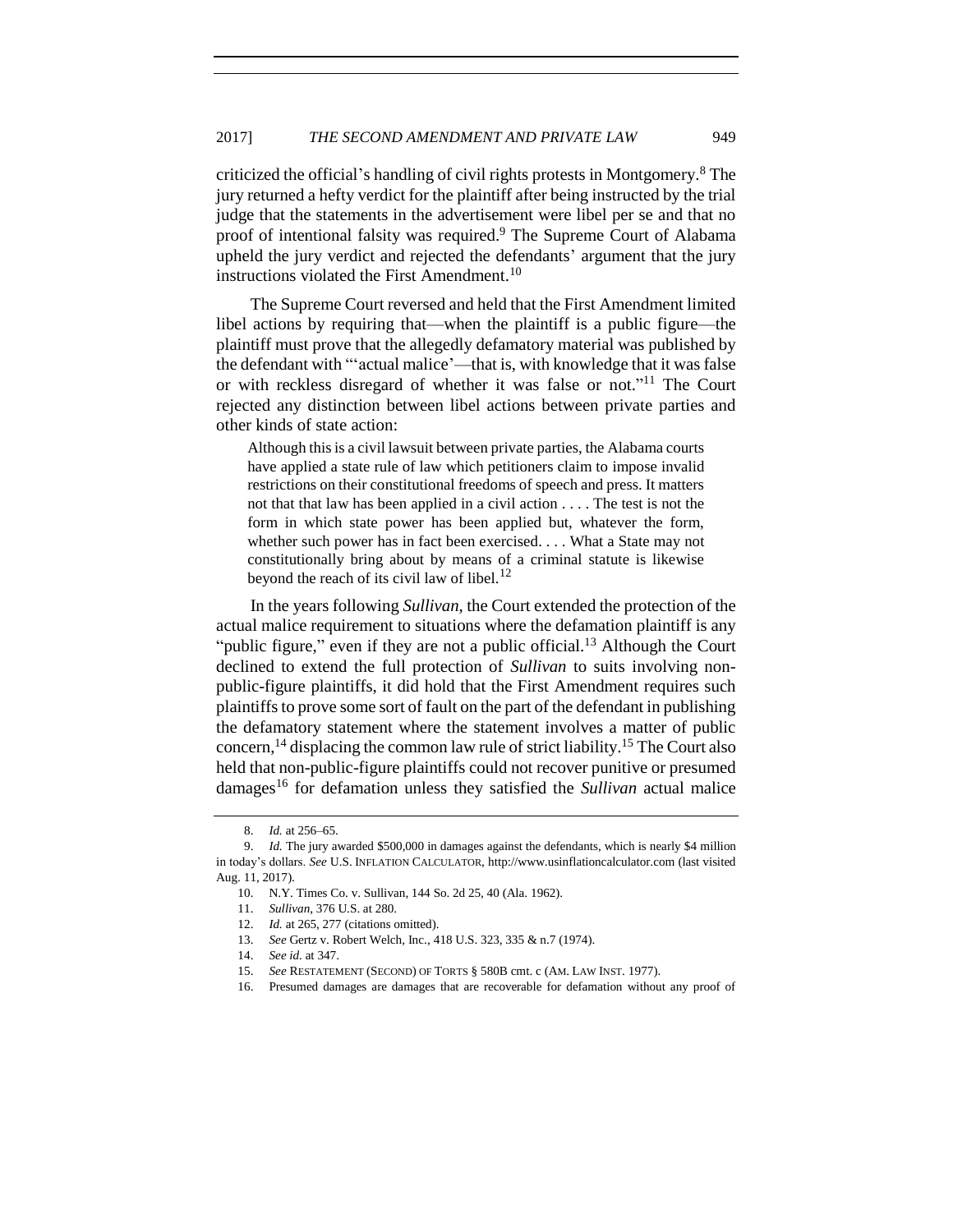standard.<sup>17</sup> The Court also required that where the allegedly defamatory speech deals with a matter of public concern, the burden of proof for showing falsity must be on the plaintiff.<sup>18</sup> Finally, the Court established that the First Amendment requires appellate courts to undertake an independent examination of whether the actual malice test is satisfied when reviewing a trial court's judgment in a defamation case where that standard applies.<sup>19</sup>

The scope of other intentional torts involving speech has also been limited by the First Amendment. In *Hustler Magazine, Inc. v. Falwell*, the Court held that a public figure plaintiff could not recover damages for intentional infliction of emotional distress based on speech unless the underlying speech contained a false statement of fact made with actual malice. <sup>20</sup> Similarly, in *Time, Inc. v. Hill*, the court held that actual malice was also required in false light type actions involving issues of public concern. 21 And, in *Snyder v. Phelps*, the court refused to allow recovery on claims for intentional inflection of emotional distress and intrusion upon seclusion based on activities associated with picketing in a public space.<sup>22</sup> The Court has also limited the use of the tort of public disclosure of private facts, foreclosing the imposition of liability where the facts disclosed appear in a public record.<sup>23</sup>

However, not all torts involving speech have been subject to First Amendment restrictions. In *Zacchini v. Scripps-Howard Broadcasting Co.*, the Court held that the First Amendment placed no limitation on actions for the appropriation of the right of publicity.<sup>24</sup> The Court noted that while actions for defamation and false light sought to silence speech, actions for appropriation of the right of publicity were simply about "who gets to do the publishing."<sup>25</sup> Thus, the Court concluded that the performer of a human cannonball act could recover against a news station that broadcast his entire act without compensating him.<sup>26</sup>

actual loss. *See Gertz*, 418 U.S. at 349.

- 19. *See* Harte-Hanks Commc'ns, Inc. v. Connaughton, 491 U.S. 657, 685–86 (1989); Bose Corp. v. Consumers Union, 466 U.S. 485, 510–11 (1984).
	- 20. Hustler Magazine, Inc. v. Falwell, 485 U.S. 46, 56 (1988).

actions for copyright infringement, which posed no First Amendment problem. *See id.* at 575–77.

<sup>17.</sup> *See id.* at 348–50.

<sup>18.</sup> *See* Phila. Newspapers, Inc. v. Hepps, 475 U.S. 767, 776 (1986).

<sup>21.</sup> Time, Inc. v. Hill, 385 U.S. 374, 387–88 (1967).

<sup>22.</sup> Snyder v. Phelps, 562 U.S. 443, 456, 460 (2011).

<sup>23.</sup> *See* Cox Broad. Corp. v. Cohn, 420 U.S. 469, 496–97 (1975).

<sup>24.</sup> Zacchini v. Scripps-Howard Broad. Co., 433 U.S. 562, 578 (1977).

<sup>25.</sup> *Id.* at 573. The court also noted that these actions preserved similar economic interests to

<sup>26.</sup> *Id.* at 578.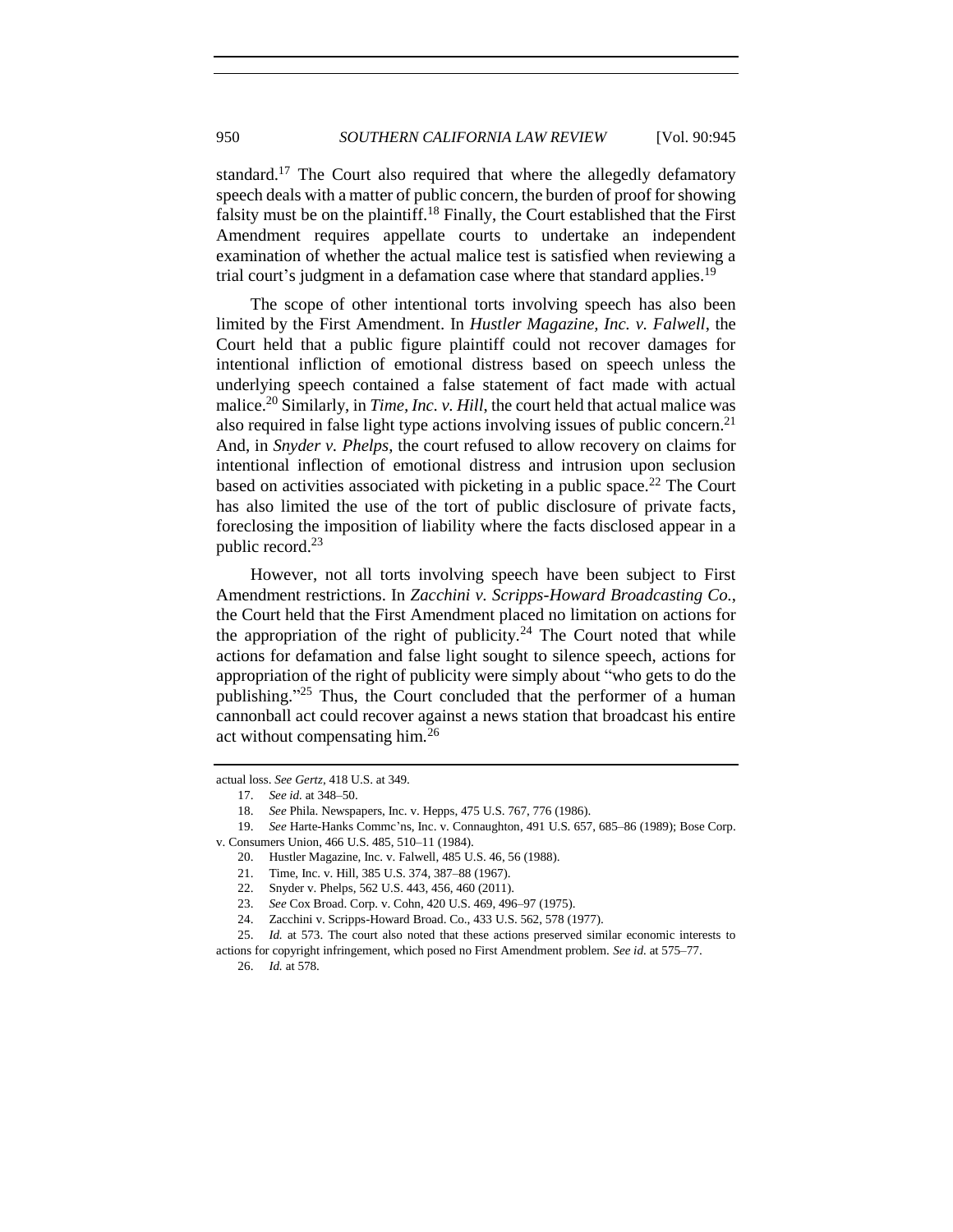## 2017] *THE SECOND AMENDMENT AND PRIVATE LAW* 951

#### B. FREE SPEECH AND INJUNCTIVE RELIEF

<span id="page-6-0"></span>The First Amendment also places limits on the kinds of equitable relief available to prevailing parties in private law litigation. Injunctions that prohibit defendants from engaging in speech can, in some circumstances, be classified by courts as prior restraints, and therefore be subjected to exacting First Amendment scrutiny.<sup>27</sup> "The term prior restraint is used to describe administrative and judicial orders forbidding certain communications when issued in advance of the time that such communications are to occur."<sup>28</sup> Although the Supreme Court has never established the specific standard that applies to the review of prior restraints,  $2<sup>9</sup>$  it has held that such restraints carry "a 'heavy presumption' against [their] constitutional validity" and that the party attempting to justify the restraint "carries a heavy burden."30

In the private law context, concerns about prior restraints most often arise in lawsuits involving defamation, harassment, or trade secrets where the plaintiff seeks injunctive relief to prevent the defendant from continuing to engage in offending conduct that involves at least some element of speech. The level of scrutiny courts apply to such injunctions varies depending primarily on two factors: (1) whether the injunction is content-based, and (2) whether the injunction forbids speech on a matter of public concern. Speech restrictive injunctions which are content-based are subject to strict scrutiny,<sup>31</sup> while injunctions that are not content-based are subject to a lesser standard akin to intermediate scrutiny.<sup>32</sup> Although the role it plays in the analysis is less clear, courts are also less likely to grant injunctive relief that would suppress speech on matters of public concern.

The court's purpose in adopting the injunction is the controlling consideration in determining content neutrality.<sup>33</sup> If the injunction was adopted for a purpose other than suppressing the message the speaker

<sup>27.</sup> *See, e.g.*, Hurvitz v. Hoefflin, 84 Cal. App. 4th 1232, 1241 (2000) ("[Court] [o]rders which restrict or preclude a citizen from speaking in advance are known as 'prior restraints,' and are disfavored and presumptively invalid.") (citing Org. for a Better Austin v. Keefe, 402 U.S. 415, 419 (1971)).

<sup>28.</sup> *E.g.*, Alexander v. United States, 509 U.S. 544, 550 (1993) (emphasis, citation, and internal quotation marks omitted).

<sup>29.</sup> *See, e.g.*, J.Q. Office Equip. of Omaha, Inc. v. Sullivan, 432 N.W.2d 211, 213 (Neb. 1988).

<sup>30.</sup> *Keefe*, 402 U.S. 415, 419 (1971) (citations omitted).

<sup>31.</sup> Strict scrutiny requires that the injunction be narrowly tailored to achieve a compelling governmental interest. *See, e.g.*, 16B AM. JUR. 2D *Constitutional Law* § 862 (2009).

<sup>32.</sup> *See* DVD Copy Control Ass'n, Inc. v. Bunner, 31 Cal. 4th 864, 877 (2003). The standard for reviewing content-neutral injunctions that burden speech asks whether the injunction "burden[s] no more speech than necessary to serve a significant government interest." Madsen v. Women's Health Ctr., Inc., 512 U.S. 753, 765 (1994) (citation omitted).

<sup>33.</sup> *See Bunner*, 31 Cal. 4th at 877.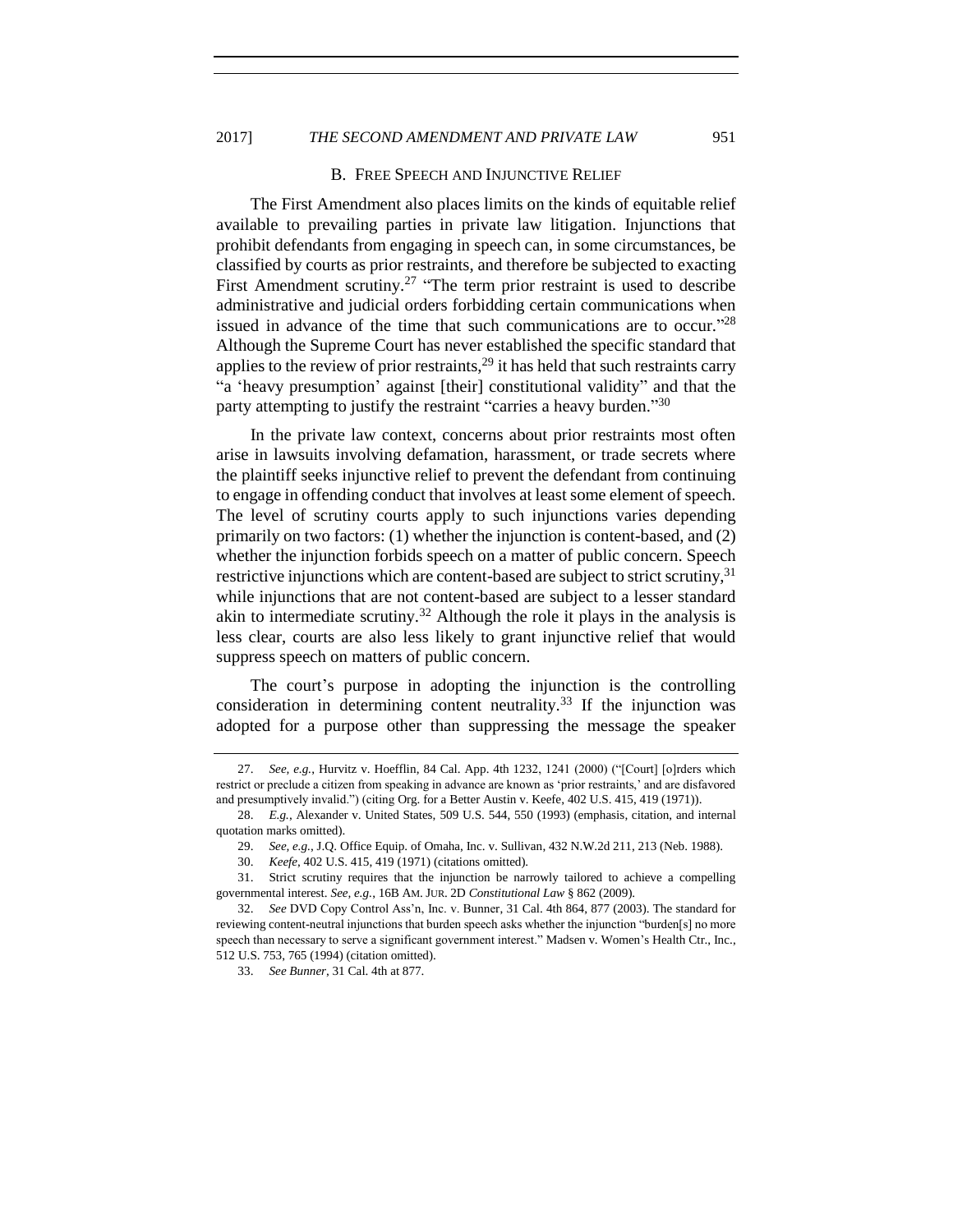intended to convey, it is content neutral.<sup>34</sup> In *DVD Copy Control Association, Inc. v. Bunner*, the Supreme Court of California upheld an injunction preventing the publication of proprietary computer code that was found to be a trade secret of the plaintiff.<sup>35</sup> The court reasoned that the communication of the computer code was singled out not because of its message, but because of the plaintiff's property interest in the code.<sup>36</sup> The court went on to find that the injunction served a significant government interest—allowing trade secret owners to "reap the fruits of [their] own labor"—and that the injunction burdened no more speech than necessary to further that purpose, since the only way to protect trade secrets is to prevent them from becoming public.<sup>37</sup> Similarly, in *Rew v. Bergstrom*, the Minnesota Court of Appeals justified a protective order barring the defendant from contacting the plaintiff, a domestic violence victim, "because it restrict[ed] contact with the abuse victim initiated by the abusing party without regard for the message the abusing party intend[ed] to express." <sup>38</sup> Courts have been similarly willing to enter content-neutral injunctions restricting speech in the copyright context<sup>39</sup> and in the context of harassment by protesters.<sup>40</sup>

By contrast, in *Franklin Chalfont Associates v. Kalikow*, a Pennsylvania court refused to uphold an injunction preventing home owners who were dissatisfied with the real estate developer who sold them their homes from criticizing his business through picketing, leafleting, and displaying signs in other ways.<sup>41</sup> The developer alleged that the home owners' activities

39. *See, e.g.*, S.F. Arts & Athletics, Inc. v. U.S. Olympic Comm., 483 U.S. 522, 536 (1987) (upholding injunction prohibiting certain uses of the word "Olympic" because any "restrictions on expressive speech" were "incidental" to the primary purpose of "encouraging and rewarding the [U.S. Olympic Committee's] activities.").

40. *See, e.g.*, Ne. Women's Ctr., Inc. v. McMonagle, 939 F.2d 57, 63 (3d Cir. 1991) ("The injunction at issue here is content-neutral. . . . The challenged sections of the injunction make no mention whatsoever of abortion or any other substantive issue—they merely restrict the volume, location, timing, and violent or intimidating nature of his expressive activity."); Murray v. Lawson, 649 A.2d 1253, 1263 (N.J. 1994) (upholding an injunction preventing picketing near the home of a doctor who provided abortions on the ground that "the court granted it to protect the [doctor and his family] from targeted picketing that inherently and offensively interfered with their residential privacy" rather than to suppress the message of the protesters).

41. Franklin Chalfont Assocs. v. Kalikow, 573 A.2d 550, 550–52, 557–58 (Pa. Super. Ct. 1990).

<sup>34.</sup> *See Madsen*, 512 U.S. at 763; *Bunner*, 31 Cal. 4th at 877.

<sup>35.</sup> *See Bunner*, 31 Cal. 4th at 864, 885.

<sup>36.</sup> *See id.* at 877. *See also In re* Zyprexa Injunction, 474 F. Supp. 2d 385, 423 (E.D.N.Y. 2007) (upholding injunction preventing the dissemination of proprietary company documents illegally retained after discovery because "[t]he injunction [was] justified not by reference to the content of the covered documents, but rather by their unlawful acquisition.").

<sup>37.</sup> *Bunner*, 31 Cal. 4th at 880–81 (citations omitted).

<sup>38.</sup> Rew v. Bergstrom, 812 N.W.2d 832, 838 (Minn. Ct. App. 2011) *aff'd in part, rev'd in part*, 845 N.W.2d 764 (Minn. 2014).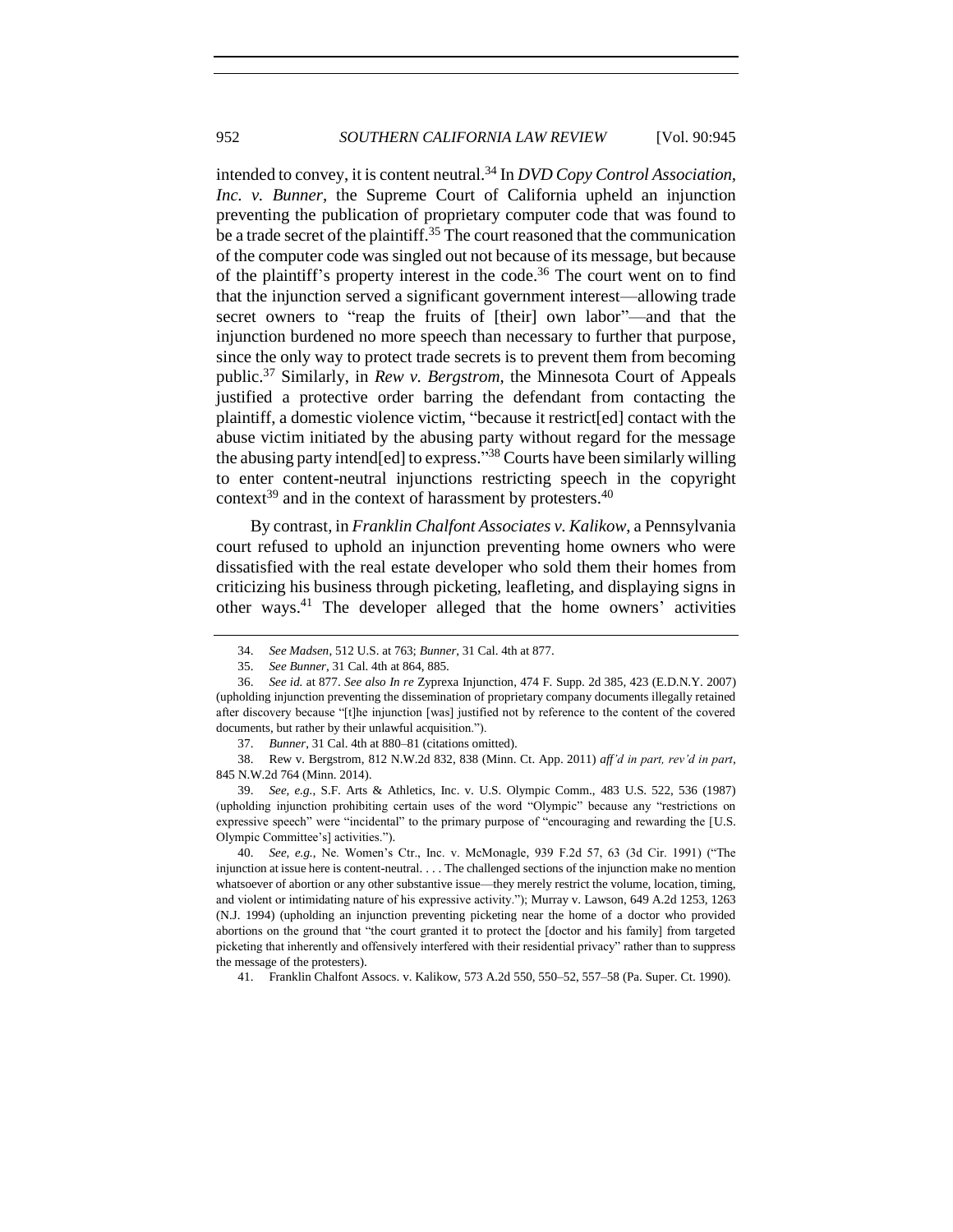constituted tortious interference with his business and that the injunction was necessary to prevent that interference and to protect the developer and his customers from the defendants' "offensive" signage. $42$  The court rejected those arguments noting that "the injunction . . . was directed at the content rather than the manner of appellants' speech" because it only prevented the home owners from engaging in "speech and other expressive conduct which [was] critical of [the developer]. It [was] directed against the ideas expressed because of the detrimental impact which the communication of those ideas . . . had upon [the developer]." <sup>43</sup> Similarly, in *Shang Jen Lo v. Shu Ping Chan*, the California Court of Appeals reversed an injunction preventing disgruntled former church parishioners "from approaching, yelling out, or calling out to parishioners concerning respondent or other church officials from [a nearby] parking lot on any day church services are held" because the court found it to be a content-based restriction on speech, since it solely restricted speech that concerned the church.<sup>44</sup>

Courts have also shown a reluctance to enter or uphold injunctions that burden speech on matters of public concern. In *Rain CII Carbon, LLC v. Kurczy*, for example, a federal district court refused to enjoin the release by a journalist of certain financial information that the plaintiff—a major chemical company—alleged were trade secrets.<sup>45</sup> The court rejected the plaintiff's argument that trade secrets were inherently matters of purely private concern, finding that the financials of a major chemical company were a matter in which the public would have important interests.  $46\,$  By contrast, in *Evilsizor v. Sweeney*, the California Court of Appeal upheld an injunction preventing a man from publishing text messages obtained from

<sup>42.</sup> *Id.* at 554–57.

<sup>43.</sup> *Id.* at 557 (emphasis omitted).

<sup>44.</sup> Shang Jen Lo v. Shu Ping Chan, Nos. B261883, B261885, 2015 Cal. App. Unpub. LEXIS 9426, at \*15 (Dec. 30, 2015). *See also, e.g.*, Ass'n for L.A. Deputy Sheriffs v. L.A. Times Commc'ns LLC, 239 Cal. App. 4th 808, 824 (2015) (finding proposed injunction against the release of allegedly confidential information about police department employees not "'content-neutral' at all); Animal Rights Found. of Fla., Inc. v. Siegel, 867 So. 2d 451, 457 (Fla. Dist. Ct. App. 2004) (reversing injunction in tortious interference with business relationships case that prevented an animal rights group from making certain specific statements criticizing the plaintiff).

<sup>45.</sup> Rain CII Carbon, LLC v. Kurczy, No. 12-2014, 2012 U.S. Dist. LEXIS 116865, at \*8–9 (E.D. La. Aug. 20, 2012).

<sup>46.</sup> *Id.* at \*5. *See also* New.net, Inc. v. Lavasoft, 356 F. Supp. 2d 1071, 1085–86 (C.D. Cal. 2003) (finding that a software company's labeling of another company's product as spyware was speech on a matter of public concern—internet privacy—and refusing to enjoin that speech in an action alleging libel and several business torts); VI 4D, LLLP v. Crucians in Focus, Inc., 57 V.I. 143, 160 (Super. Ct. 2012) (refusing to enjoin the release of trade secrets obtained from a confidential executive summary submitted to a government agency in connection with an application for tax benefits, on the grounds that the application dealt with an issue of public concern).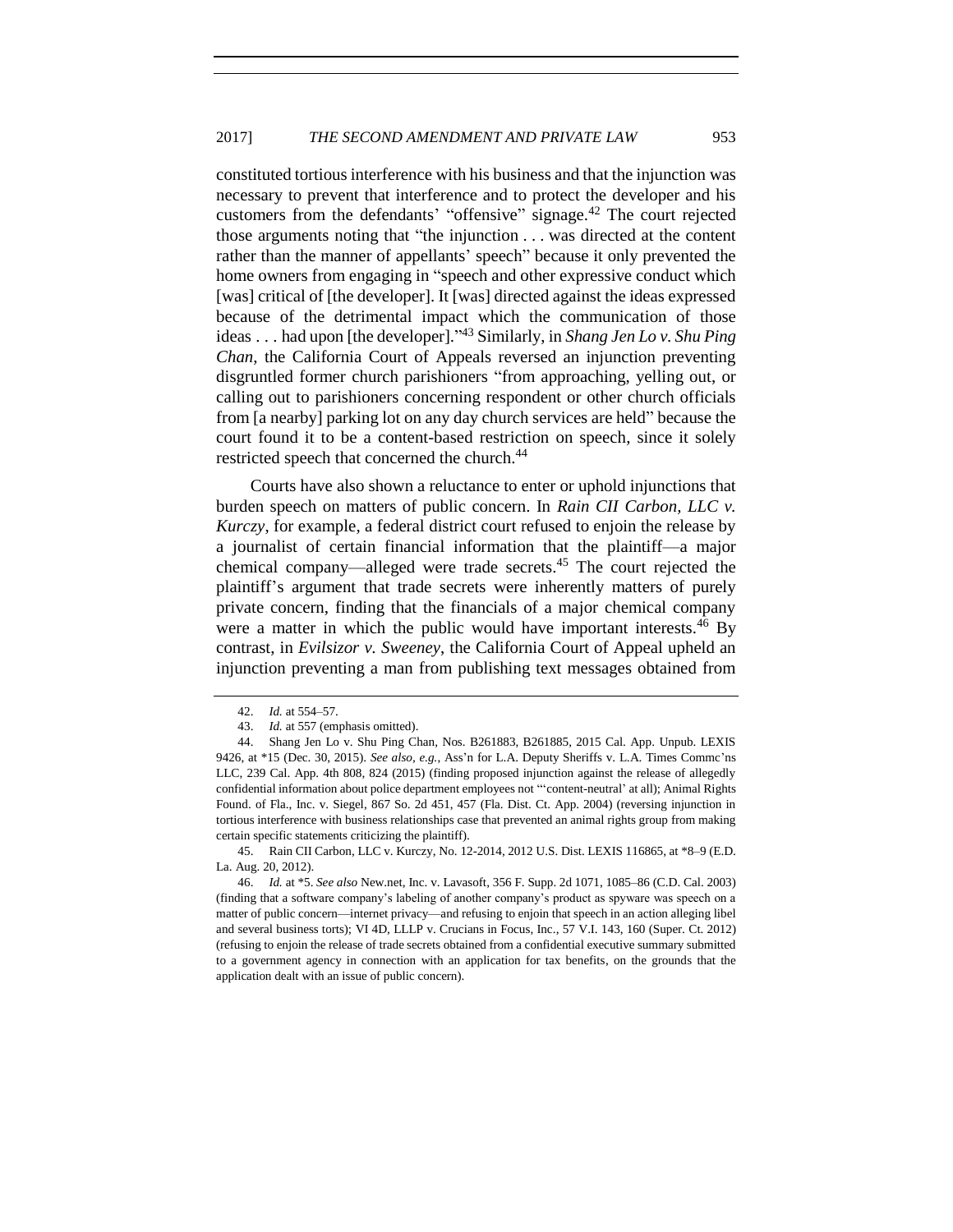his wife's phone in order to harass her.<sup>47</sup> The court faulted the defendant for failing to "identif[y] any public concern in [his wife's] text messages and other information that he surreptitiously took from her phones."<sup>48</sup>

<span id="page-9-1"></span>The focus on whether speech restricting injunctions in private law litigation are content-neutral and whether they involve matters of public concern mirrors the focus on these issues in other aspects of First Amendment doctrine. The practice of distinguishing between contentneutral and content-based restrictions on speech and applying greater scrutiny to the latter has been called "the keystone of First Amendment law."<sup>49</sup> This is because "the fundamental rule of protection under the First Amendment" is that "a speaker has the autonomy to choose the content of his own message," and content-based restrictions on speech threaten that choice.<sup>50</sup> Similarly, the question of whether a restriction impacts speech on matters of public concern has often been important to the Supreme Court in determining the validity of speech restrictions under the First Amendment. As the Court has observed on several occasions, "speech on public issues occupies the highest rung of the hierarchy of First Amendment values, and is entitled to special protection" because "[s]peech on matters of public concern . . . is at the heart of the First Amendment's protection."<sup>51</sup> By contrast, "where matters of purely private significance are at issue, First Amendment protections are often less rigorous" because such restrictions pose less of a "threat to the free and robust debate of public issues."<sup>52</sup>

## <span id="page-9-2"></span>C. FREE SPEECH AND CONTRACTS

<span id="page-9-0"></span>In stark contrast with the robust role the First Amendment plays in tort actions, the Supreme Court has said relatively little about the role the First Amendment may play, if any, in regulating contractual obligations.<sup>53</sup> In

<sup>47.</sup> Evilsizor v. Sweeney (*In re* Marriage of Evilsizor & Sweeney), 237 Cal. App. 4th 1416, 1428 (2015).

<sup>48.</sup> *Id.*

<sup>49.</sup> Elena Kagan, *Private Speech, Public Purpose: The Role of Governmental Motive in First Amendment Doctrine*, 63 U. CHI. L. REV. 413, 443 (1996). *See also* Seth F. Kreimer, *Good Enough for Government Work: Two Cheers for Content Neutrality*, 16 U. PA. J. CONST. L. 1261, 1263 n.2 (2014) (collecting sources making similar claims).

<sup>50.</sup> Hurley v. Irish-Am. Gay, Lesbian & Bisexual Grp. of Bos., 515 U.S. 557, 573 (1995). *See also* Kreimer, *supra* note [49,](#page-9-1) at 1316 ("[S]trong content neutrality provides robust political bulwarks for free expression.").

<sup>51.</sup> Snyder v. Phelps, 562 U.S. 443, 451–52 (2011) (citations and internal quotation marks omitted).

<sup>52.</sup> *Id.* (citation omitted).

<sup>53.</sup> *See, e.g.*, Alan E. Garfield, *Promises of Silence: Contract Law and Freedom of Speech*, 83 CORNELL L. REV. 261, 350 (1998).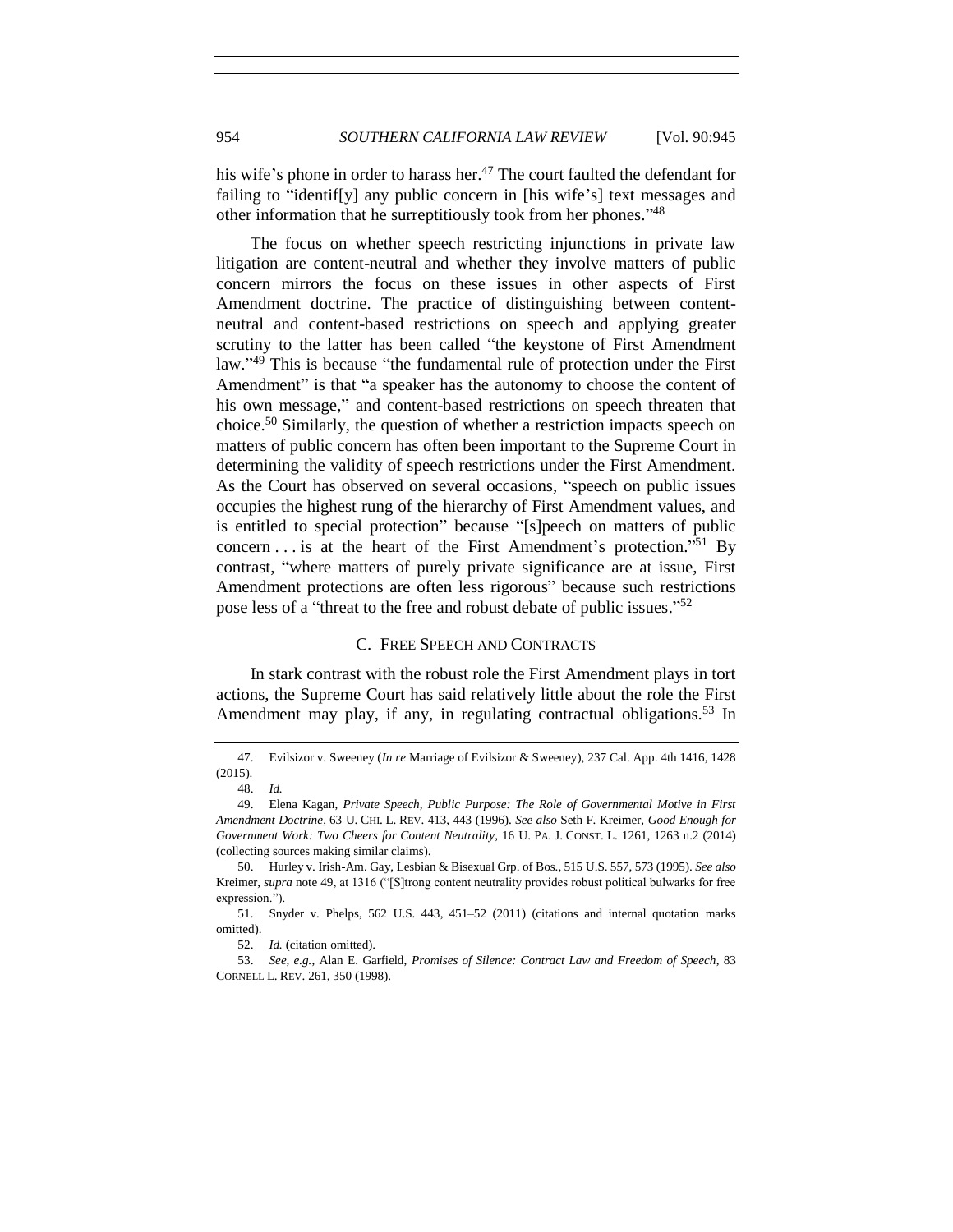*Cohen v. Cowles Media Co.*, the Supreme Court held that a cause of action for promissory estoppel based on a newspaper's decision to break a promise by revealing the identity of a confidential source could constitute state action subject to First Amendment restrictions.<sup>54</sup> The Court reasoned:

[I]f Cohen could recover at all it would be on the theory of promissory estoppel, a state-law doctrine which, in the absence of a contract, creates obligations never explicitly assumed by the parties. These legal obligations would be enforced through the official power of the Minnesota courts. Under our cases, that is enough to constitute "state action" for purposes of the Fourteenth Amendment.<sup>55</sup>

The Court's reasoning here is a bit cryptic in terms of what it means for the broader universe of contractual claims that may implicate the First Amendment. Some have argued that claims of promissory estoppel and breach of contract are sufficiently similar to justify extending the logic of Cohen to contract claims.<sup>56</sup> Others have argued that the Court's dicta mentioning the "absence of a contract" means that the logic of *Cohen* does not extend to contract claims where there are contractual obligations "explicitly assumed by the parties."<sup>57</sup>

The argument over the meaning of this passage is largely irrelevant in practice because *Cohen*'s purported "application" of the First Amendment was so toothless as to render it virtually irrelevant in contract actions.<sup>58</sup> The Court found that since the doctrine of promissory estoppel is "a law of general applicability" that "does not target or single out the press" the First Amendment did not "forbid its application to the press."<sup>59</sup> Thus, the Court found no constitutional issue with the promissory estoppel action in that case.<sup>60</sup>

This explanation is less than satisfying since the common law causes of action for defamation and other torts are also laws of general applicability.<sup>61</sup>

<sup>54.</sup> Cohen v. Cowles Media Co., 501 U.S. 663, 668 (1991).

<sup>55.</sup> *Id.*

<sup>56.</sup> *See* Garfield, *supra* note [53,](#page-9-2) at 350–52.

<sup>57.</sup> Susan M. Gilles, *Promises Betrayed: Breach of Confidence as a Remedy for Invasions of Privacy*, 43 BUFF. L. REV. 1, 63–65 (1995). *See also* JW & JJ Entm't, LLC v. Sandler, No. 8:13-CV-01609-AW, U.S. Dist. LEXIS 138107, at \*10 (D. Md. Sept. 26, 2013) ("Although court enforcement of state law doctrines in a manner alleged to violate the First Amendment may constitute governmental action, a court's adverse enforcement of contractual obligations that a party explicitly assumes does not constitute governmental action.").

<sup>58.</sup> *See* Solove & Richards, *supra* not[e 6,](#page-3-2) at 1661–63.

<sup>59.</sup> *Cohen*, 501 U.S. at 669.

<sup>60.</sup> *Id.* at 671–72.

<sup>61.</sup> *See* Solove & Richards, *supra* not[e 6,](#page-3-2) at 1675 ("[T]he generally applicable law approach does not explain the difference in treatment between tort and contract, because the approach provides no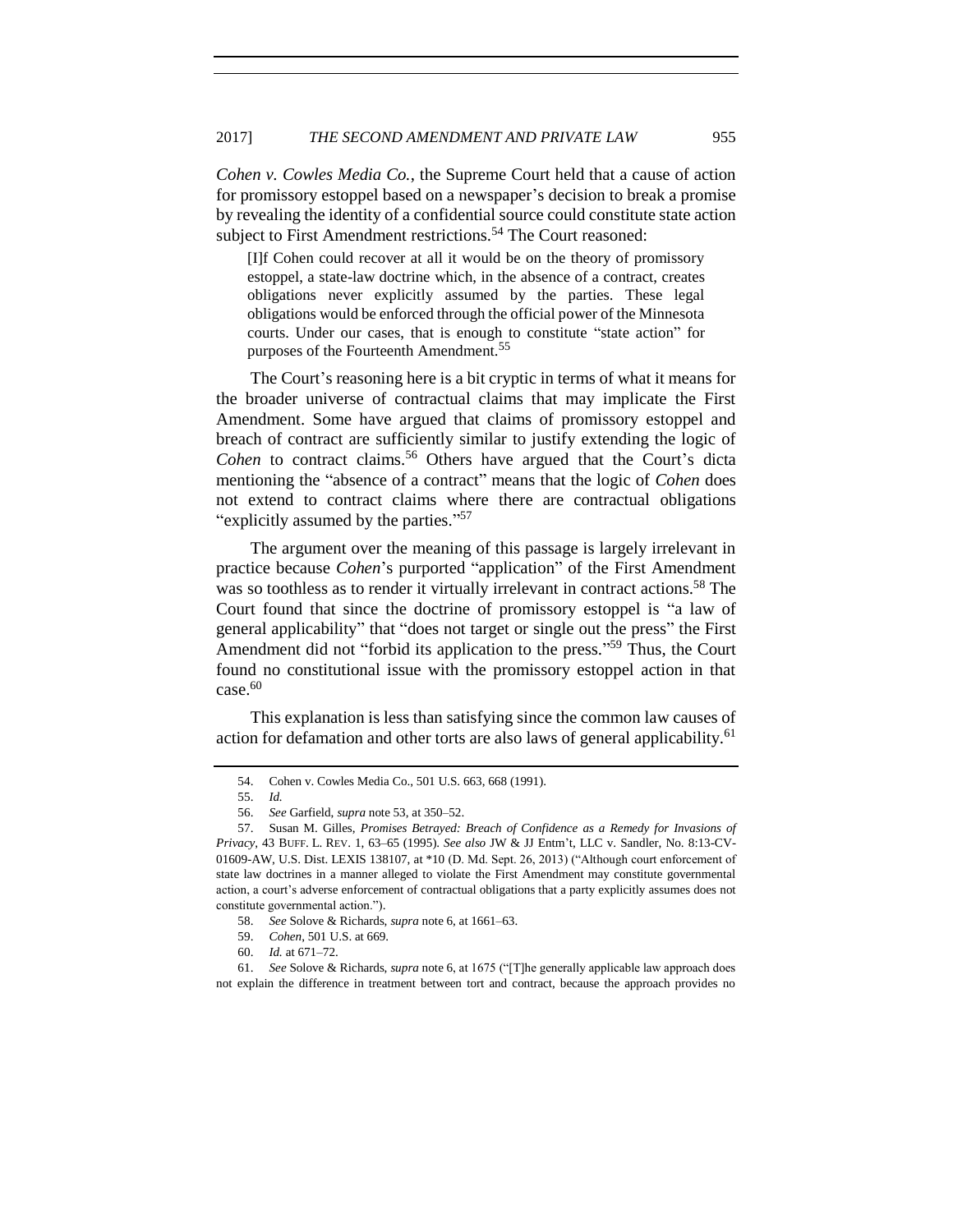Why then, does the First Amendment place such strict restrictions on torts that impact speech but take such a hands-off approach to contracts? One plausible explanation for this differential treatment is that the consensual nature of a contractual agreement operates essentially as a waiver of whatever First Amendment rights would otherwise be implicated by lawsuits arising out of contracts. In other words, lawsuits to enforce contracts may constitute state action, but the state is free to suppress speech where the defendant has consented to the suppression of that speech through a contract (or, as in *Cohen*, through a legally enforceable promise).

Many scholars and courts have embraced this approach to understanding the distinction between *Cohen* and cases like *Sullivan*. 62 However, some have questioned this reasoning on the grounds that it is inconsistent with Supreme Court doctrine dealing with contracts private parties make directly with the government that involve the waiver of constitutional rights.<sup>63</sup> In what has become known as the unconstitutionalconditions doctrine, the Court has repeatedly held that the First Amendment places limits on the government's ability to extract waivers of constitutional rights in agreements it makes with private parties, even when a private party would voluntarily agree to such a waiver.<sup>64</sup> If First Amendment rights cannot be completely waived in a contract with the government, why can they be waived in other contracts?

The best answer to this question is that the government has unique powers that give it an inherent bargaining advantage that other parties simply do not have.<sup>65</sup> As the Court has put it in explaining the unconstitutional-

65. *See, e.g.*, Solove & Richards, *supra* note [6,](#page-3-2) at 1679 ("Treating the government and private

explanation why some bodies of law are defined at a greater level of generality than others."). Indeed, some courts have taken *Cohen* as an invitation to subject activities that would ordinarily be subject to First Amendment protection to non-defamation tort liability, on the theory that such torts are also "generally applicable laws." *See, e.g.*, Risenhoover v. England, 936 F. Supp. 392, 404 (W.D. Tex. 1996) (applying the *Cohen* "law of general applicability" standard to a negligence action against media defendants arising out of newsgathering activities); Eric B. Easton, *Two Wrongs Mock A Right: Overcoming the* Cohen *Maledicta That Bar First Amendment Protection for Newsgathering*, 58 OHIO ST. L.J. 1135, 1191–1200 (1997) (collecting cases relying on the "law of general applicability" language to subject newsgathering activities to tort liability).

<sup>62.</sup> *See, e.g.*, Perricone v. Perricone, 972 A.2d 666, 681–82 (Conn. 2009); Garfield, *supra* note [53,](#page-9-2)  at 354–55; Andrew B. Sims, *Food for the Lions: Excessive Damages for Newsgathering Torts and the Limitations of Current First Amendment Doctrines*, 78 B.U. L. REV. 507, 557–58 (1998); Eugene Volokh, *Freedom of Speech and Information Privacy: The Troubling Implications of a Right to Stop People from Speaking About You*, 52 STAN. L. REV. 1049, 1057, 1061 (2000). *See also* Solove & Richards, *supra* note [6,](#page-3-2) at 1675–76 ("One of the most widely accepted approaches for determining when civil liability triggers the First Amendment is to look to whether a person has consented to the waiver of her First Amendment rights.").

<sup>63.</sup> *See* Solove & Richards, *supra* not[e 6,](#page-3-2) at 1678.

<sup>64.</sup> *See id.* at 1678–79 & n.154 (collecting cases).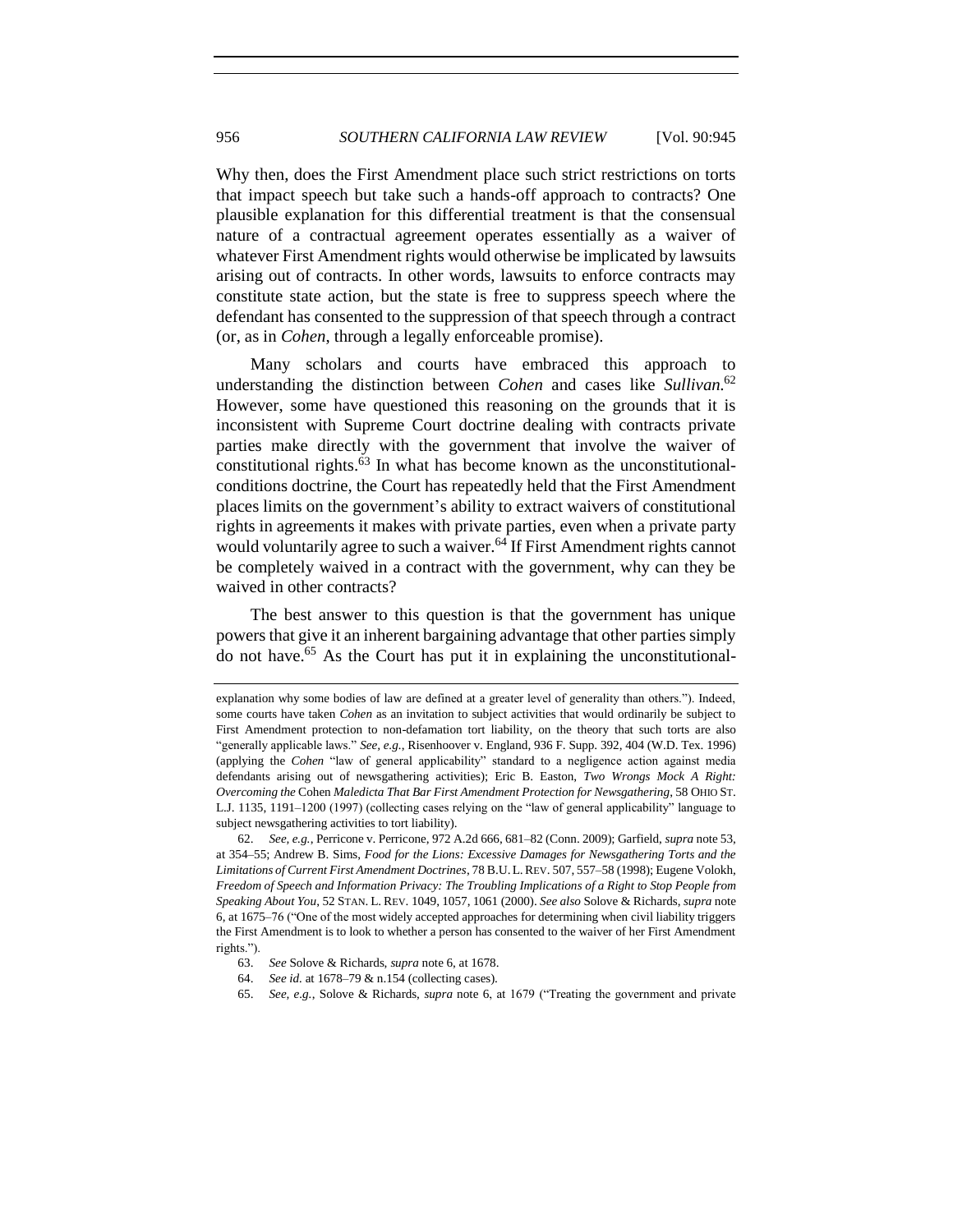conditions doctrine, "[i]f the government could deny a benefit to a person because of his constitutionally protected speech or associations, his exercise of those freedoms would in effect be penalized and inhibited." <sup>66</sup> This is not true of other contracting parties, who can simply find someone else to bargain with if the terms are not agreeable. Of course, there are certainly arguments to be made against that distinction, especially in situations where the private party seeking the waiver of free speech rights has a vast bargaining power advantage over the other private party.<sup>67</sup> Nevertheless, the coercion rationale does explain why the Court on the one hand subjects private contracts involving speech to virtually no constitutional scrutiny, while on the other hand carefully restricts the government's ability to extract speech-limiting concessions from the private parties with which it bargains.

## D. FREE SPEECH AND TRESPASS

<span id="page-12-0"></span>Like in the tort context, in the property context the Court took a seemingly radical step toward placing First Amendment restrictions on private law in a famous mid-twentieth-century case, *Marsh v. Alabama*. 68 However, unlike the watershed decision in *Sullivan*, *Marsh* proved to be the high-water mark of the Court's willingness to limit private property owners' ability to curtail free speech.

In *Marsh*, the Court reviewed the criminal trespass conviction of a member of the Jehovah's Witnesses who was distributing literature on the sidewalks of Chickasaw, Alabama.<sup>69</sup> Chickasaw was a "company town" where all the property, including the streets, sidewalks, and utilities, were owned by the Gulf Shipbuilding Company.<sup>70</sup> The Court held that, despite the town's status as private property, the defendant's conduct was nevertheless protected by the First Amendment.<sup>71</sup> The Court reasoned that:

The more an owner, for his advantage, opens up his property for use by the public in general, the more do his rights become circumscribed by the

parties as equivalent overlooks the danger that the government could use its vast resources to buy up constitutional rights."); Kathleen M. Sullivan, *Unconstitutional Conditions*, 102 HARV. L. REV. 1413, 1451 (1989) ("In several respects, government poses greater danger than private parties of coercion, however defined.").

<sup>66.</sup> O'Hare Truck Serv., Inc. v. City of Northlake, 518 U.S. 712, 717 (1996) (quotations and citations omitted).

<sup>67.</sup> For example, companies often force employees to sign non-disclosure agreements as a condition of employment—a situation where most potential employees have little, if any, bargaining leverage. *See* Garfield, *supra* note [53,](#page-9-2) at 285–86.

<sup>68.</sup> Marsh v. Alabama, 326 U.S. 501, 502 (1946).

<sup>69.</sup> *Id.* at 502–04.

<sup>70.</sup> *Id.*

<sup>71.</sup> *Id.* at 506–09.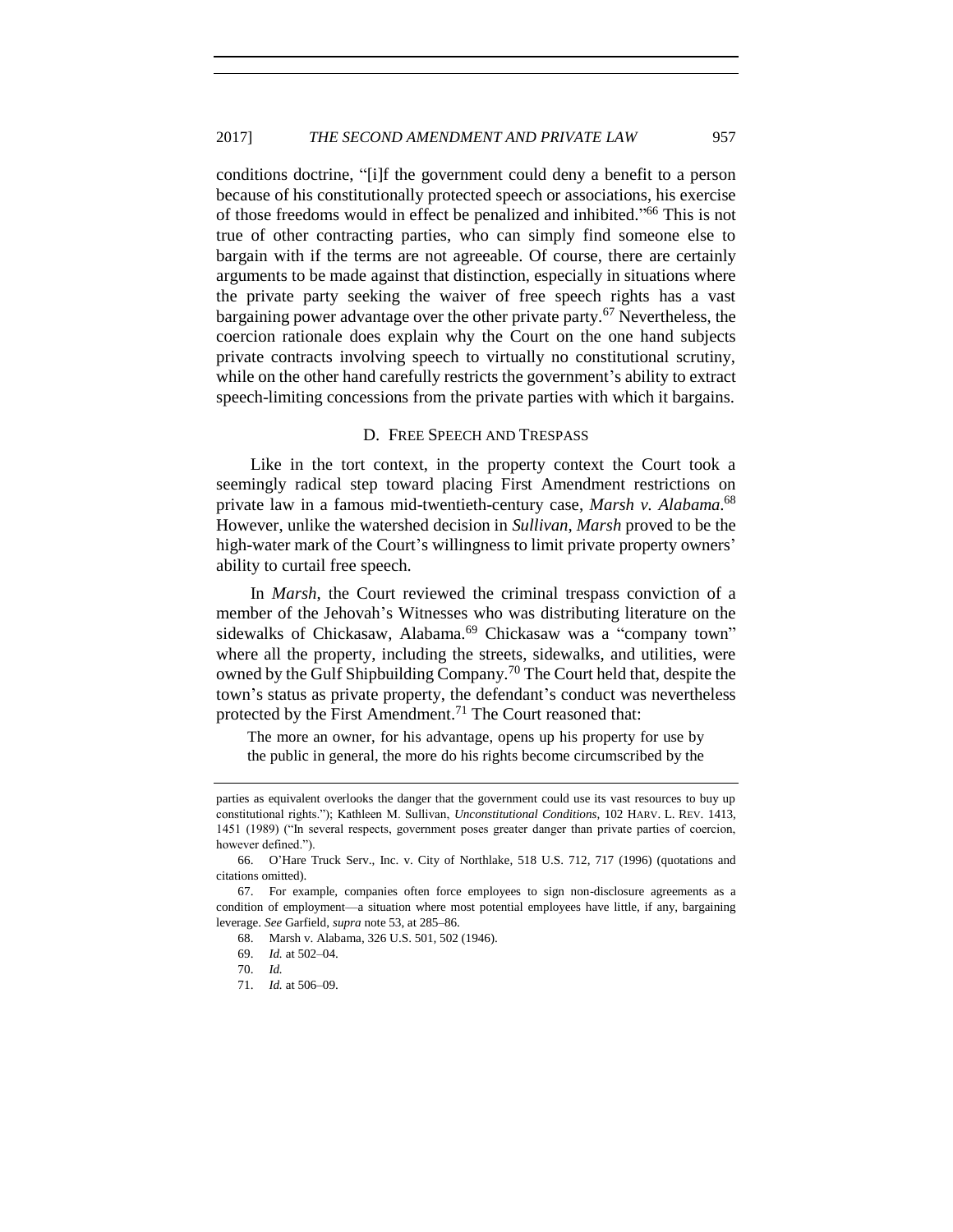statutory and constitutional rights of those who use it. Thus, the owners of privately held bridges, ferries, turnpikes and railroads may not operate them as freely as a farmer does his farm. Since these facilities are built and operated primarily to benefit the public and since their operation is essentially a public function, it is subject to state regulation.<sup>72</sup>

Although *Marsh* involved a prosecution for criminal trespass, the restrictions it announced on the exclusion of disfavored speakers from certain kinds of private property applied equally to efforts to do so through civil trespass suits.<sup>73</sup>

The Court built on *Marsh* twenty-four years later in *Amalgamated Food Employees Union Local 590 v. Logan Valley Plaza, Inc.*<sup>74</sup> In that case, the Court reversed an injunction preventing a union from picketing in front of a privately owned shopping center containing a grocery store the union felt was treating workers unfairly.<sup>75</sup> The Court held that the shopping center bore "striking similarities" to the company town in *Marsh* in that both were relatively large commercial areas to which the general public had unrestricted access.<sup>76</sup> However, just a few years later, the Court backed away from *Marsh* and *Logan Valley*. In *Lloyd Corp. v. Tanner*, the Court reversed an injunction allowing groups opposed to the Vietnam War to pass out leaflets at a privately owned shopping center against the will of the owners.<sup>77</sup> The Court distinguished *Logan Valley* on the grounds that the picketing in that case involved a matter directly related to the operation of the store.<sup>78</sup> However, the Court's language made clear that it was skeptical of the entire premise of *Logan Valley*. For example, it noted with alarm that the "open to the public" rationale "would apply in varying degrees to most retail stores and service establishments across the country" and that private property does not "lose its private character merely because the public is generally invited to use it for designated purposes."<sup>79</sup>

A few Terms later, in *Hudgens v. NLRB*, the Court took the next step

<sup>72.</sup> *Id.* at 506.

<sup>73.</sup> *See, e.g.*, Schwartz-Torrance Inv. Corp. v. Bakery & Confectionery Workers' Union, Local No. 31, 394 P.2d 921, 924 (Cal. 1964) (relying on *Marsh* to deny relief to the owner of a shopping center in a trespass action against union protesters); Blue Ridge Shopping Ctr., Inc. v. Schleininger, 432 S.W.2d 610, 616 (Mo. Ct. App. 1968) (same).

<sup>74.</sup> Amalgamated Food Emps. Union Local 590 v. Logan Valley Plaza, Inc., 391 U.S. 308, 308 (1968), *abrogated by* Hudgens v. NLRB, 424 U.S. 507 (1976).

<sup>75.</sup> *Id.* at 325.

<sup>76.</sup> *Id.* at 318–19.

<sup>77.</sup> Lloyd Corp. v. Tanner, 407 U.S. 551, 561–62, 569 (1972).

<sup>78.</sup> *Id.*

<sup>79.</sup> *Id.* at 565–66, 596.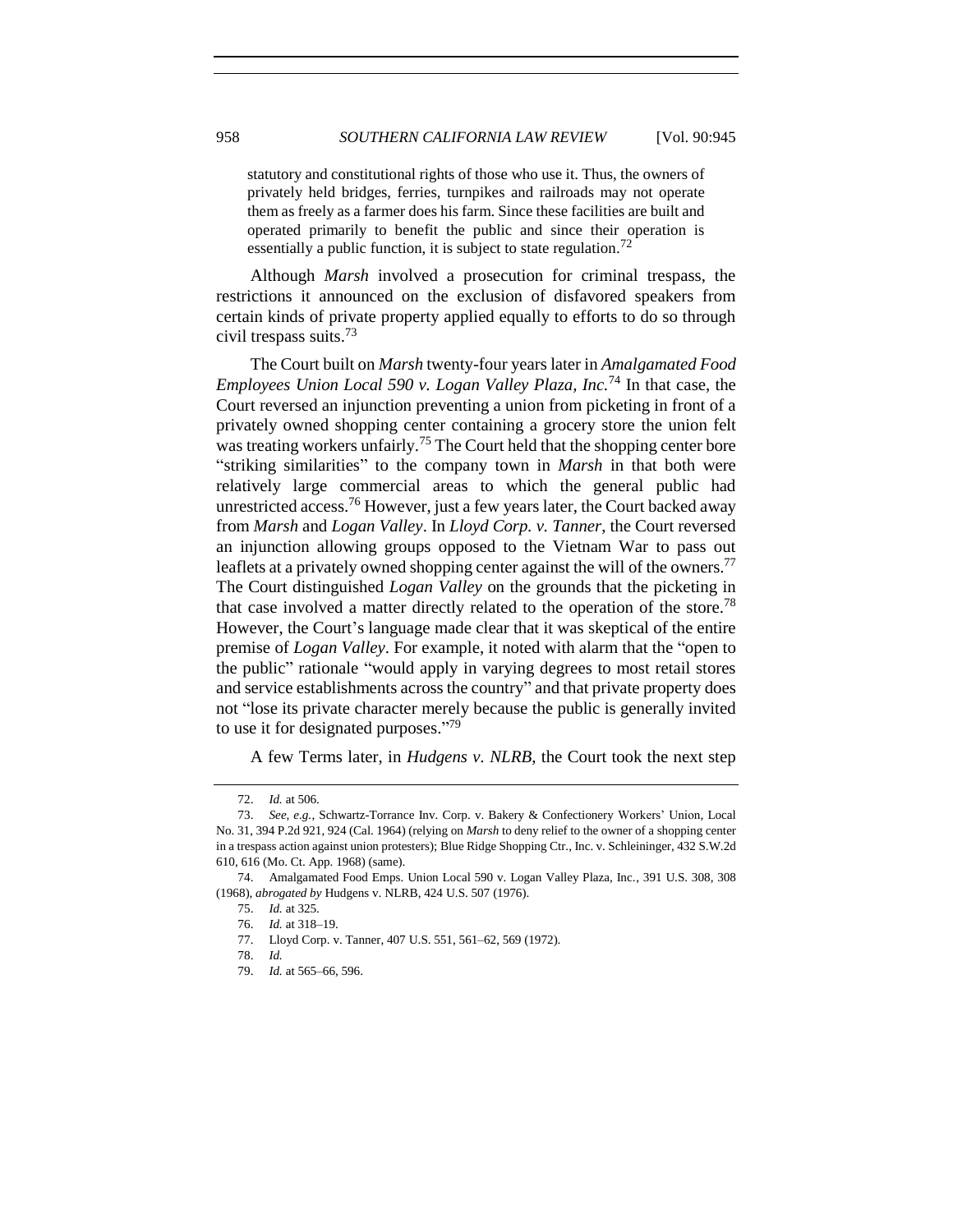and explicitly overruled *Logan Valley*. <sup>80</sup> The Court did not overrule *Marsh* but instead distinguished the company town in *Marsh* from the shopping centers in these later cases because "the owner of the company town was performing the full spectrum of municipal powers and stood in the shoes of the State" while the shopping center owners were not.<sup>81</sup> Since *Hudgens*, it has been well settled that there are essentially no federal<sup>82</sup> constitutional limits on what speakers and messages private property owners can exclude from their property, whether the exclusion is accomplished through criminal or civil means.<sup>83</sup>

Why did First Amendment restrictions on defamation actions become entrenched while First Amendment restrictions on trespass actions proved so fleeting? Part of the answer may lie in the Court's concern that recognizing a First Amendment right to speak on others' property threatens other constitutional interests—namely the rights of property owners under the Fifth Amendment.<sup>84</sup> The Court's desire to provide breathing space for the exercise of another constitutional right—a concern not present in the defamation context<sup>85</sup>—at least partially explains why it was more reluctant to use the First Amendment to limit trespass actions.<sup>86</sup> However, the

83. The only exceptions have come in cases where the private property at issue was specifically designated for public use independent of its business-related use, either by historical practice or by explicit agreement with government authorities. *See, e.g.*, Venetian Casino Resort, L.L.C. v. Local Joint Exec. Bd. of Las Vegas, 257 F.3d 937, 943–44, 947–48 (9th Cir. 2001) (extending First Amendment protection to protesters on a privately owned sidewalk that the owner was required to open to the public as a condition of constructing its business, and collecting similar cases).

84. *See* Lloyd Corp. v. Tanner, 407 U.S. 551, 567–68 (1972) (noting that the Fifth Amendment's Due Process Clause and prohibition on taking "private property . . . for public use, without just compensation" were "relevant to this case," and that "[a]lthough accommodations between the values protected by [the First, Fifth, and Fourteenth Amendments] are sometimes necessary . . . this Court has never held that a trespasser or an uninvited guest may exercise general rights of free speech on property privately owned and used nondiscriminatorily for private purposes only.").

85. Although some countries have a constitutional right associated with reputational harm, the United States does not. *See* Mark Tushnet, New York Times v. Sullivan *Around the World*, 66 ALA. L. REV. 337, 352–53 (2014) ("As a result, in other constitutional systems, libel law involves a conflict between constitutional rights, and the courts' task is to achieve the best accommodation of rights that exist on the same conceptual plane. In contrast, in the United States the right to reputation is a mere social interest, no different from any other legislatively-favored value but conceptually always subordinated to constitutional rights.")

86. *See Lloyd*, 407 U.S. at 570 ("[T]he Fifth and Fourteenth Amendment rights of private property owners, as well as the First Amendment rights of all citizens, must be respected and protected. The Framers of the Constitution certainly did not think these fundamental rights of a free society are

<sup>80.</sup> Hudgens v. NLRB, 424 U.S. 507, 518 (1976).

<sup>81.</sup> *Id.* at 519 (quotations and citation omitted).

<sup>82.</sup> A few state constitutional free speech provisions have been interpreted to follow some version of the *Logan Valley* rule. *See, e.g.*, Robins v. Pruneyard Shopping Ctr*.*, 592 P.2d 341, 347 (Cal. 1979), *aff'd*, 447 U.S. 74 (1980); N.J. Coal. Against War in the Middle E. v. J.M.B. Realty Corp., 650 A.2d 757, 760 (N.J. 1994).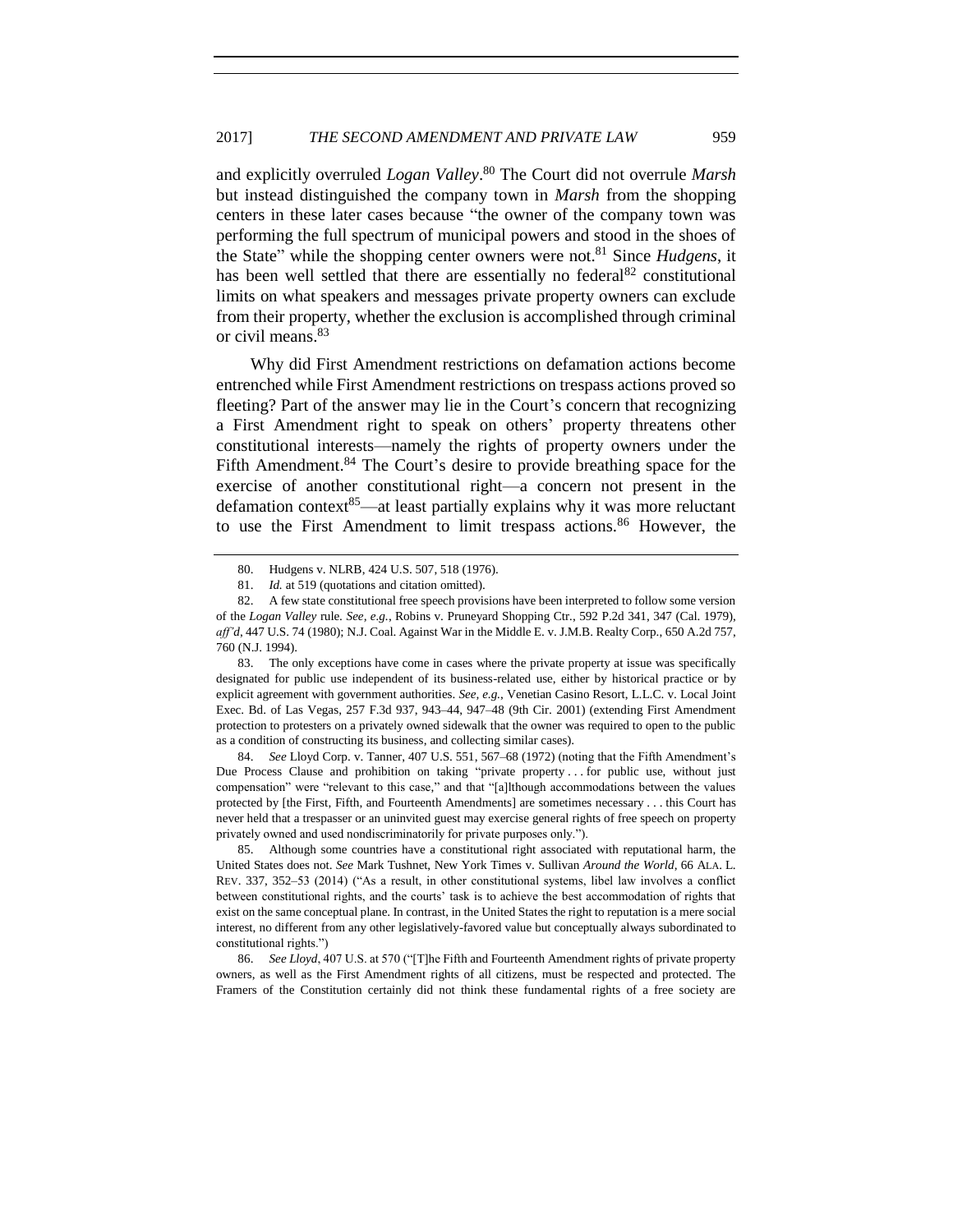continuing validity of *Marsh* and the Court's willingness to allow state constitutional free speech guarantees to limit trespass actions  $87 \text{ show that}$ concern for property rights does not provide a complete explanation.

Another factor that helps fill this gap are the important differences between the First Amendment interests threatened by defamation torts and trespass actions. As discussed in Part I.B, First Amendment doctrine has long made a distinction between mere "time, place, and manner" restrictions that simply tell speakers where and when they can speak and "content-based" restrictions, which restrict what a speaker can speak about.<sup>88</sup> Laws falling into the latter category are generally subject to much more rigorous scrutiny than laws in the former category.<sup>89</sup> Defamation actions are, in essence, content-based restrictions on speech; they punish a speaker for speaking about a particular subject—the person being defamed.<sup>90</sup>

By contrast, the content neutrality question is more complex in a trespass action. A property owner may use trespass actions to exclude speakers with a particular message while allowing other speakers to remain. In that sense, trespass actions look like content-based restrictions on speech. However, because a private property owner can only control his or her own property, excluded speakers are left with plenty of other places to get their message out, making trespass actions seem much more like a time, place, and manner restriction.<sup>91</sup> In a defamation action, by contrast, the speaker will be punished for speaking about the person being defamed no matter where the speech occurs.

To be sure, time, place, and manner restrictions imposed by the government ordinarily cannot discriminate based on subject matter even if they leave ample alternative channels for speech about that subject.<sup>92</sup> But, when combined with the Court's concern for the constitutional rights of private property owners, the fact that trespass actions do not completely snuff out speech based on its content provides a helpful explanatory tool for understanding the Court's approach.

incompatible with each other.").

<sup>87.</sup> *See Robins*, 447 U.S. at 80–85.

<sup>88.</sup> *See, e.g.*, 16B C.J.S. *Constitutional Law* § 957 (2017).

<sup>89.</sup> *See, e.g.*, McCullen v. Coakley, 134 S. Ct. 2518, 2529 (2014).

<sup>90.</sup> *See supra* Part I.B.

<sup>91.</sup> A key factor in the Court's test for evaluating time, place, and manner restrictions imposed by the government in public forums is whether or not the restrictions "leave open ample alternative channels of communication." *E.g.*, United States v. Grace, 461 U.S. 171, 177 (1983) (citation omitted).

<sup>92.</sup> *See* 16B C.J.S. *Constitutional Law* § 957.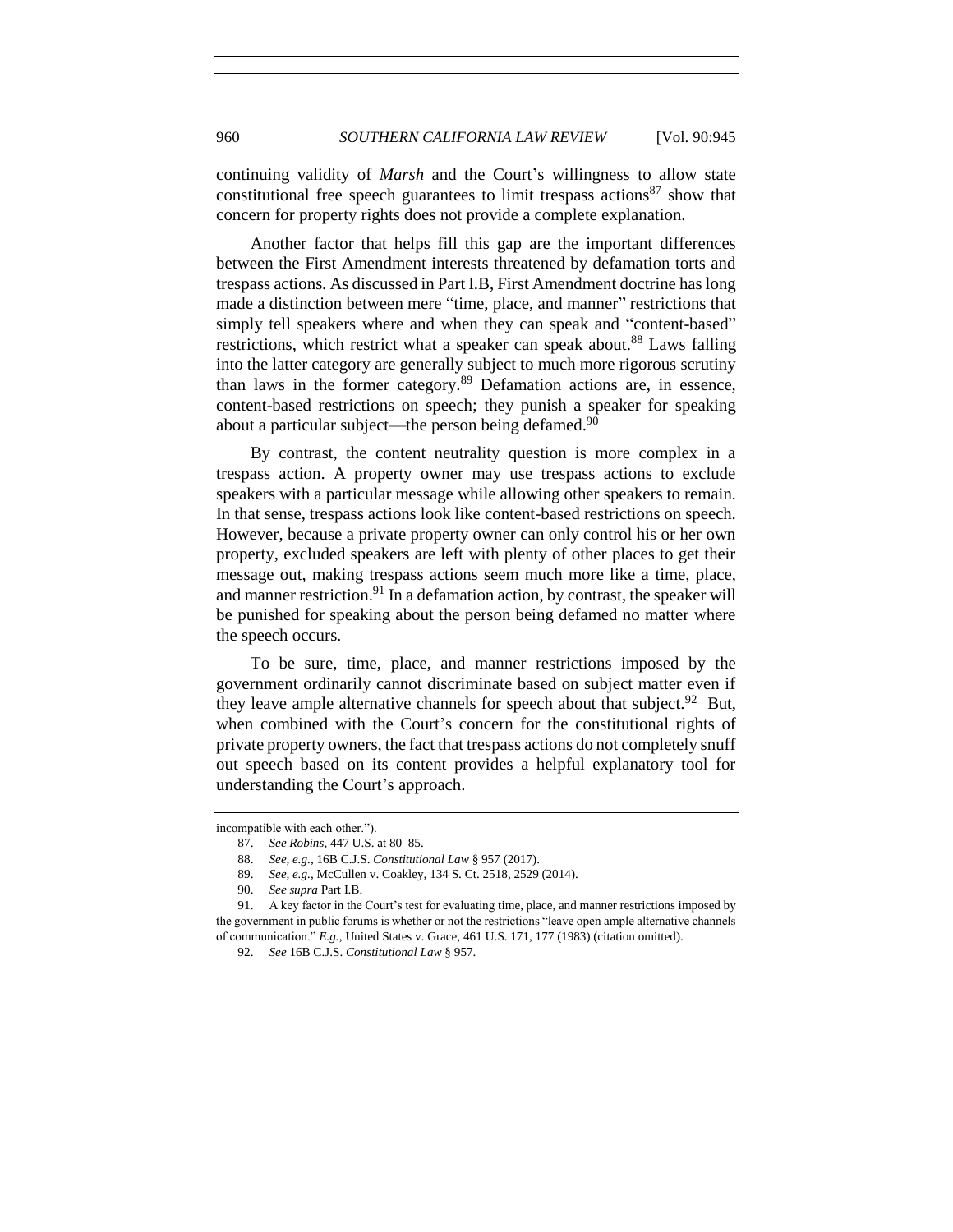## 2017] *THE SECOND AMENDMENT AND PRIVATE LAW* 961

#### E. EQUAL PROTECTION, COVENANTS, WILLS, AND TRUSTS

<span id="page-16-0"></span>As described above, the Court's application of the First Amendment to private law has been—at best—somewhat inconsistent. Things get even more convoluted when the Court's approach to applying the Equal Protection Clause to private law is considered. In *Shelley v. Kraemer*, <sup>93</sup> the Court confronted the issue of how the Equal Protection Clause of the Fourteenth Amendment applies to racially restrictive covenants—that is, covenants that prevent the sale of land to, or occupation of land by, racial minorities.<sup>94</sup> The Court's answer was surprising: the covenant itself is a private matter that does not implicate the Fourteenth Amendment, but any attempt to enforce the covenant in court does implicate the Fourteenth Amendment. This rationale would potentially implicate the Fourteenth Amendment (and perhaps other constitutional provisions) in virtually every contract, since contracts are only effective to the extent they are enforceable.<sup>95</sup> However, as discussed below, the Supreme Court and lower courts have declined to take *Shelley* nearly so far—leaving generations of scholars to attempt to rationalize this apparent outlier.

<span id="page-16-1"></span>In *Shelley*, white landowners in two consolidated cases were attempting to enforce racially restrictive covenants against black people who purchased land allegedly subject to the covenants.<sup>96</sup> The black purchasers argued that the enforcement of the covenants violated the Equal Protection Clause, while the land owners argued that the private covenants were not subject to any constitutional restrictions.  $97$  The Court first held, that "[s]o long as [racially restrictive covenants are] effectuated by voluntary adherence to their terms . . . there has been no action by the State and the provisions of the Amendment have not been violated."<sup>98</sup> However, the Court found that here, there was "action by the state" in the form of the court orders the landowners sought to enforce the covenants.<sup>99</sup>

<sup>93.</sup> Shelley v. Kraemer, 334 U.S. 1, 1 (1948).

<sup>94.</sup> The Equal Protection Clause of the Fourteenth Amendment provides that "No state shall . . . deny to any person within its jurisdiction the equal protection of the laws." U.S. CONST. amend. XIV, § 1.

<sup>95.</sup> *See, e.g.*, Mark D. Rosen, *Was* Shelley v. Kraemer *Incorrectly Decided? Some New Answers*, 95 CAL. L. REV. 451, 453 (2007) ("Shelley's approach, 'consistently applied, would require individuals to conform their private agreements to constitutional standards whenever individuals might later seek the security of judicial enforcement, as is often the case."") (quoting LAURENCE H. TRIBE, AMERICAN CONSTITUTIONAL LAW 1697 (2d ed. 1988)).

<sup>96.</sup> *Shelley*, 334 U.S. at 4–8.

<sup>97.</sup> *Id.* at 7–8, 14.

<sup>98.</sup> *Id.* at 13.

<sup>99.</sup> *Id.* at 19.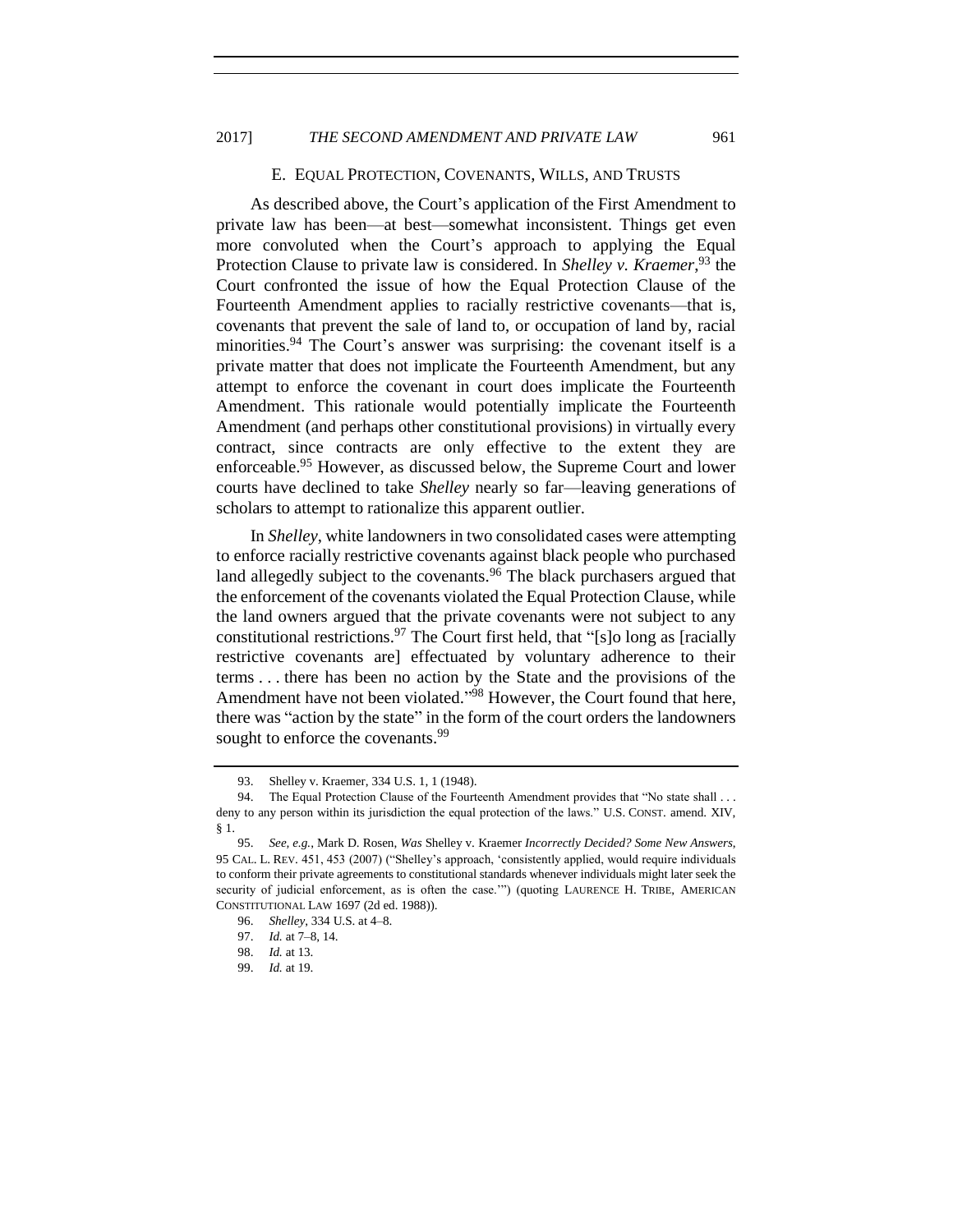The Court reasoned that "but for the active intervention of the state courts, supported by the full panoply of state power, petitioners would have been free to occupy the properties in question without restraint."<sup>100</sup> The Court rejected the argument that the discriminatory policy's source—a private agreement—had any impact on the analysis, finding that the Fourteenth Amendment is not "ineffective simply because the particular pattern of discrimination, which the State has enforced, was defined initially by the terms of a private agreement."<sup>101</sup> The Court ended its analysis by noting that:

<span id="page-17-0"></span>Whatever else the framers [of the Fourteenth Amendment] sought to achieve, it is clear that the matter of primary concern was the establishment of equality in the enjoyment of basic civil and political rights and the preservation of those rights from discriminatory action on the part of the States based on considerations of race or color.<sup>102</sup>

As many scholars have pointed out, the apparent breadth of *Shelley*'s holding is striking and perhaps even disturbing.<sup>103</sup> Virtually all private decisions are in some way or another, only possible because of the threat of some kind of judicial enforcement of those decisions.<sup>104</sup> Thus, taken to its logical conclusion, *Shelley*'s rationale would subject nearly all private decision-making to constitutional constraints.<sup>105</sup>

Of course, as the discussion above of the First Amendment's application to contract and trespass actions demonstrates, the Supreme Court and lower courts have not followed *Shelley* to its logical conclusion in all areas of constitutional law.<sup>106</sup> In fact, courts have not taken this broad view of *Shelley* even in the limited context of private law cases involving the

<sup>100.</sup> *Id.*

<sup>101.</sup> *Id.* at 20.

<sup>102.</sup> *Id.* at 23.

<sup>103.</sup> *See, e.g.*, Chemerinsky, *supra* not[e 2,](#page-2-0) at 524–25; Thomas F. Guernsey, *The Mentally Retarded and Private Restrictive Covenants*, 25 WM. & MARY L. REV. 421, 442–43 (1984); Thomas P. Lewis, *The Meaning of State Action*, 60 COLUM. L. REV. 1083, 1109 (1960); Rosen, *supra* note [95,](#page-16-1) at 453; Shelley Ross Saxer, Shelley v. Kraemer*'s Fiftieth Anniversary: "A Time for Keeping; A Time for Throwing Away"?*, 47 U. KAN. L. REV. 61, 82–84 (1998). *See also* Darrell A.H. Miller, *State Domas, Neutral Principles, and the Möbius of State Action*, 81 TEMP. L. REV. 967, 972 & n.28 (2008) ("The problem with *Shelley*—as noted even by those who agreed with its result—was the potentially intolerable breadth of the reasoning.") (collecting sources).

<sup>104.</sup> *See* Saxer, *supra* note [103,](#page-17-0) at 101 ("For example, if I decide to invite only women to my house for a Tupperware party and three men walk into my house uninvited, I cannot call the sheriff to have them removed as trespassers without risking liability for violating their rights under the Equal Protection Clause.").

<sup>105.</sup> *See, e.g.*, Chemerinsky, *supra* not[e 2,](#page-2-0) at 524–25.

<sup>106.</sup> *See, e.g.*, Rosen, *supra* note [95,](#page-16-1) at 459–60.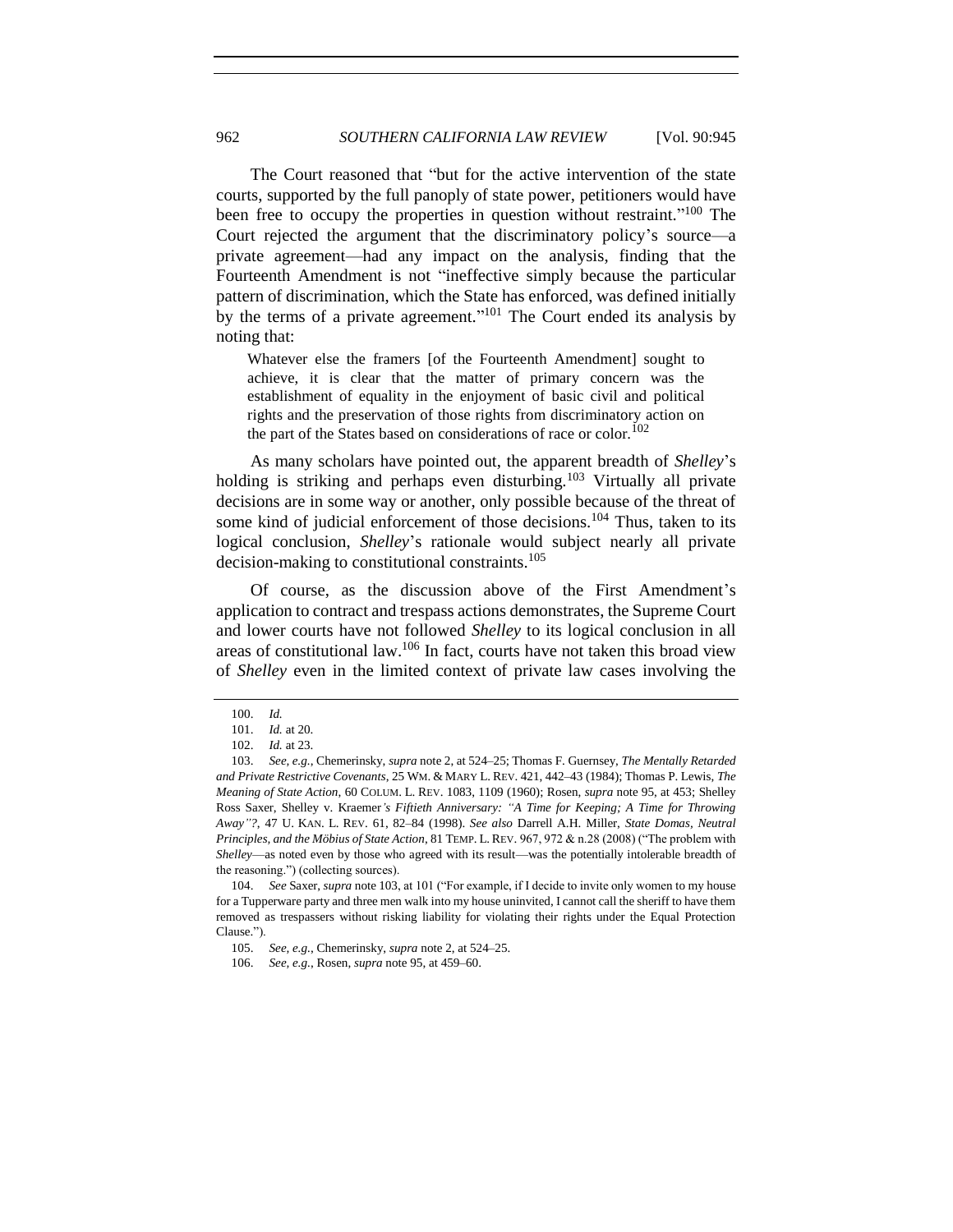Equal Protection Clause.<sup>107</sup> Although a few years later, in *Barrows v. Jackson*, the Court applied its holding in *Shelley* to bar a lawsuit for damages against a white person for violating a racially restrictive covenant by selling his home to a non-white person, in subsequent years the Court has all but ignored *Shelley*, even in cases involving racial discrimination.<sup>108</sup> In fact, the Court has not applied *Shelley* to any private law dispute at all in the more than sixty years since *Barrows* was decided.

Lower courts have also been reluctant to expand *Shelley* or even take its reasoning at face value.<sup>109</sup> For example, in *Shapira v. Union National Bank*, an Ohio court found no constitutional problem with the enforcement of a will provision conditioning the receipt of certain property on the testator's son marrying a Jewish person.<sup>110</sup> The court reasoned that unlike the complete deprivation of the ability to buy the property in *Shelley*, the court's decision to enforce the will would not completely deprive the son of the right to marry.<sup>111</sup> The court observed that "[i]f the  $\dots$  aid of this court were sought to enjoin [the son's] marrying a non-Jewish girl, then the doctrine of *Shelley v. Kraemer* would be applicable . . . ." <sup>112</sup> However, this reasoning makes little sense. Just as the *Shapira* court noted the son had no right to inherit anything at all, neither did the property purchasers in *Shelley* have any right to purchase or own property.<sup>113</sup> Rather, the right that was violated in *Shelley* was the right to have an *equal opportunity* to purchase property—a right which enforcing the covenant would clearly have violated. Similarly, the right at issue in *Shapira* was the son's right to the same *opportunity* to inherit his father's property irrespective of his choice of who to marry. Nevertheless, *Shapira* expresses the majority rule that discriminatory will or trust provisions are generally valid.<sup>114</sup> Other courts have been similarly skeptical of using *Shelley* to apply the Equal Protection Clause in private law disputes, including in cases involving the use of restrictive covenants to bar the construction of churches and the construction

<sup>107.</sup> *See, e.g.*, Guernsey, *supra* note [103,](#page-17-0) at 442 (noting "the Supreme Court's reluctance since *Shelley* to expand its holding beyond restrictive covenants having racial overtones").

<sup>108.</sup> *See* Barrows v. Jackson, 346 U.S. 249, 254, 260 (1953); Rosen, *supra* note [95,](#page-16-1) at 462–66 (describing the Court's reluctance to apply *Shelley*'s rationale in several cases involving racial discrimination).

<sup>109.</sup> *See* Rosen, *supra* not[e 95,](#page-16-1) at 469.

<sup>110.</sup> Shapira v. Union Nat'l Bank, 315 N.E.2d 825, 825–28 (Ohio Ct. Com. Pl. 1974).

<sup>111.</sup> *Id.* at 827–28.

<sup>112.</sup> *Id.*

<sup>113.</sup> *See id.* at 828.

<sup>114.</sup> *See* Aaron H. Kaplan, Note, *The "Jewish Clause" and Public Policy: Preserving the Testamentary Right to Oppose Religious Intermarriage*, 8 GEO. J.L. & PUB. POL'Y 295, 311 (2010).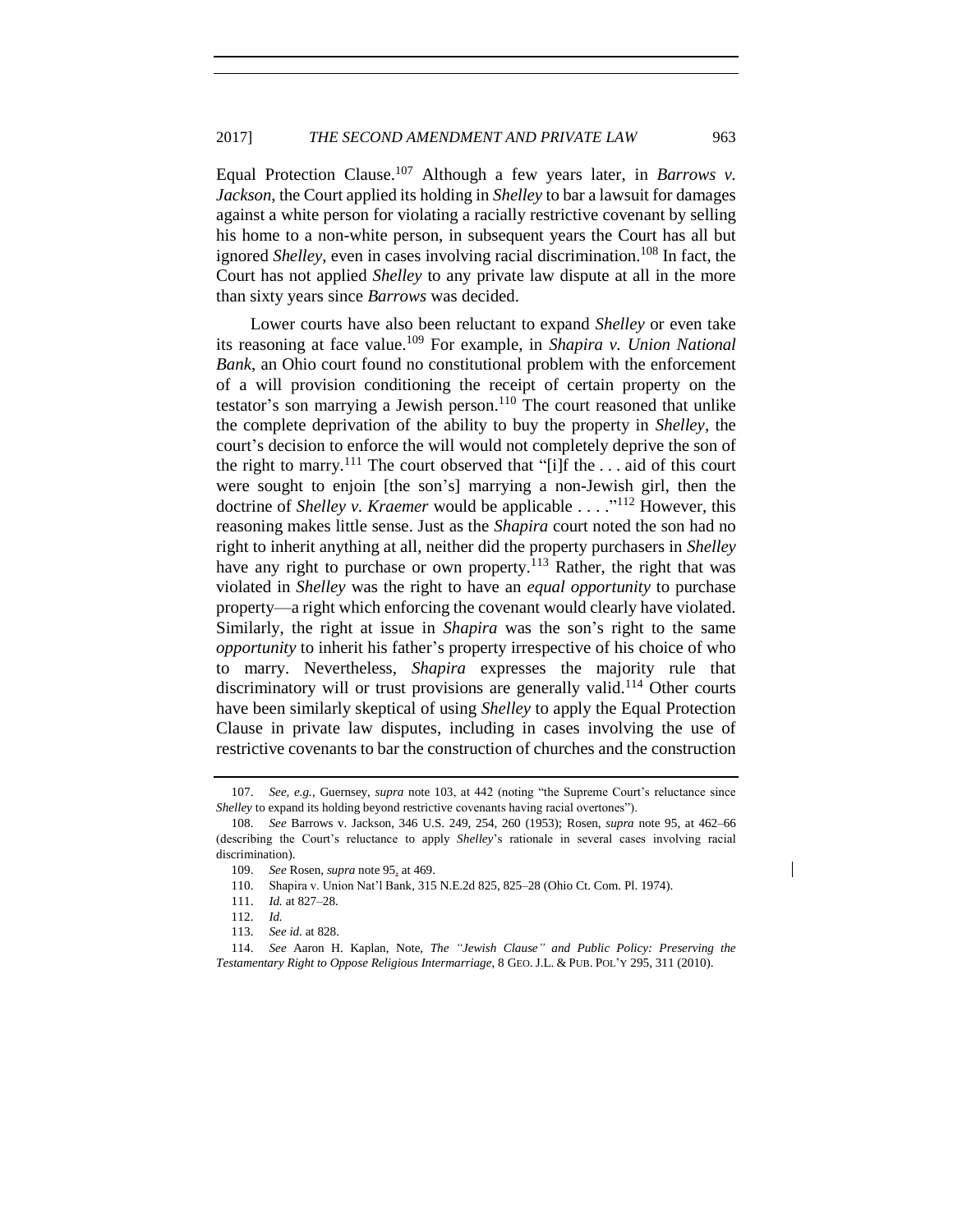of group homes for the elderly and disabled.<sup>115</sup>

The few courts that have applied *Shelley* have done so primarily in situations involving race discrimination or where a neutral covenant is enforced in a discriminatory manner.<sup>116</sup> In *Spencer v. Flint Memorial Park Association*, the court refused to enforce a cemetery's rule that would have prohibited the holder of burial rights from burying a non-white person in the cemetery.<sup>117</sup> The court found that *Shelley*'s analysis applied with equal force to the enforcement of this discriminatory restriction as it did to restrictive real property covenants.<sup>118</sup> Interestingly, the court went out of its way to note that it is "absolutely clear that [the court's] conclusion in no way prevents cemeteries maintained by a particular religious faith from restricting burial rights to members of that faith," since "[f]rom time immemorial cemeteries and interment in them have had a close identification with religion."<sup>119</sup> In *West Hill Baptist Church v. Abbate*, the court refused to enforce a covenant forbidding the non-residential use of certain property against a church where the holders of the covenant had attempted to enforce the covenant only against certain churches and not others.<sup>120</sup>

Scholars who maintain that *Shelley* was correctly decided<sup>121</sup> have

<sup>115.</sup> *See, e.g.*, Casa Marie, Inc. v. Superior Court of P.R., 988 F.2d 252, 259–60 (1st Cir. 1993) (refusing to apply *Shelley* to the enforcement of a restrictive covenant barring anything other than single family homes against a group home for the elderly because the covenant was "facially neutral"); Gordon v. Gordon, 124 N.E.2d 228, 234–35 (Mass. 1955) (upholding will provision barring son from receiving property if he marries a non-Jewish person); Ginsberg v. Yeshiva of Far Rockaway, 358 N.Y.S.2d 477, 481–82 (N.Y. App. Div. 1974), (upholding the use against religious institutions of a restrictive covenant barring non-residential property use), *aff'd*, 325 N.E.2d 876 (1975); Shaver v. Hunter, 626 S.W.2d 574, 579 (Tex. App. 1981) (upholding "single family home" covenant since allowing the construction of a group home for the disabled would give "preferred treatment to the handicapped"); Ireland v. Bible Baptist Church, 480 S.W.2d 467, 470 (Tex. Civ. App. 1972) (upholding restrictive covenant barring the construction of churches because it "applied equally to churches of all denominations and faiths"). *But see* Riley v. Stoves, 526 P.2d 747, 751–53 (Ariz. Ct. App. 1974) (upholding restrictive covenant barring persons under twenty-one from a development but only after concluding that the restriction was "reasonably related to a legitimate purpose").

<sup>116.</sup> *See, e.g.*, Spencer v. Flint Mem'l Park Ass'n, 144 N.W.2d 622, 628–30 (Mich. Ct. App. 1966); W. Hill Baptist Church v. Abbate, 261 N.E.2d 196, 202 (Ohio Ct. Com. Pl. 1969). *See also* White Egret Condo., Inc. v. Franklin, 379 So. 2d 346, 351–52 (Fla. 1979) ("[W]e find the restriction against children under the age of twelve reasonably related to a lawful objective, but under the circumstances of this case the selective and arbitrary manner of enforcement is another issue."); Preston Tower Condo. Ass'n v. S.B. Realty, Inc., 685 S.W.2d 98, 103 (Tex. Ct. App. 1985) (upholding condominium age limitation, but remanding for a determination of whether the enforcement of the limitation was arbitrary).

<sup>117.</sup> *Spencer*, 144 N.W.2d at 628–30.

<sup>118.</sup> *Id.* at 628–29.

<sup>119.</sup> *Id.*

<sup>120.</sup> *Abbate*, 261 N.E.2d at 196–202.

<sup>121.</sup> Some take the position that it was not correctly decided (or at least should not have been decided on constitutional grounds). *See, e.g.*, Saxer, *supra* note [103,](#page-17-0) at 119–20.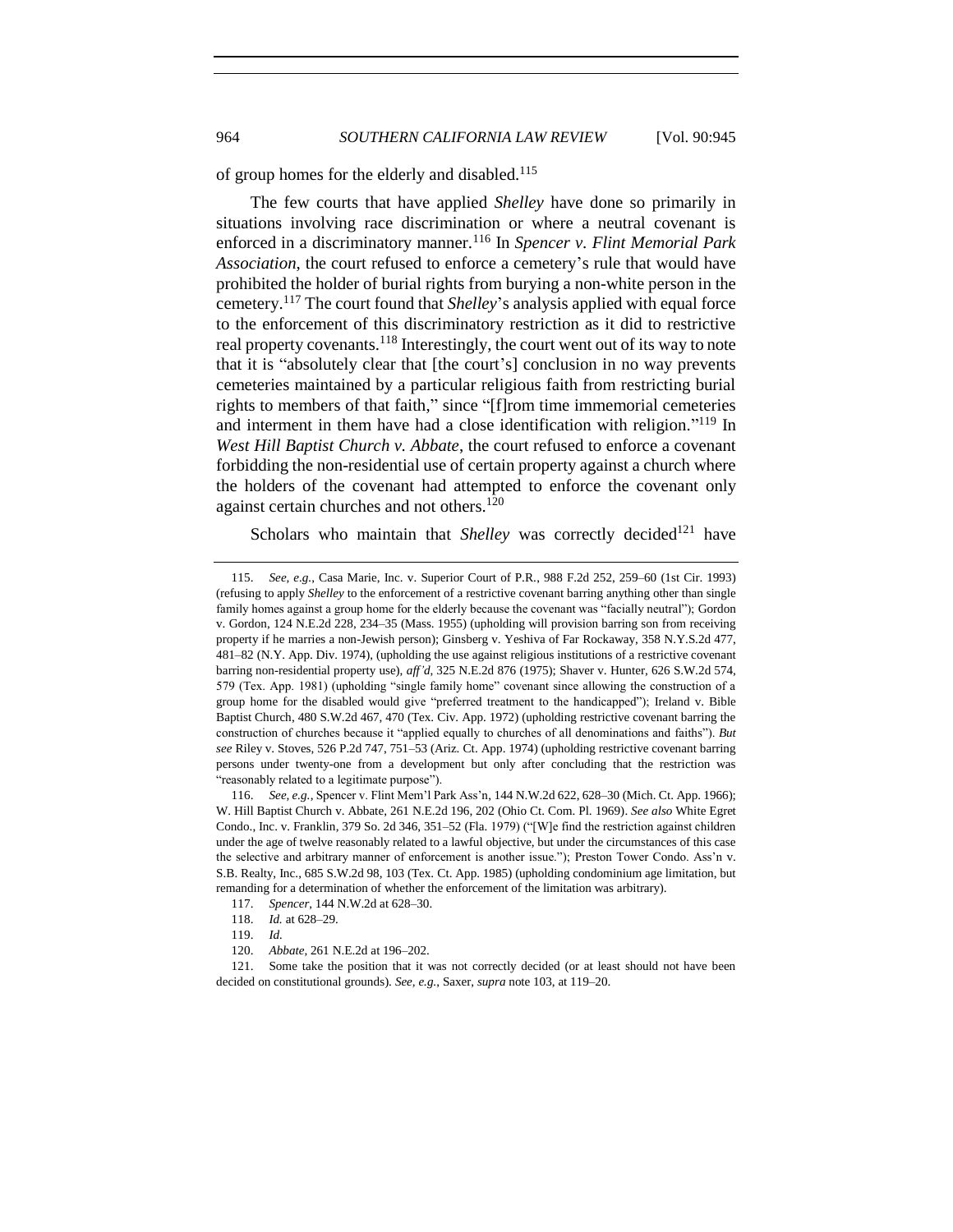struggled for decades to rationalize *Shelley* and the cases that followed.<sup>122</sup> As Mark Rosen describes it, "[s]cholarly explanations of *Shelley* fall into two broad camps. . . . [one which] understands *Shelley*'s problematic analytics as a reflection of the inherent weakness of the distinction between public and private action," and therefore further evidence of the need to eliminate that distinction, and another group which has "sought to justify Shelley... in a way that preserves the public/private distinction."<sup>123</sup> This Article is largely unconcerned with the first group, since courts have continued to enthusiastically embrace a public/private distinction in constitutional law<sup>124</sup> and this Article's goal is explanatory rather than normative.<sup>125</sup>

<span id="page-20-0"></span>Scholars arguing for limiting *Shelley* in a way that preserves the public/private distinction have come up with a number of limiting principles.<sup>126</sup> Thomas Lewis and others have argued that *Shelley* can be understood as a case where the power of zoning—a state function—was delegated to private parties through the enforcement of the restrictive covenants.<sup>127</sup> In other words, *Shelley* is just an extension of the principle announced in *Marsh*: when private actors step into the government's shoes, constitutional restrictions apply to those actors.<sup>128</sup> However, given the Court's reluctance to extend *Marsh*, discussed in Part I.D, the result in *Shelley* seems more anomalous. Moreover, this theory fails to account for courts' reluctance to expand *Shelley* to other restrictive covenants where private parties have stepped into the role of zoning authorities at least as much as the covenant enforcing parties were attempting to do in *Shelley*. 129

Others have argued that the result in *Shelley* can be explained by the impact the covenant there had on persons who were not parties to the original

127. *See, e.g.*, Lewis, *supra* note [103,](#page-17-0) at 1115–16; Eric Schnapper, *Perpetuation of Past Discrimination*, 96 HARV. L. REV. 828, 849–50 (1983).

<sup>122.</sup> *See, e.g.*, Rosen, *supra* note [95,](#page-16-1) at 454.

<sup>123.</sup> *Id.* at 470.

<sup>124.</sup> *See, e.g.*, Paul Schiff Berman, *Cyberspace and the State Action Debate: The Cultural Value of Applying Constitutional Norms to "Private" Regulation*, 71 U. COLO. L. REV. 1263, 1267 (2000) ("[C]ourts show no sign of discarding the [state-action] doctrine."); Morton J. Horwitz, *The History of the Public/Private Distinction*, 130 U. PA. L. REV. 1423, 1427 (1982) ("[T]he public/private dichotomy [is still] alive and, if anything, growing in influence.").

<sup>125.</sup> It would be worth considering, however, what the complete abandonment of the public/private distinction would mean in a post-*Heller* world, since a lot of the scholarship arguing for the abandonment of that distinction predates *Heller*.

<sup>126.</sup> *See* Rosen, *supra* note [95,](#page-16-1) at 474–83.

<sup>128.</sup> *See* Lewis, *supra* note [103,](#page-17-0) at 1115–16.

<sup>129.</sup> If anything, the cases discussed above involving "residential property" restrictions are much more analogous to zoning regulations than the covenants in *Shelley*, since they concern the use of the land rather than who is allowed to occupy it.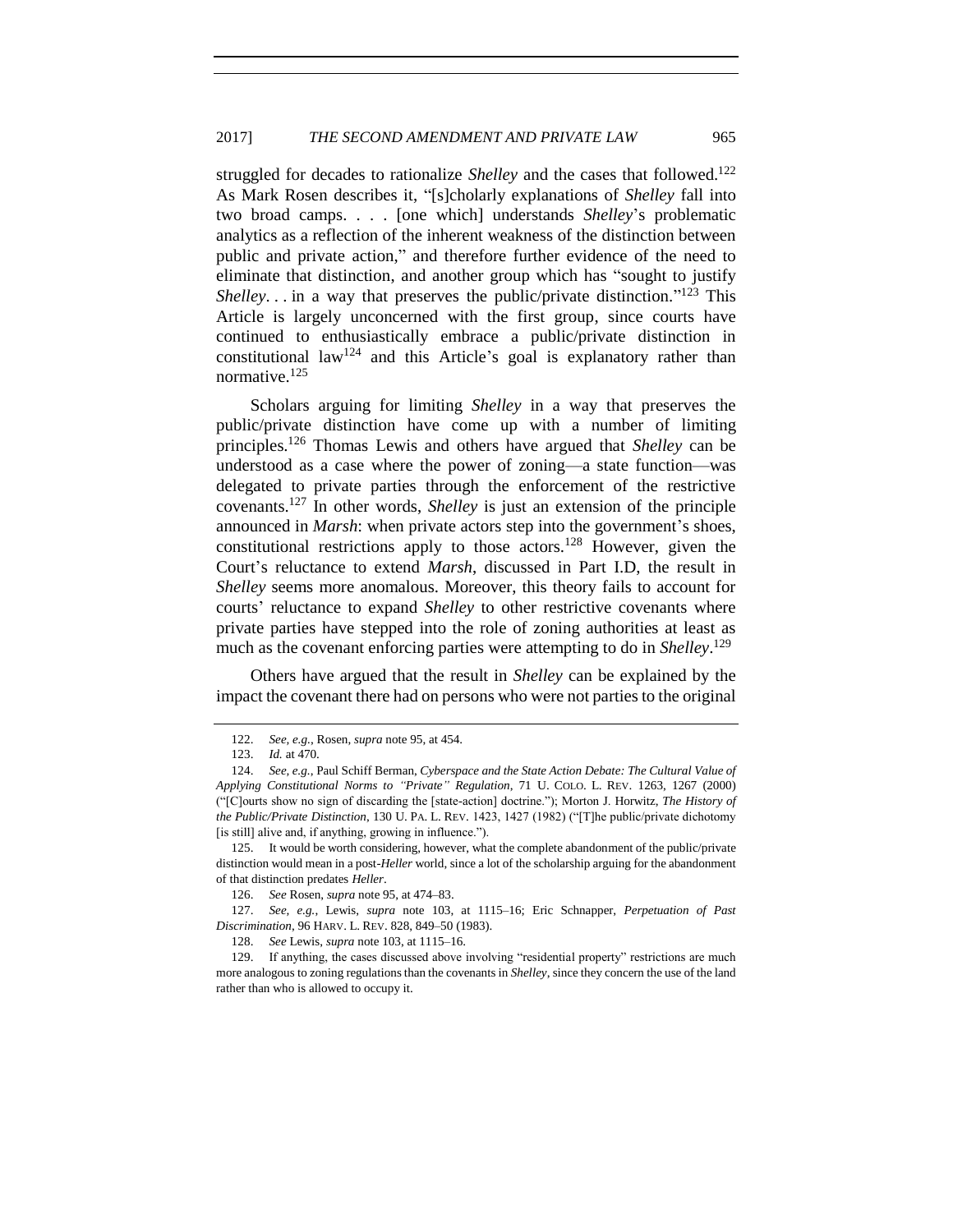<span id="page-21-0"></span>covenant.<sup>130</sup> However, while this may be a partial explanation, this account also proves too much: nearly all covenants will affect people not subject to them; that is the whole point—they run with the land. Also, the same thing is true of many private agreements that courts have not subjected to constitutional constraints. For example, settlement agreements barring a party from speaking about litigation have generally been upheld despite their impact on the rights of potential listeners who were not parties to those agreements.<sup>131</sup>

Another theory is that *Shelley* is essentially limited to its facts—that it only concerns racially restrictive covenants. This theory is—at least implicitly—the most widely adopted by courts<sup>132</sup> and therefore correct as a descriptive matter. However, as *Spencer* shows, at least where race discrimination is involved, courts have occasionally followed *Shelley* in contexts outside of restrictive covenants. And *Abbate* demonstrates that courts will also apply *Shelley* where a covenant not involving racial discrimination is applied in an overtly discriminatory manner to other groups. More fundamentally, this theory really just begs the question—it does not offer an explanation of *why Shelley* has been limited to its facts.

Finally, some have argued that the Court's decision in *Shelley* represents the result of balancing different constitutional rights—the property rights of the covenant holders and the equal protection rights of the prospective purchasers.<sup>133</sup> This view makes sense and dovetails well with the Court's concern for property rights in the trespass cases discussed above. Its main shortcoming is that it does not offer a complete explanation of why courts find the balance tips in favor of equal protection rights in *Shelley* and similar cases but tips in favor of private property rights in most other cases.

Combining the latter two theories provides the best explanatory framework for understanding *Shelley* and its progeny. Courts are generally willing to enforce private agreements without subjecting them to equal protection scrutiny out of respect for the private property rights that those agreements represent. However, when an agreement explicitly requires racial discrimination or is enforced against other groups in a discriminatory

<sup>130.</sup> *See* Genelle I. Belmas & Brian N. Larson, *Clicking Away Your Speech Rights: The Enforceability of Gagwrap Licenses*, 12 COMM. L. & POL'Y 37, 68 (2007); Burt Neuborne, *Ending*  Lochner *Lite*, 50 HARV. C.R.-C.L. L. REV. 183, 194–96 (2015).

<sup>131.</sup> *See* Rosen, *supra* note [95,](#page-16-1) at 458–59.

<sup>132.</sup> *See, e.g.*, Steven Siegel, *The Constitution and Private Government: Toward the Recognition of Constitutional Rights in Private Residential Communities Fifty Years After* Marsh v. Alabama, 6 WM. & MARY BILL RTS. J. 461, 493 & n.140 (1998) (collecting cases).

<sup>133.</sup> *See* Chemerinsky, *supra* not[e 2,](#page-2-0) at 551; Louis Henkin, Shelley v. Kraemer*: Notes for A Revised Opinion*, 110 U. PA. L. REV. 473, 487–88 (1962).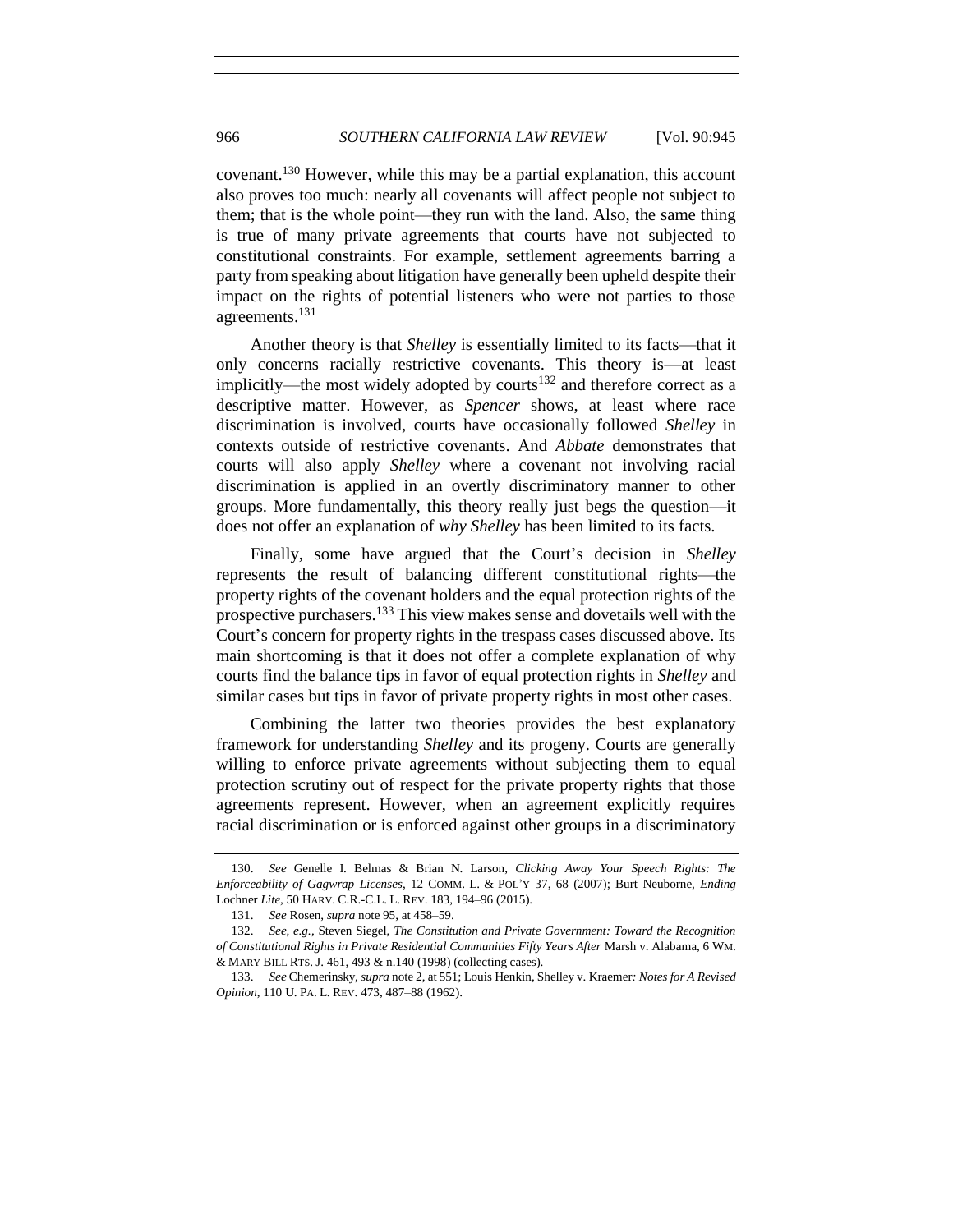manner, courts will not enforce it.

The reason for the more hostile attitude towards racial discrimination than other kinds of discrimination is that the Fourteenth Amendment was specifically concerned with eradicating racial discrimination. Although the Equal Protection Clause is written in broad terms and has been interpreted to prohibit many kinds of discrimination, as the *Shelley* Court explicitly noted, the prevention of discrimination on the basis of race was the primary goal of the framers of the amendment.<sup>134</sup> This concern is also reflected in Equal Protection doctrine, which subjects discrimination on the basis of race to strict scrutiny while applying lesser scrutiny to almost all other forms of discrimination.<sup>135</sup>

<span id="page-22-0"></span>Similarly, courts' willingness to apply the *Shelley* rationale to stop the enforcement of facially neutral restrictive covenants in a discriminatory manner—even when the discrimination is not racial—ties in well with the Supreme Court's harsh treatment of the discriminatory application of neutral laws in equal protection cases.<sup>136</sup> As the Court has noted, "Equal protection' . . . emphasizes disparity in treatment . . . between classes of individuals whose situations are arguably indistinguishable." <sup>137</sup> While the Court has found no equal protection problem with facially neutral laws that have a discriminatory impact,<sup>138</sup> the Supreme Court and lower courts closely scrutinize *applications* of facially neutral laws that treat similarly situated people differently, particularly when the differential treatment appears to be based on group traits such as religion or age.<sup>139</sup> Thus, it makes sense that

<sup>134.</sup> Shelley v. Kraemer, 334 U.S. 1, 23 (1948). *See e.g.*, David S. Elkind, *State Action: Theories for Applying Constitutional Restrictions to Private Activity*, 74 COLUM. L. REV. 656, 661 (1974) ("[T]he fourteenth amendment's foremost purpose was the eradication of certain types of racial discrimination, as is well-documented by scholarly investigation and judicial opinion."); Timothy Zick, *Angry White Males: The Equal Protection Clause and "Classes of One*," 89 KY. L.J. 69, 71 (2001) ("[I]t is widely accepted that the principal aim of the drafters and ratifiers of the Fourteenth Amendment was to eradicate official antebellum discrimination against blacks . . . ."). *See also* Weise v. Syracuse Univ., 522 F.2d 397, 406 (2d Cir. 1975) ("Class-based discrimination is perhaps the practice most fundamentally opposed to the stuff of which our national heritage is composed, and by far the most evil form of discrimination has been that based on race. It should hardly be surprising, then, that in race discrimination cases courts have been particularly vigilant in requiring the states to avoid support of otherwise private discrimination . . . .").

<sup>135.</sup> *See* WILLIAM J. RICH, 1 MODERN CONSTITUTIONAL LAW § 11:3 (3rd ed.), Westlaw (database updated Dec. 2016).

<sup>136.</sup> *See* Washington v. Davis, 426 U.S. 229, 241 (1976) ("A statute, otherwise neutral on its face, must not be applied so as invidiously to discriminate on the basis of race.").

<sup>137.</sup> Ross v. Moffitt, 417 U.S. 600, 609 (1974). *See also* Zick, *supra* note [134,](#page-22-0) at 72 (noting that non-discrimination between similarly situated groups "has remained the core principle" animating equal protection doctrine).

<sup>138.</sup> *See Washington*, 426 U.S. at 239.

<sup>139.</sup> *See* Yick Wo v. Hopkins, 118 U.S. 356, 373–74 (1886). *See also* LeClair v. Saunders, 627 F.2d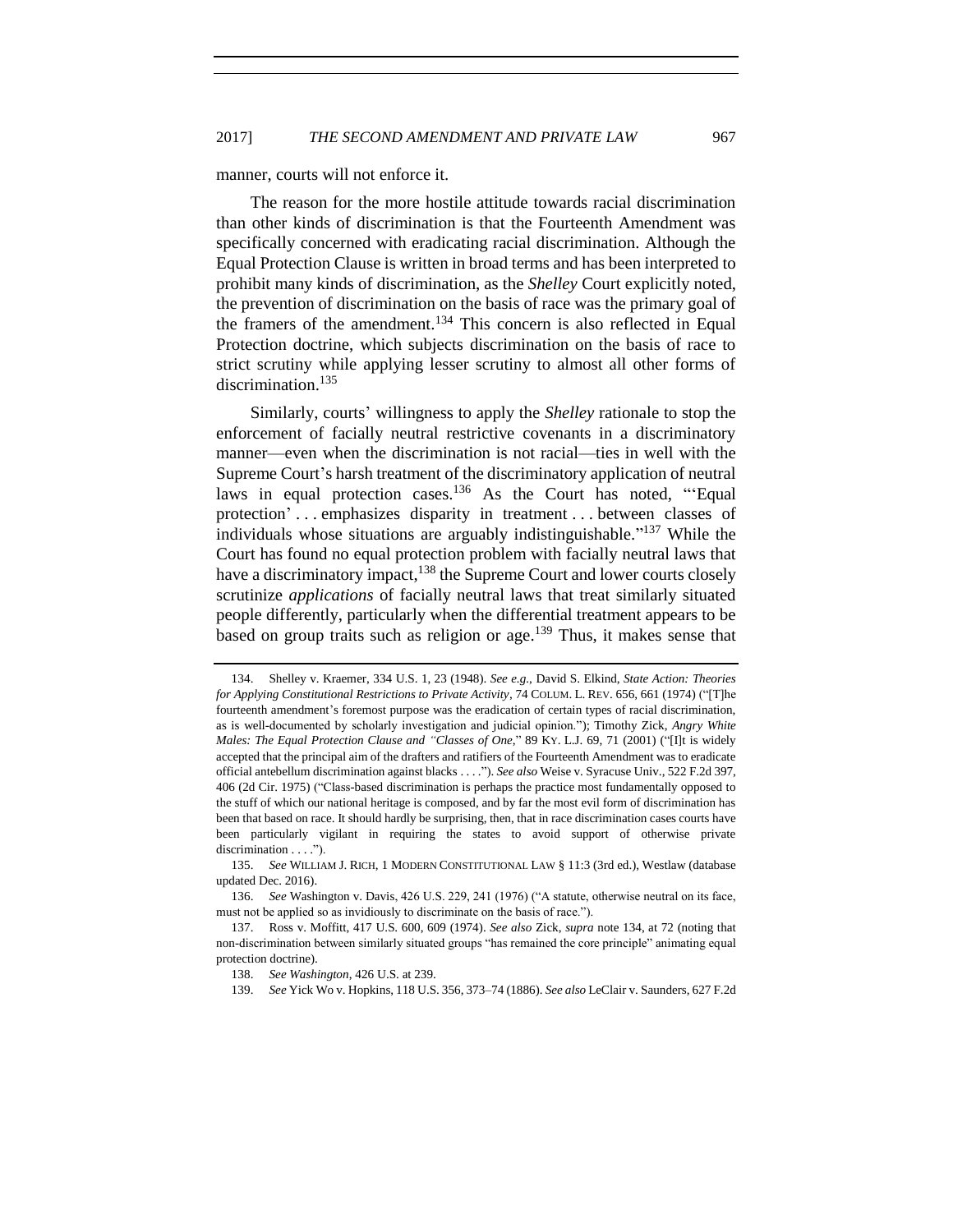<span id="page-23-0"></span>courts would be reluctant to enforce neutral restrictive covenants in a discriminatory manner.

## II. THE CORE RIGHT THEORY

All the outcomes described above seem quite disparate at first glance and, indeed, they are. However, there are some consistent themes which recur again and again when courts are asked to use individual constitutional rights to limit private law. Taken together, these themes provide a framework for understanding how courts approach these cases. Courts have shown the most willingness to place constitutional limitations on private law when (1) the application of private law would undermine the core of the right at issue, (2) placing constitutional limitations on private law would not unduly threaten the constitutional rights of the parties seeking the private law remedy, and (3) the parties seeking constitutional protection did not consent to the private law limitation on their conduct. While the first factor—the level of the threat private law presents to the core of the right—is the most critical, the other two factors operate as important limiting principles. Although these indicators do not create a bright line rule or explicit balancing test, they do provide guideposts that explain the courts' willingness to place constitutional constraints on private law in some cases but not others. I will call this framework the Core Right Theory. In the subsections that follow I will explain the justification for each of the three guideposts of the Core Right Theory and then close this section with a rebuttal to a potential critique of this theory and a response to one alternative approach that has been proposed.

## A. THE CORE RIGHT THEORY GUIDEPOSTS

#### <span id="page-23-2"></span><span id="page-23-1"></span>1. The Core Right Guidepost

The idea of courts making distinctions between "more important" exercises of rights and less important ones seems quite off-putting because of the apparent value judgments inherent in such an exercise.<sup>140</sup> But such

<sup>606, 609–10 (2</sup>d Cir. 1980) (finding a violation of the Equal Protection Clause whenever a person "compared with others similarly situated, was selectively treated; and . . . such selective treatment was based on impermissible considerations such as race, religion, intent to inhibit or punish the exercise of constitutional rights, or malicious or bad faith intent to injure a person").

<sup>140.</sup> *See* Suzanne B. Goldberg, *Equality Without Tiers*, 77 S. CAL. L. REV. 481, 485 (2004) (criticizing the criteria the Supreme Court has used for determining which types of class legislation are "suspect" under the Equal Protection Clause); Anne Salzman, Comment, *On the Offensive: Protecting Visual Art with Sexual Content Under the First Amendment and the "Less Valuable Speech" Label*, 55 U. PITT. L. REV. 1215, 1220–21 (1994) (arguing that assigning some speech greater protection than other speech "necessarily reflects the adjudicating body's moral judgment of an expression's value" and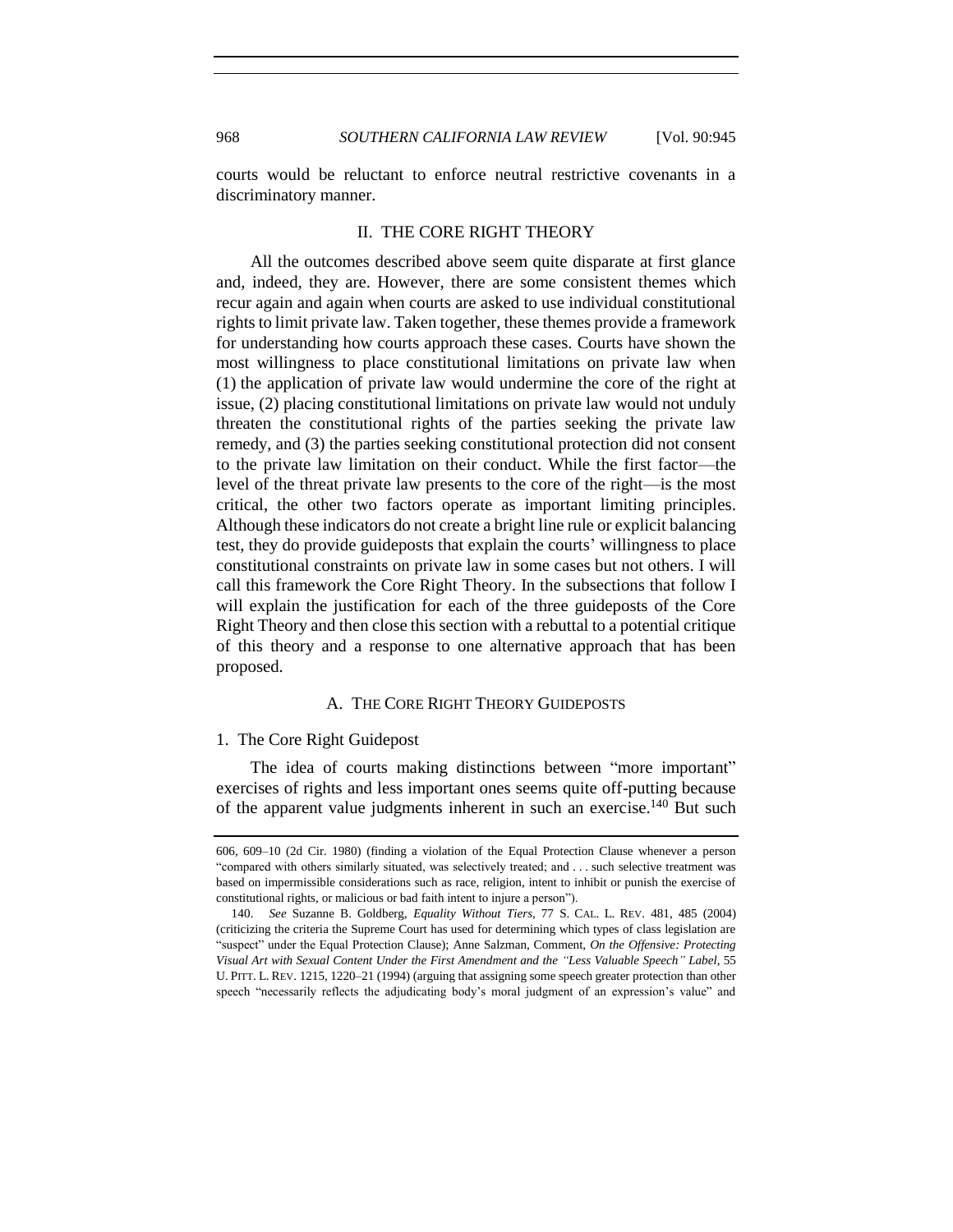distinctions have long been a major part of constitutional law and are evident across doctrines associated with several different constitutional rights. For example, Fourth Amendment rights against unreasonable searches and seizures are at their height in a person's home where, subject to a few limited exceptions, police may not conduct a search without a warrant and a showing of probable cause.<sup>141</sup> On the other hand, once a person leaves the home, some kinds of searches are allowed with a lower standard of suspicion and no warrant.<sup>142</sup> Similarly, the Sixth Amendment right to counsel guarantees a criminal defendant in any case the right to hire a lawyer of his or her choice because the ability to hire a lawyer of the defendant's choice is "the root meaning of the constitutional guarantee."<sup>143</sup> By contrast, the Sixth Amendment only guarantees indigent defendants access to appointed counsel in cases where the defendant is sentenced to incarceration.<sup>144</sup>

This greater concern for violations of the core purpose of individual rights is a big factor in explaining when the Constitution does and does not place limitations on private law. As the discussion in the preceding section demonstrates, courts have been much more willing to impose these limitations when the central purpose of a right is threatened than when more ancillary exercises of the right are burdened.

The *Sullivan* line of cases places strict limitations on defamation and related torts because those torts threaten to control speech based on its content. Content-based controls on speech have long been subject to strict First Amendment scrutiny because "[g]overnment action that stifles speech on account of its message . . . contravenes th[e] essential right" at "the heart of the First Amendment." <sup>145</sup> Thus, it makes sense that a tort that punishes a person for speech on a particular topic—e.g., defamatory speech about the plaintiff—would at least be subject to some First Amendment restrictions. Likewise, the post-*Sullivan* line of cases giving greater protection to speech about public figures and issues of public importance makes sense in light of the Court's view that speech about these topics is a central concern of the First Amendment.<sup>146</sup> Courts' skepticism of speech-restricting injunctions that are content-based or which restrict speech on matters of public concern

thereby undermines the First Amendment's goals).

<sup>141.</sup> *See, e.g.*, Shafer v. City of Boulder, 896 F. Supp. 2d 915, 928–29 (D. Nev. 2012) ("Both 'the home and its traditional curtilage [are] given the highest protection against warrantless searches and seizures."") (quoting United States v. Romero–Bustamente, 337 F.3d 1104, 1107 (9th Cir. 2003)).

<sup>142.</sup> *See* Terry v. Ohio, 392 U.S. 1, 27 (1968).

<sup>143.</sup> *See* United States v. Gonzalez-Lopez, 548 U.S. 140, 147–48 (2006).

<sup>144.</sup> *See* Scott v. Illinois, 440 U.S. 367, 373–74 (1979).

<sup>145.</sup> Turner Broad. Sys., Inc. v. F.C.C., 512 U.S. 622, 641 (1994).

<sup>146.</sup> *See, e.g.*, Connick v. Myers, 461 U.S. 138, 145 (1983).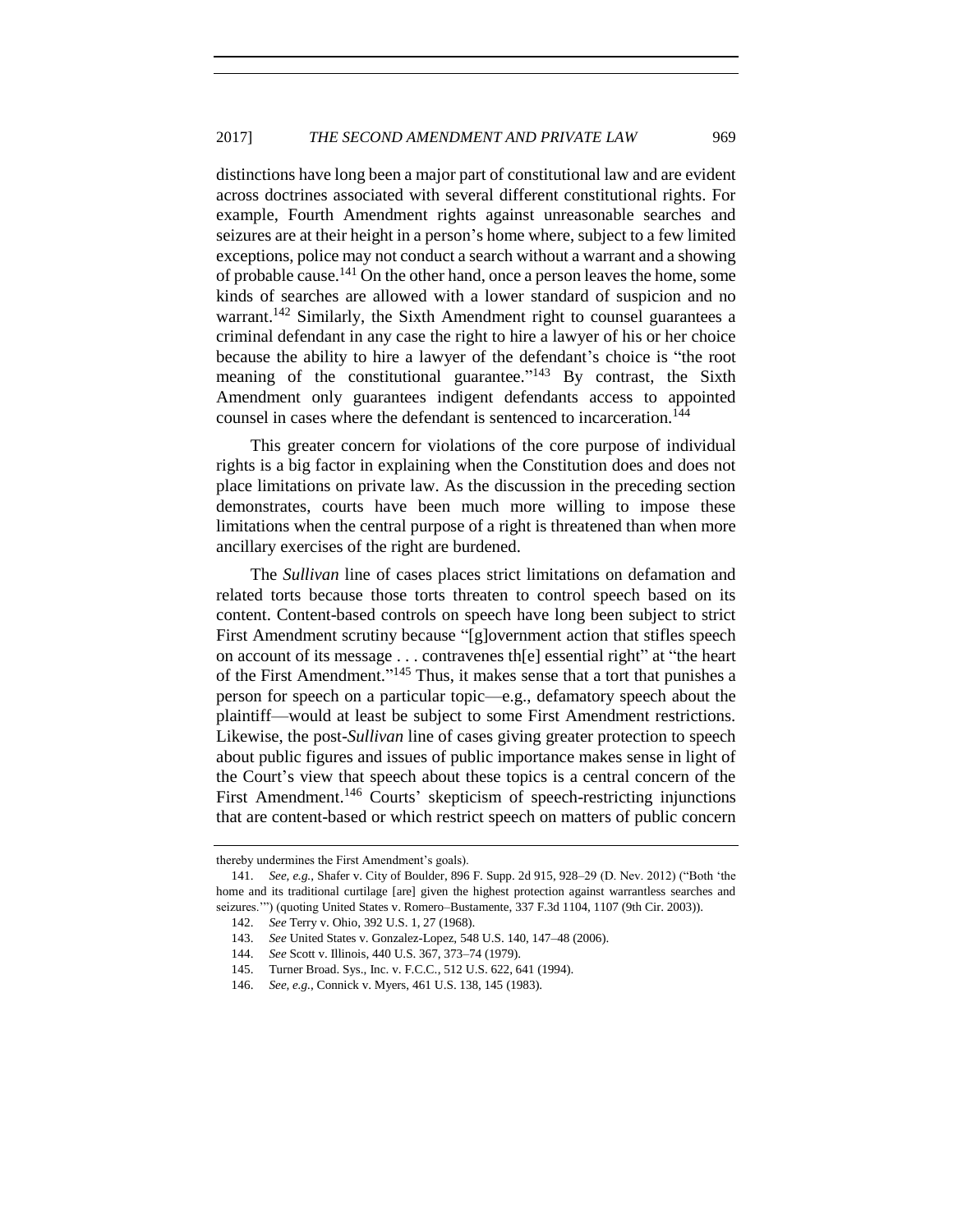also fits well with this theme.<sup>147</sup>

By contrast, the Court has moved away from placing any serious constitutional limitation on the use of trespass actions to remove speakers from private property, even when that property is open to the public. Although speech is certainly limited in these cases, courts are not enlisted to directly enforce a content-based restriction, as they are in defamation cases. While a property owner could choose to use the trespass laws only on speakers she disagrees with, the court is not being used to regulate the content of speech to the same degree as it is in a defamation action. In defamation actions, the court specifically adjudicates whether the content of speech is liability-triggering, whereas in trespass actions, the court simply adjudicates where the speaker was located in order to determine liability. In this sense, trespass actions are much more analogous to "time, place, and manner" restrictions on free speech, which have received lesser scrutiny than content-based restrictions.<sup>148</sup> In "time, place, and manner" cases, it has long been a requirement that the government show that any such restriction leaves open "ample alternative channels of communication." <sup>149</sup> In most trespass cases, there are ample alternative channels for a speaker to broadcast a message. Thus, the only time the Court has sanctioned First Amendment limitations on trespass—in *Marsh*—application of the trespass laws within the unique circumstances of a company town would have left the speaker with no alternative avenue to get his message to local residents.

In the context of the Equal Protection Clause and restrictive covenants, the same pattern exists. Courts have refused to enforce only those covenants that strike at the heart of the Equal Protection Clause—the prohibition on racial discrimination and disparate treatment of similarly situated groups. Other covenants and similar private agreements have largely survived without equal protection scrutiny, even when they draw distinctions that would receive at least some scrutiny if the government had drawn them directly.

The determination of what constitutes the central purpose of a right is at the center of how courts have constructed the doctrine enforcing those rights. Courts have simply imported these judgments about what parts of each right are really important into the private law context. The difference is that in the private law context, *only* these core parts of each constitutional right are protected. The ancillary applications of each right that ordinarily

<sup>147.</sup> *See supra* Part I.B.

<sup>148.</sup> *See, e.g.*, Ward v. Rock Against Racism, 491 U.S. 781, 791 (1989).

<sup>149.</sup> *See id.* at 802.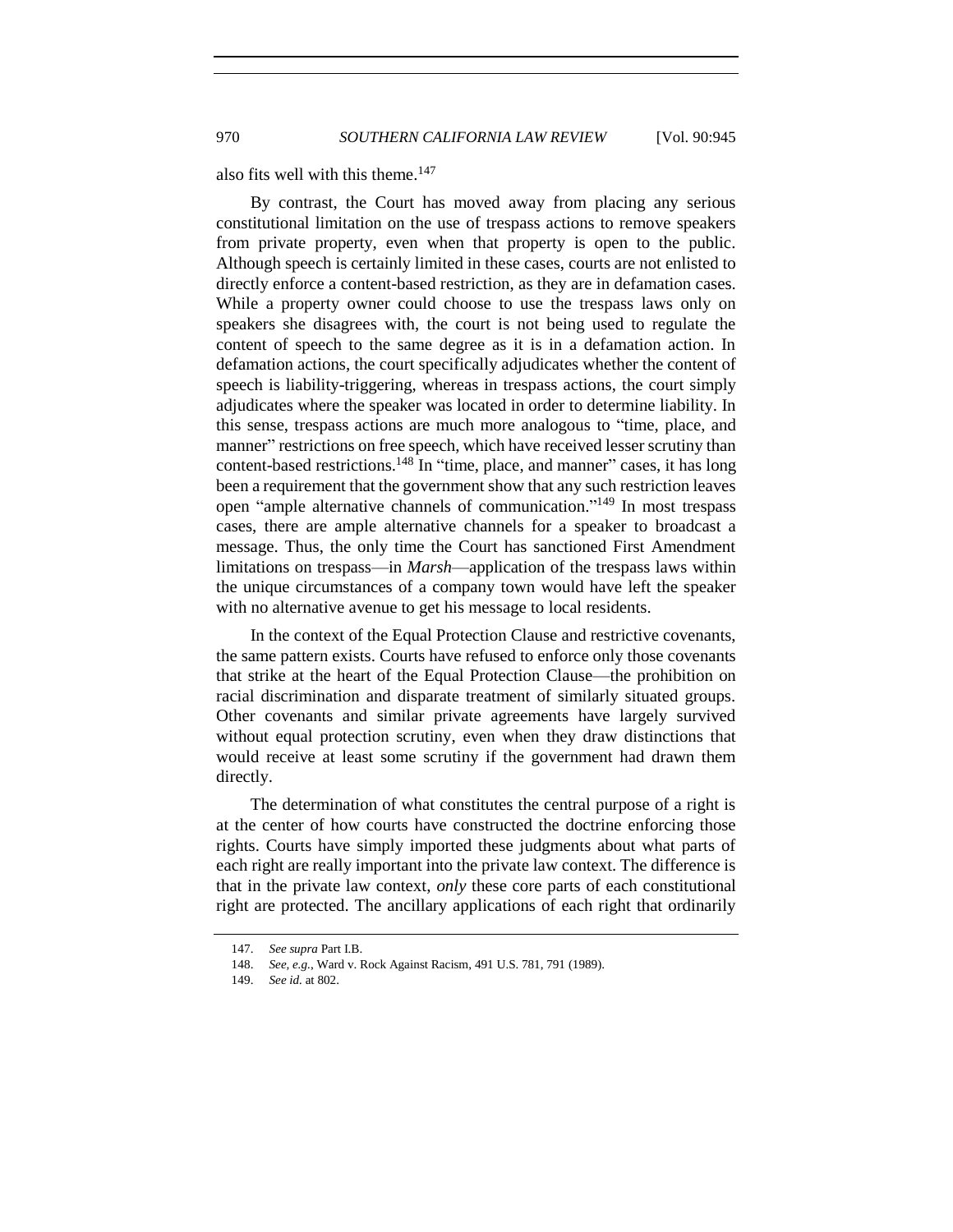receive at least some protection in other contexts—e.g., discrimination on bases other than race; time, place, and manner restrictions on speech receive no protection in the private law arena.

## <span id="page-26-0"></span>2. The Buffer Zone Guidepost

The desire to protect core constitutional values does not provide a complete explanation for courts' treatment of constitutional rights in private law litigation. There are times when constitutional rights do not limit private law causes of actions even when the application of private law would result in the deprivation of a core constitutional right. The most obvious example is in the selective application of trespass laws to discriminate based on viewpoint. Although as discussed above, courts have less involvement in content regulation there than they do in the defamation context, the result is still the enforcement of a viewpoint-based speech restriction. Speech restrictions that discriminate based on viewpoint, even ones that are limited to a particular location, are ordinarily viewed very skeptically by courts because they are "an egregious form of content discrimination."<sup>150</sup> However, ever since its retreat from *Logan Valley*, the Supreme Court has explicitly allowed such viewpoint discrimination on private property.

The reluctance to enforce even the core meaning of constitutional provisions in some private law cases can be explained by another factor: the constitutional rights of private law plaintiffs. By placing limits on private law causes of action, courts risk infringing the rights of private law plaintiffs. For example, the courts' unwillingness to place First Amendment limitations on trespass actions is likely motivated at least in part by a desire to provide breathing space for the constitutional rights of landowners—specifically the landowners' property and free speech rights.

The right to own property is not specifically guaranteed by the Constitution, but the Fifth Amendment does forbid the taking of property without just compensation.<sup>151</sup> If a court prevents a property owner from excluding persons the owner wishes to exclude, the court is in essence taking a portion of the owner's interest in the property.<sup>152</sup> Similarly, if courts

<sup>150.</sup> Rosenberger v. Rector & Visitors of Univ. of Va., 515 U.S. 819, 829 (1995).

<sup>151.</sup> U.S. CONST. amend. V.

<sup>152.</sup> *See* Kaiser Aetna v. United States, 444 U.S. 164, 180 n.11 (1979) ("[A]n essential element of individual property is the legal right to exclude others from enjoying it.") (citation omitted). *Cf.* Stop the Beach Renourishment, Inc. v. Fla. Dep't of Envtl. Prot*.*, 560 U.S. 702, 715 (2010) ("[T]he Takings Clause bars the State from taking private property without paying for it, no matter which branch is the instrument of the taking."). The Court was clearly mindful of this concern when it limited *Logan Valley* in *Lloyd*. *See* Lloyd Corp. v. Tanner, 407 U.S. 551, 567 (1972) (noting that the due process clause and takings clause were "also relevant to this case").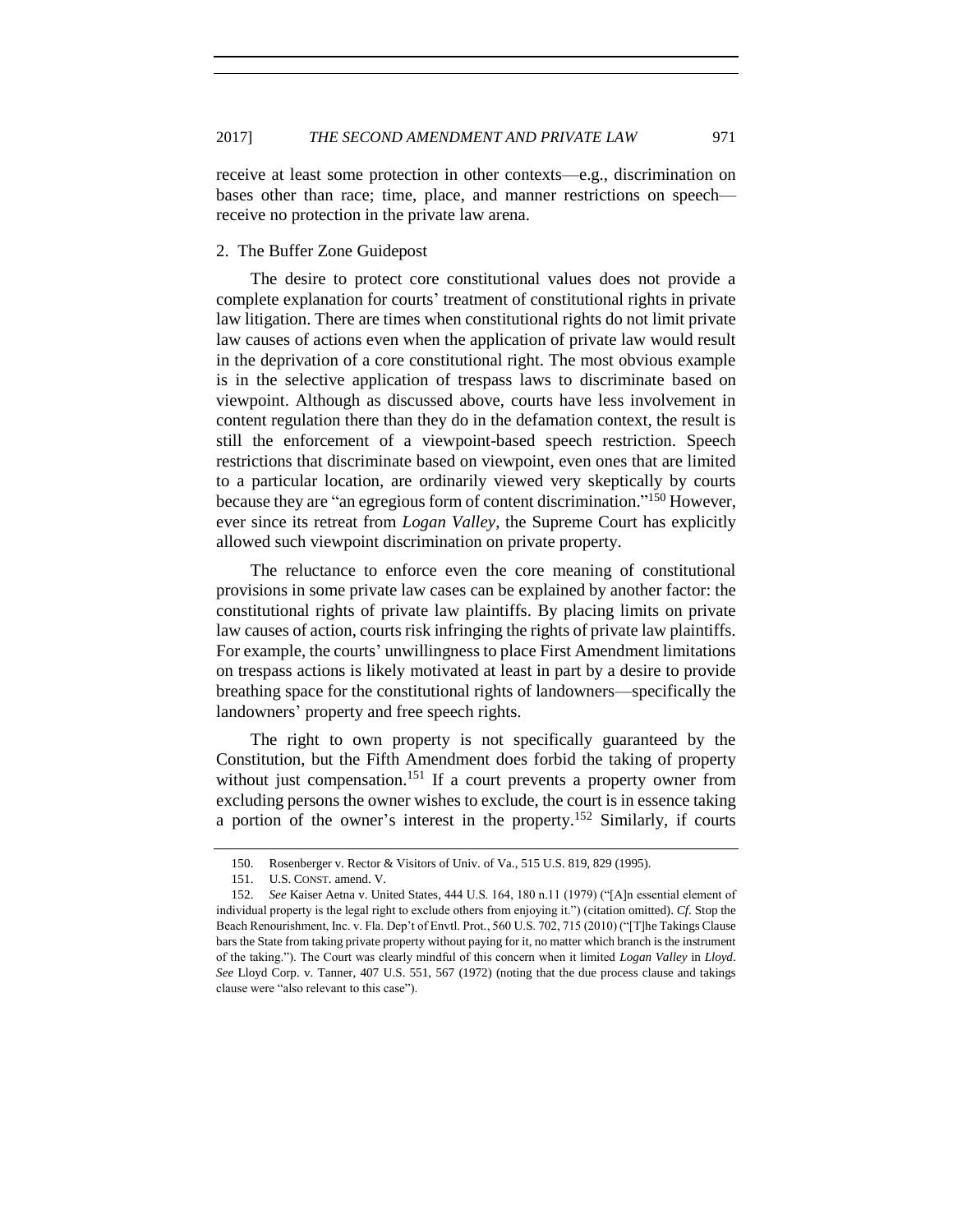required private property owners to allow certain speakers on their property, the property owners might be viewed as endorsing the speakers' messages even if they did not agree with them; such forced endorsements of particular messages have long been understood to violate the First Amendment.<sup>153</sup> This solicitude for protecting other constitutional rights may also explain courts' reluctance to use the Equal Protection Clause to invalidate wills and trusts that place religious restrictions on testamentary gifts. Refusing to enforce such restrictions could burden the First Amendment right to free religious exercise of those making the restrictions.<sup>154</sup>

This is not to say that the ability to make religiously restrictive testamentary gifts or use trespass laws to keep out disfavored speakers is constitutionally protected.<sup>155</sup> In fact, the Supreme Court specifically rejected the latter idea in *Pruneyard Shopping Center v. Robins*, upholding a California court ruling extending the California Constitution's free speech guarantee to prevent the ejection of disfavored speakers from a private shopping center.<sup>156</sup> However, the desire to leave a buffer zone to avoid having to adjudicate conflicts between competing constitutional interests is a major factor that influences courts' willingness to apply constitutional rights to private law disputes.<sup>157</sup>

#### <span id="page-27-0"></span>3. The Contract Guidepost

Another important limitation on constitutional rights in private law disputes is most prominent in a particular kind of private law—contracts. As described above, courts have been particularly reluctant to apply constitutional limitations to agreements freely entered into by private parties. Through contracts, parties may limit their speech, including by subject matter, with no constitutional problem. As also discussed above, this is likely rooted in the waivable nature of First Amendment rights.<sup>158</sup> It is also a

<sup>153.</sup> *See, e.g.*, Wooley v. Maynard, 430 U.S. 705, 714 (1977). *See also* Rosen, *supra* note [95,](#page-16-1) at 473–74 ("[I]gnoring the distinction between public and private threatens what many consider to be the core concern of the First Amendment: the protection against a government-created orthodoxy.").

<sup>154.</sup> *See In re* Estate of Laning, 339 A.2d 520, 526 (Pa. 1975) (noting that through a testamentary condition requiring church membership, "the testatrix sought by this bequest to further her own freeexercise interest in seeking adherents to her faith"). *Cf.* David Horton, *Testation and Speech*, 101 GEO. L.J. 61, 89 (2012) (arguing "that testation is communicative" and thus "some restrictions on testamentary freedom [should] trigger First Amendment scrutiny.").

<sup>155.</sup> *See In re Laning*, 339 A.2d at 526 ("[W]e need not say that the testatrix had a constitutional right to have the condition enforced, for a state may accommodate a free exercise interest which does not amount to a constitutional right.").

<sup>156.</sup> Pruneyard Shopping Center v. Robins, 447 U.S. 74, 88 (1980).

<sup>157.</sup> *See* Elkind, *supra* note [134,](#page-22-0) at 662.

<sup>158.</sup> *See, e.g.*, Charter Commc'ns, Inc. v. County of Santa Cruz, 304 F.3d 927, 935 n.9 (9th Cir. 2002).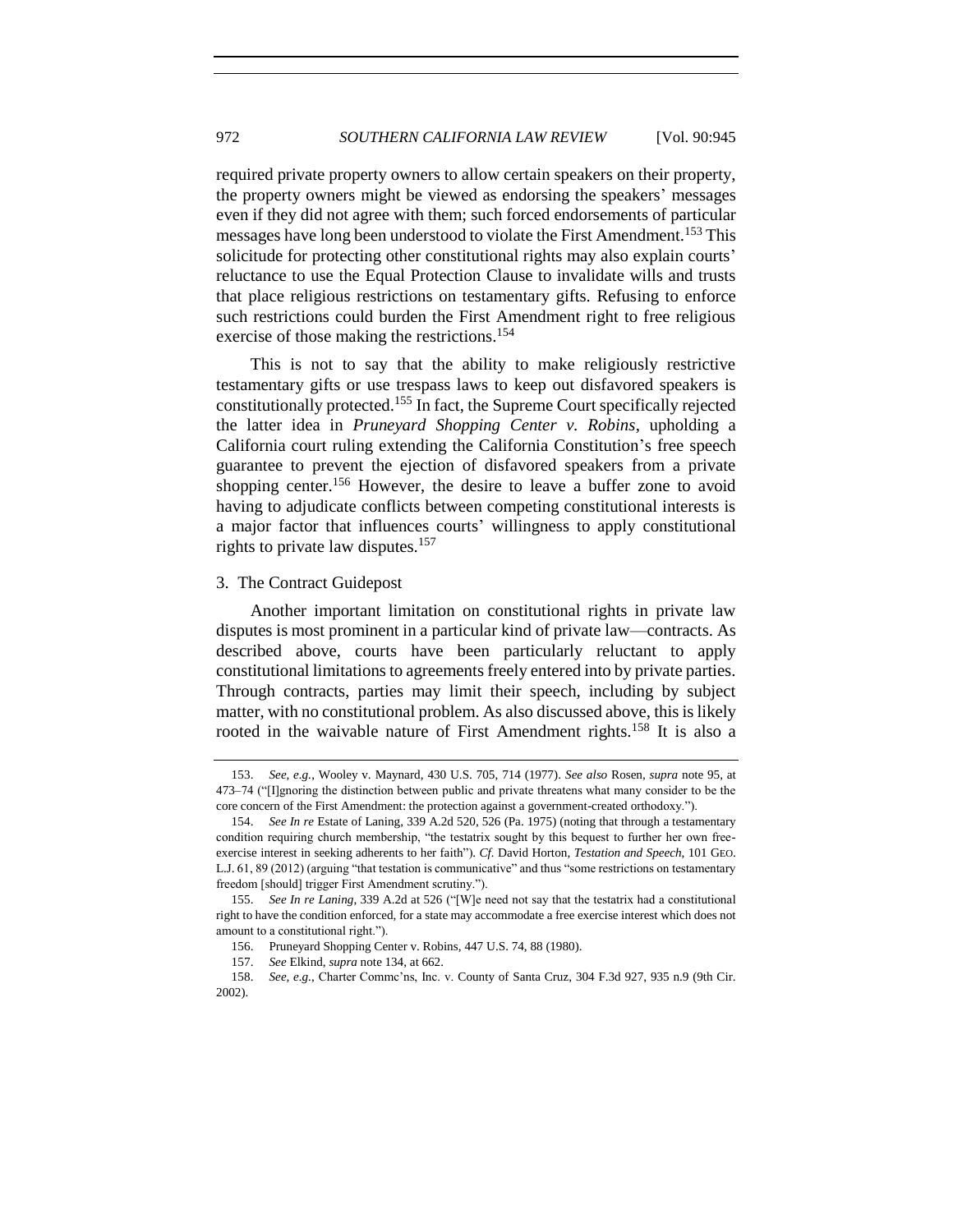## 2017] *THE SECOND AMENDMENT AND PRIVATE LAW* 973

reflection of the special role that the freedom to contract plays in American society.<sup>159</sup>

*Shelley* arguably runs counter to this principle; restrictive covenants are essentially a species of contract and yet received no similar solicitude in that case. However, there are at least two key differences between ordinary contracts and restrictive covenants. First, restrictive covenants run with the land, and therefore bind parties who may not have been involved in the initial bargain that led to their creation.<sup>160</sup> Second, the enforcement of racially restrictive covenants has effects on people who are not parties to those agreements or even current owners of land subject to the covenants, because they prevent prospective buyers of particular races from purchasing those properties.<sup>161</sup> Thus, while the consensual nature of restrictive covenants may provide a further reason why courts usually do not subject them to constitutional scrutiny, the aspects of restrictive covenants that are nonconsensual explain why courts have made some exceptions.

## <span id="page-28-0"></span>B. LIMITATIONS, POTENTIAL CRITIQUES, AND AN ALTERNATIVE

Although these guideposts are far from precise, the Core Right Theory offers the best explanatory model for understanding the courts' treatment of constitutional challenges to private law. However, it is important to understand the limitations of the claim I am making. Most importantly, this framework is intended to be explanatory, not normative. There may be many powerful normative critiques of the Core Right Theory, including that it affords courts too much discretion, it overly relies on the private/public distinction, or that it privileges contractual and private property rights over equal protection and speech rights without justification. An assessment of those critiques is beyond the scope of this Article. Instead, my claim is simply that this is the approach courts have taken and that it represents the best starting point in thinking about how courts might assess similar claims in the context of the Second Amendment.

Perhaps the most obvious explanatory critique of the Core Right Theory is that it ignores the role that notions of state action play in these decisions.

<sup>159.</sup> *See, e.g.*, G. Richard Shell, *Contracts in the Modern Supreme Court*, 81 CALIF. L. REV. 433, 504 n.451 (1993) (noting "the special place that contract enforcement occupies in the Court's hierarchy of common law principles, a position that helps explain the result in *Cohen*").

<sup>160.</sup> Indeed, that was exactly the case in *Shelley*. *See* Shelley v. Kraemer, 334 U.S. 1, 5 (1948) ("The trial court found that petitioners had no actual knowledge of the restrictive agreement at the time of the purchase.").

<sup>161.</sup> *See* Belmas & Larson, *supra* note [130,](#page-21-0) at 68 ("The Court suggested that this case affects outside parties; it is not merely the state enforcing a contract voluntarily entered into by private parties.").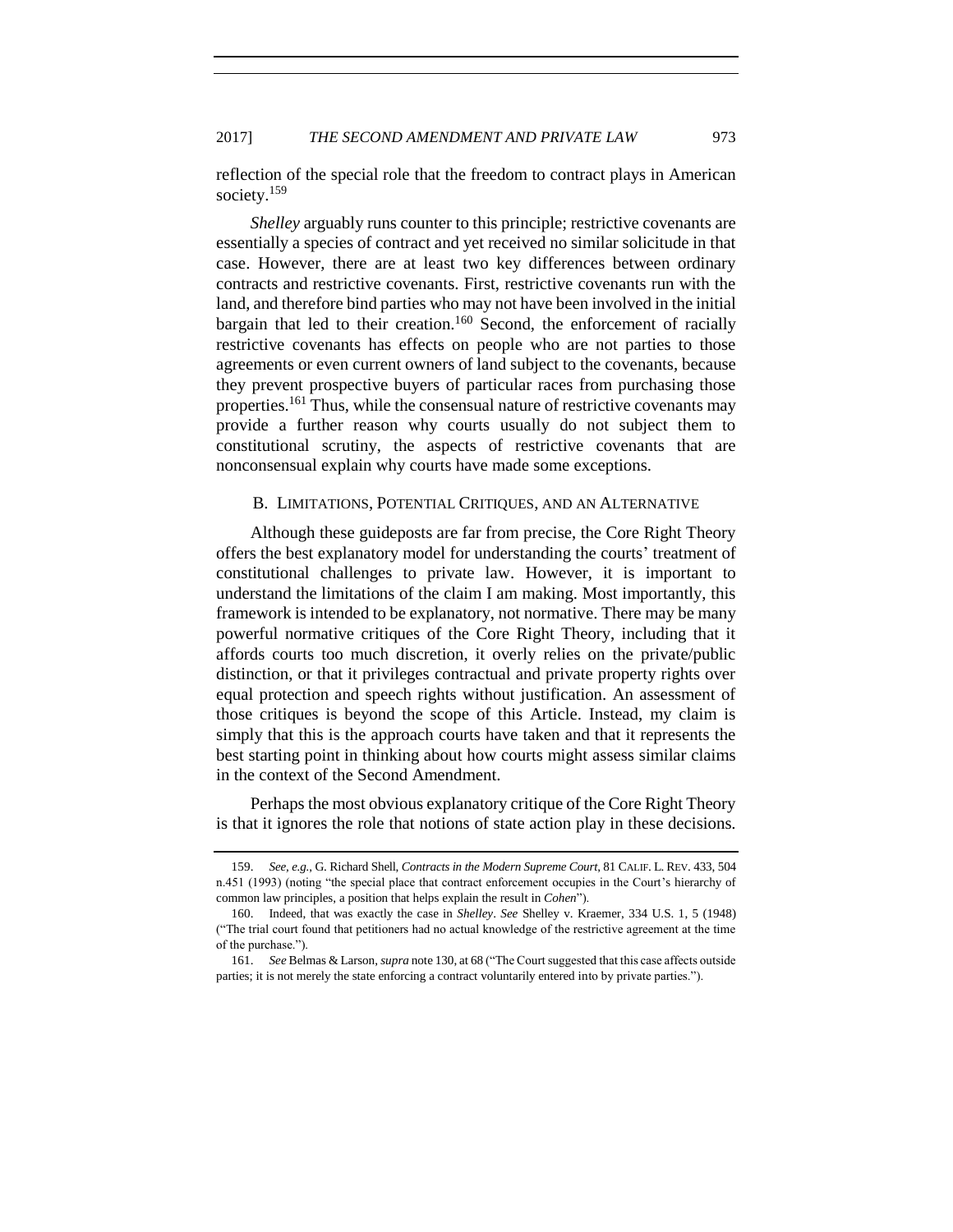Some scholars have argued that the courts' application of the Constitution to private law cases is driven by an assessment of how much the private party attempting to enforce a private law right is taking on a government-like role.<sup>162</sup> The strongest example of this kind of analysis in these cases is in *Marsh* where the Court noted the government-like role that the private entity played in running the company town. Although the Court did not make the point explicit, scholars have also pointed to *Shelley* as an example of this phenomenon, since restrictive covenants operate much the same way as municipal zoning laws do in controlling certain uses of property.<sup>163</sup>

However, the question of whether a particular actor is actually an arm of the government or acting in close concert with the government is analytically distinct from the question of how constitutional rights apply to private law. If a private party is actually not private, but a governmental actor, then its actions must be subjected to constitutional scrutiny whether or not they involve the use of private law. For example, if a publicly funded school is a state actor, it will be unconstitutional for it to remove disfavored speakers from its public forums whether or not that removal is accomplished through trespass suits or through the enforcement of the policy by school officials. Therefore, while a question about whether a party is a state actor may be raised in a private law case, that question is analytically distinct from the more general question about whether particular private law causes of action must be subject to constitutional restrictions.

While understanding and critiquing the courts' approach to "state action" is a worthwhile endeavor, such theories have little to tell us about how courts approach the problem of constitutional rights and private law. After all, in cases that clearly *do not* involve a private party exercising public functions, a state action theory should yield the same results regardless of which constitutional right is at issue and which kind of private law is involved because the level of state involvement is always the same: the court is enforcing the common-law right of one private individual against another. A court adjudicating a trespass claim that suppresses speech is (or is not) a state actor just as much as one adjudicating a libel claim that suppresses speech, yet the latter is subject to severe constitutional restrictions while the former is not. Thus, courts are not making judgments in these cases about state action at all. Rather, they are making a judgment that is tied to the constitutional right asserted in each case and its relationship to the particular private law dispute at issue.

<sup>162.</sup> *See, e.g.*, sourced cited *supra* note [127.](#page-20-0)

<sup>163.</sup> *See id.*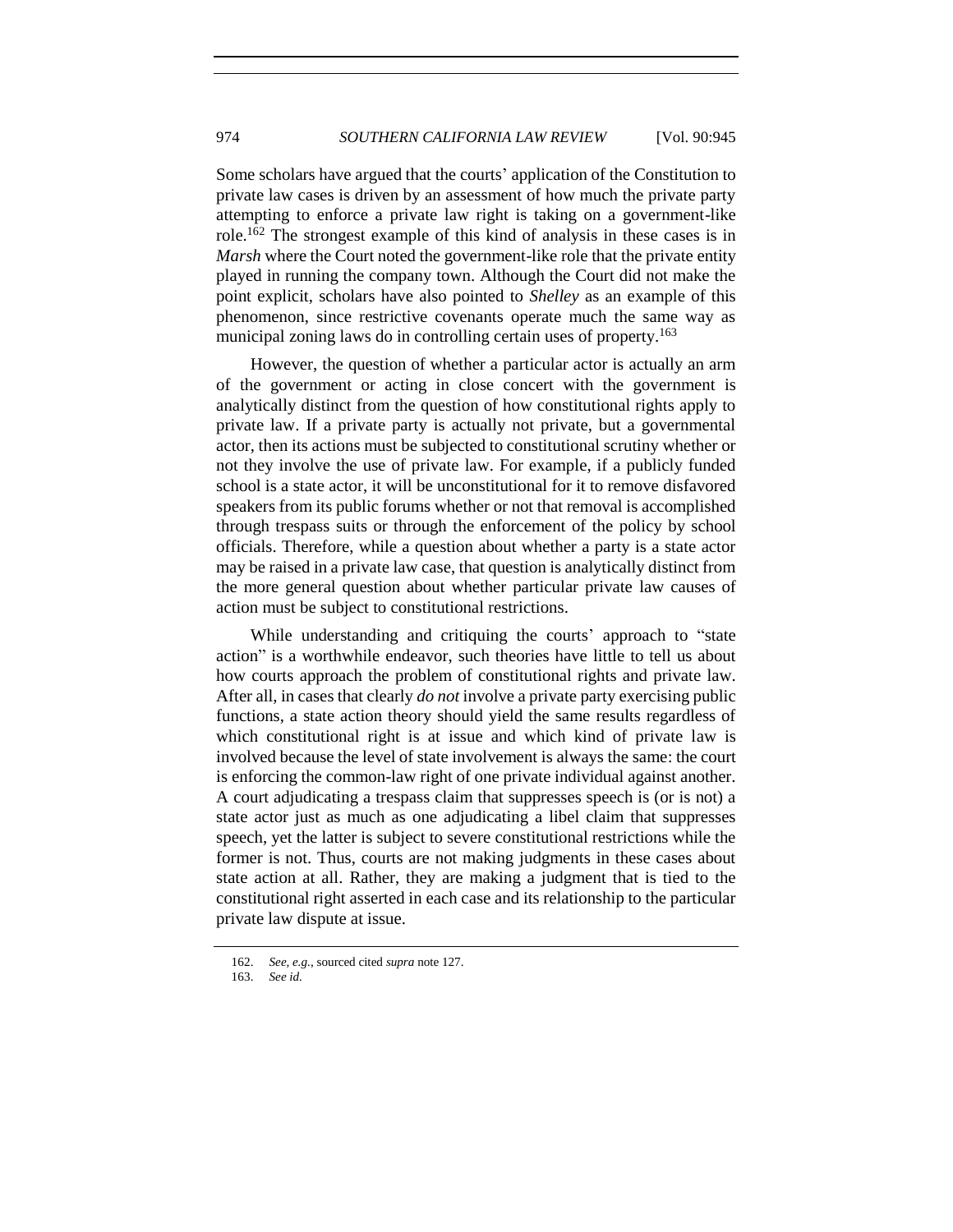In the only other article so far to directly address the issue of the Second Amendment's application to private law, Joseph Blocher and Darrell A.H. Miller make an alternative proposal.<sup>164</sup> Their article—which concerns the broader universe of "generally applicable laws" imposing incidental burdens on the use of guns, including but not limited to private law—disclaims any attempt "to synthesize . . . a transsubstantive approach for evaluating the constitutional salience of incidental burdens" on constitutional rights.<sup>165</sup> Instead, Blocher and Miller draw on constitutional doctrine in other areas to outline four "main forms of argument" that are relevant to the question of whether incidental burdens on gun rights are subject to Second Amendment scrutiny: history and tradition, the degree of the burden imposed, the impact on the court system and on private rights of imposing constitutional scrutiny on the incidental burden at issue, and the purpose and design of the incidental burden.<sup>166</sup> As they explain in their article, each of these four modalities has some basis in the treatment of incidental burdens in other areas of constitutional doctrine.<sup>167</sup>

While these four modalities may be helpful in understanding the way courts treat incidental burdens generally, they are less helpful in the specific context of private law. As an initial matter, Blocher and Miller improperly categorize all private law burdens on constitutional rights as incidental, when that is not always true. Private law burdens on constitutional rights can be incidental, such as the burden neutral contract law imposes on speech when it is used to enforce a contract limiting a party's speech. But private law burdens can also be direct. For example, defamation torts directly assign liability based on the content of the defendant's speech. Blocher and Miller do not make this distinction, and in failing to do so they miss the courts' unique treatment of private law as a distinct category of constitutional burdens (whether direct or indirect).<sup>168</sup>

I agree with Blocher and Miller that the degree of the burden on the right at issue and the potential for interference with private rights are factors that are relevant to courts in determining whether constitutional scrutiny is appropriate in private law cases.<sup>169</sup> However, their first and fourth proposed

<span id="page-30-0"></span>

<sup>164.</sup> *See* Joseph Blocher & Darrell A.H. Miller, *What Is Gun Control? Direct Burdens, Incidental Burdens, and the Boundaries of the Second Amendment*, 83 U. CHI. L. REV. 295, 296–303 (2016).

<sup>165.</sup> *Id.* at 331.

<sup>166.</sup> *Id.* at 331–33.

<sup>167.</sup> *See id.* at 331–347.

<sup>168.</sup> *See id.* at 343 (discussing *New York Times Co. v. Sullivan* as an example of how the court treats civil suits between private parties in discussing the third modality).

<sup>169.</sup> Although in my view the relevant consideration is whether other private *constitutional* rights are implicated, whereas Blocher and Miller argue for a more general consideration of the impact of the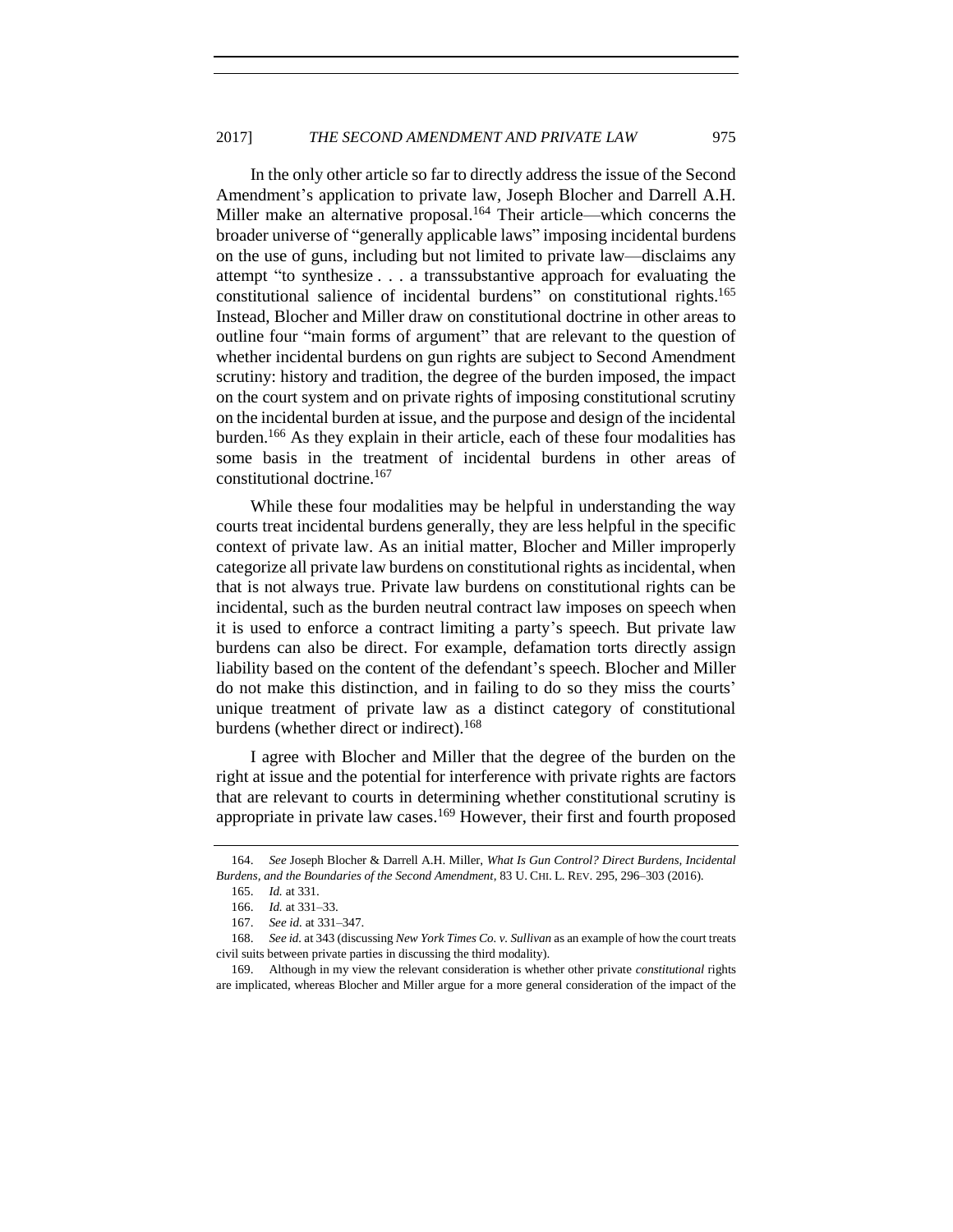modalities—history and tradition and the purpose of the regulation, respectively—in my view are merely aspects of the core right question. These factors are only relevant insomuch as they play a role in determining what the core of the constitutional right at issue is. For example, history and tradition played little role in the court's decision in *Sullivan*, which completely upended centuries of common law. Similarly, although the purpose of the regulation does play a role in many of these cases, it only does so because purposeful discrimination and purposeful suppression of speech are *always* subject to extra scrutiny, whether courts are dealing with public or private law. The importance the distinction between purposeful and nonpurposeful constitutional violations takes on in these cases is simply another example of courts' willingness to protect only the core of constitutional rights in private law cases.

## III.THE SECOND AMENDMENT'S CORE

<span id="page-31-0"></span>The Supreme Court's decision in *Heller*, which for the first time recognized that the Second Amendment contained an individual right to own firearms, was a doctrinal earthquake that essentially created a new area of constitutional law overnight. It evoked plenty of criticism<sup>170</sup> and praise,  $171$ both for its reasoning and its result, but for courts and scholars it also gave rise to a plethora of questions about the scope of this newly recognized right. Where does an individual have a right to use a firearm? What kind of firearms are protected by the Second Amendment? Who can be excluded from firearm ownership?<sup>172</sup> The intensity of the debate about these questions is not just a product of the controversial subject matter of gun control, but also of the lack of clarity about the scope of the Second Amendment right provided by *Heller* and the Court's unwillingness to meaningfully revisit the Second Amendment after *Heller*. However, even with all these important lingering questions, one thing that *Heller* and lower courts' subsequent

proposed constitutional limitation on "the division between public and private regulation" which "preserve[s] a private sphere in which individuals can govern themselves." *See id.* at 342. For the reasons described *supra* in Part II.B, I think specific constitutional rights are of more concern to courts than general structural considerations, though structural considerations may be part of the reason constitutional scrutiny is limited to private law burdens on *core* constitutional values.

<sup>170.</sup> *See, e.g.*, Saul Cornell, *Originalism on Trial: The Use and Abuse of History* in District of Columbia v. Heller, 69 OHIO ST. L.J. 625, 626 (2008); Paul Finkelman, *It Really Was About A Well Regulated Militia*, 59 SYRACUSE L. REV. 267, 267–69 (2008).

<sup>171.</sup> *See, e.g.*, Robert J. Cottrol, *Second Amendment: Not Constitutional Dysfunction but Necessary Safeguard*, 94 B.U. L. REV. 835, 830–40 (2014); Joyce Lee Malcolm, *The Supreme Court and the Uses of History:* District of Columbia v. Heller, 56 UCLA L. REV. 1377, 1378 (2009).

<sup>172.</sup> *See generally* Eugene Volokh, *Implementing the Right to Keep and Bear Arms for Self-Defense: An Analytical Framework and a Research Agenda*, 56 UCLA L. REV. 1443 (2009) (outlining Second Amendment doctrinal questions raised by *Heller*).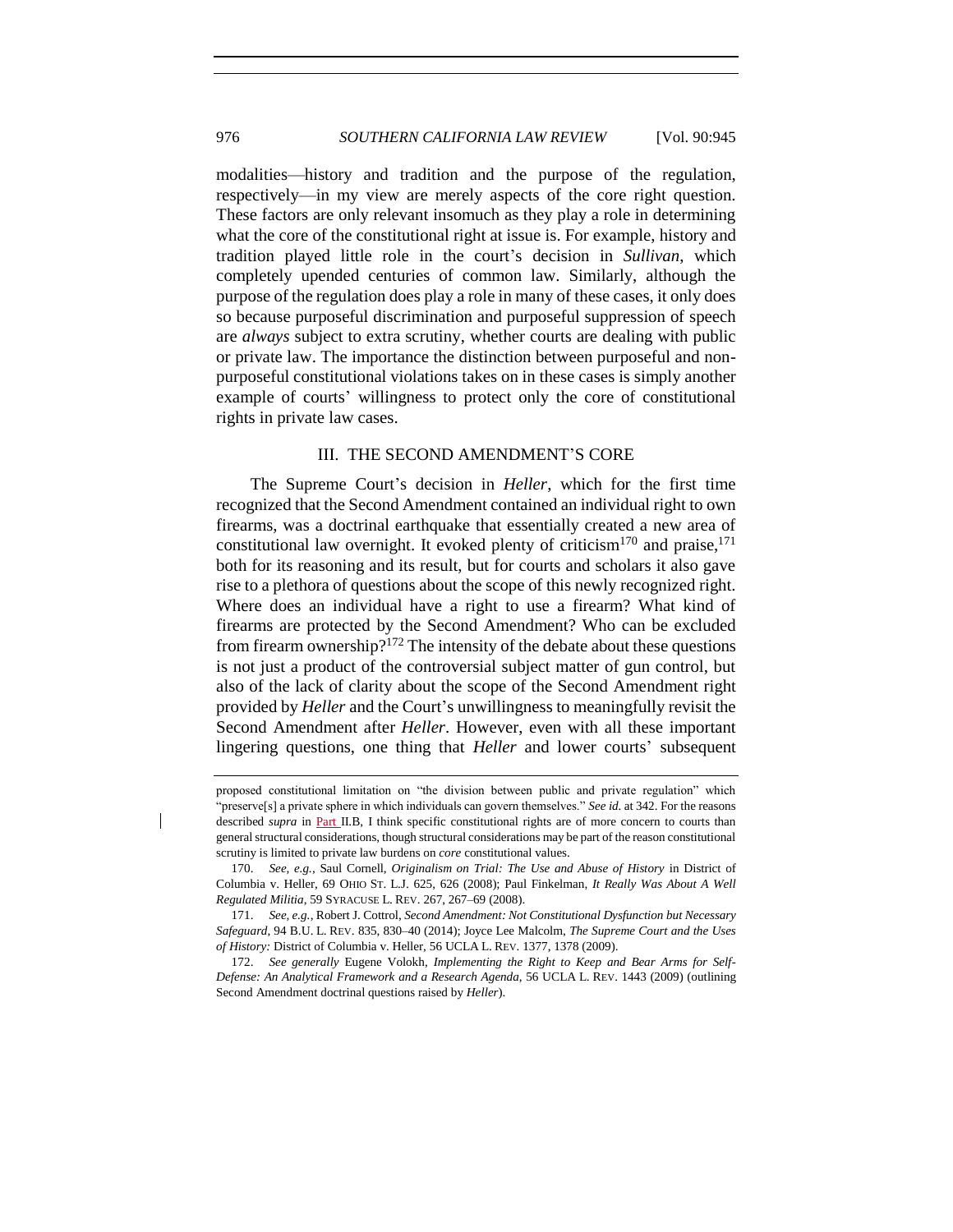efforts to apply it have made clear is that the core of the Second Amendment right is the right of (most) individuals to keep firearms in their homes for self-defense.

In *Heller*, the Court struck down the District of Columbia's ban on handguns and its requirement that other guns be disassembled and locked away when not in use.<sup>173</sup> As the Court framed it, the case presented the question of whether the Second Amendment<sup>174</sup> protected "only the right to possess and carry a firearm in connection with militia service" or "an individual right to possess a firearm unconnected with service in a militia, and to use that arm for traditionally lawful purposes, such as self-defense within the home."<sup>175</sup> In choosing the latter interpretation, the Court argued at length that the Second Amendment was understood at the time it was ratified as conferring an individual right to keep and bear arms unconnected with militia service.<sup>176</sup> The Court held that the right to keep and bear arms was a preexisting natural right that the Second Amendment merely codified.<sup>177</sup> The Court described this right as an "individual right to possess and carry weapons in case of confrontation."<sup>178</sup>

The Court did not go into great detail about the content of this newly recognized right, but did note that the right to use firearms for self-defense was the "central component" of the Second Amendment right.<sup>179</sup> The Court also clarified that this self-defense-oriented right was most important in the home, "where the need for defense of self, family, and property is most acute."<sup>180</sup> The Court also noted that the Second Amendment did not confer a right "to keep and carry any weapon whatsoever in any manner whatsoever and for whatever purpose."<sup>181</sup> Accordingly, the Court cautioned that nothing in its "opinion should be taken to cast doubt on longstanding prohibitions on the possession of firearms by felons and the mentally ill, or laws forbidding the carrying of firearms in sensitive places such as schools and government buildings, or laws imposing conditions and qualifications on the commercial

<sup>173.</sup> District of Columbia v. Heller, 554 U.S. 570, 635 (2008).

<sup>174.</sup> The Second Amendment reads: "A well regulated Militia, being necessary to the security of a free State, the right of the people to keep and bear Arms, shall not be infringed." U.S. CONST. amend. II.

<sup>175.</sup> *Heller*, 554 U.S. at 577.

<sup>176.</sup> *See id.* at 576–619.

<sup>177.</sup> *See id.* at 592.

<sup>178.</sup> *Id.*

<sup>179.</sup> *See id.* at 599, 628. *See also id.* at 630 (referring to self-defense as the "core lawful purpose" of the Second Amendment's protection of firearm ownership).

<sup>180.</sup> *Id.* at 628. *See also id.* at 635 ("[The Second Amendment] surely elevates above all other interests the right of law-abiding, responsible citizens to use arms in defense of hearth and home.").

<sup>181.</sup> *Id.* at 626.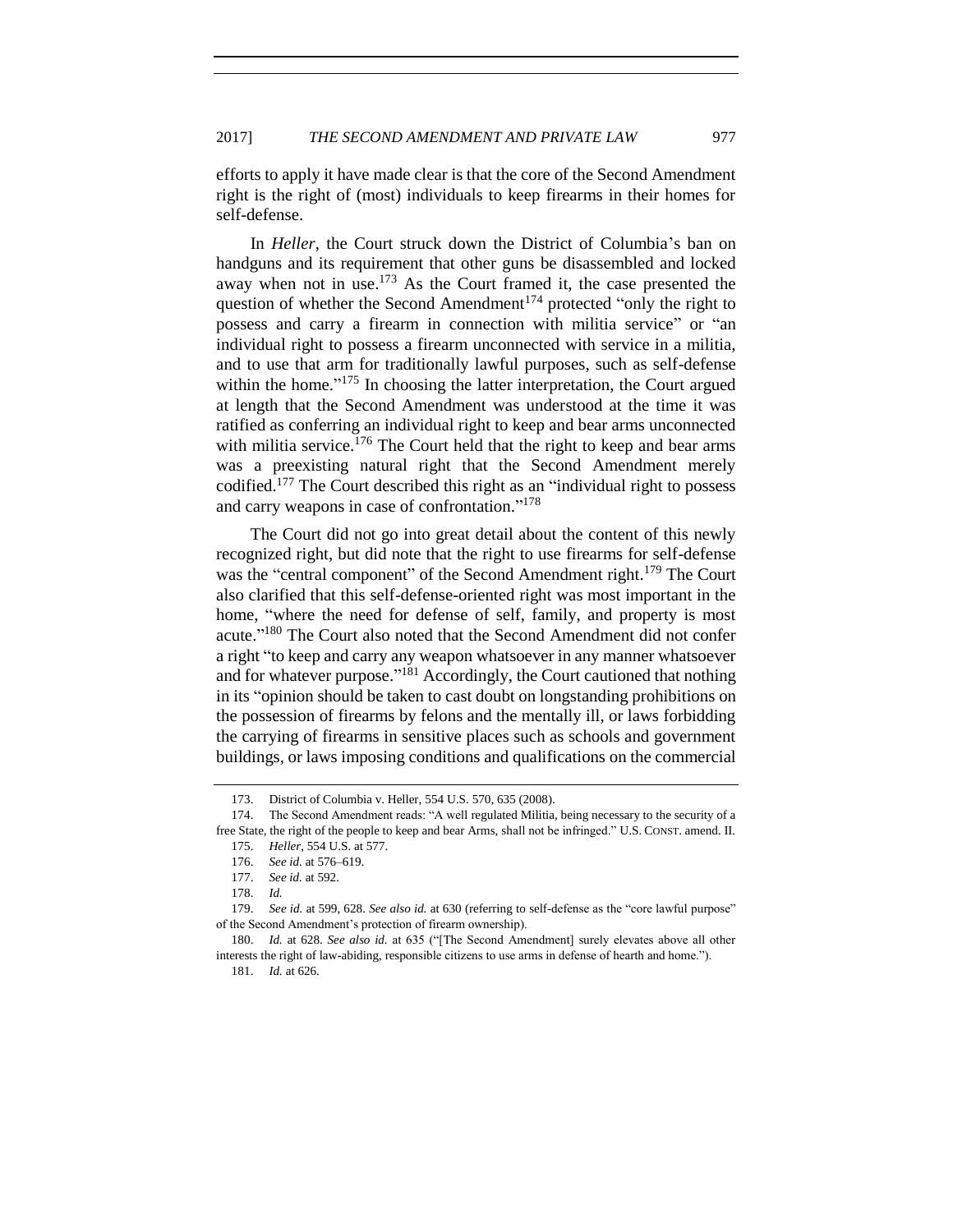sale of arms," which the Court described as "presumptively lawful."<sup>182</sup>

Since *Heller*, the Supreme Court has only decided one significant Second Amendment case: *McDonald v. City of Chicago*. <sup>183</sup> In *McDonald*, the Court held that the Second Amendment was applicable to state and local governments by virtue of the Fourteenth Amendment's Due Process Clause.<sup>184</sup> In describing the right, the Court reiterated *Heller*'s conclusion "that individual self-defense is 'the central component' of the Second Amendment right" and that "'the need for defense of self, family, and property is most acute' in the home . . . .<sup>"185</sup> Aside from *McDonald*, though, the Supreme Court has said almost nothing about how Second Amendment claims should be analyzed in the near-decade since *Heller*. 186

<span id="page-33-0"></span>Nevertheless, despite the lack of guidance from the Supreme Court, lower courts have developed a relatively uniform way of looking at Second Amendment cases that confirms the core purpose of the Second Amendment as the preservation of a right to armed self-defense in the home. Most federal courts of appeal have adopted a two-part test that first asks whether the law at issue burdens conduct protected by the Second Amendment.<sup>187</sup> If the law is found to burden such conduct, courts will then apply an "appropriate" level of scrutiny to the law, depending upon the severity of the burden on Second Amendment rights.<sup>188</sup> In the first step of this analysis, courts usually look to history to determine if the conduct at issue was within the scope of the Second Amendment right as it was understood at the time of ratification.<sup>189</sup> At the second step, courts decide on an appropriate level of scrutiny based on "(1) how close the law comes to the core of the Second Amendment right and (2) the severity of the law's burden on the right."<sup>190</sup> When employing

<sup>182.</sup> *Id.* at 626–27 & n.26.

<sup>183.</sup> McDonald v. City of Chicago, 561 U.S. 742, 742 (2010).

<sup>184.</sup> *Id.* at 791 (plurality opinion). Only four Justices believed that the Due Process Clause incorporated the Second Amendment. *Id.* Justice Thomas also believed that the Second Amendment was incorporated against the states by the Fourteenth Amendment, but through its Privileges and Immunities Clause, not the Due Process Clause. *Id.* at 806 (Thomas, J., concurring).

<sup>185.</sup> *Id.* at 767, 787 (quoting *Heller*, 554 U.S. at 599, 628).

<sup>186.</sup> In *Caetano v. Massachusetts*, 136 S. Ct. 1027, 1027 (2016), in a very brief opinion, the Court summarily revived a challenge to Massachusetts's ban on certain stun guns. *Id.* at 1027–28. The Court noted that in *Heller* it had rejected the assertion that the Second Amendment only protects weapons in existence at the time of the founding—an argument the lower court had erroneously adopted in *Caetano* but provided no further guidance on how to analyze such claims. *Id.*

<sup>187.</sup> *See* Cody J. Jacobs, *End the Popularity Contest: A Proposal for Second Amendment "Type of Weapon" Analysis*, 83 TENN. L. REV. 231, 248 & n.74 (2015) (collecting cases applying this approach). 188. *See id.*

<sup>189.</sup> *See id.* at 249.

<sup>190.</sup> *E.g.*, Jackson v. City & County of San Francisco, 746 F.3d 953, 960–61 (9th Cir. 2014) (quotations and citations omitted), *cert. denied*, 135 S. Ct. 2799 (2015).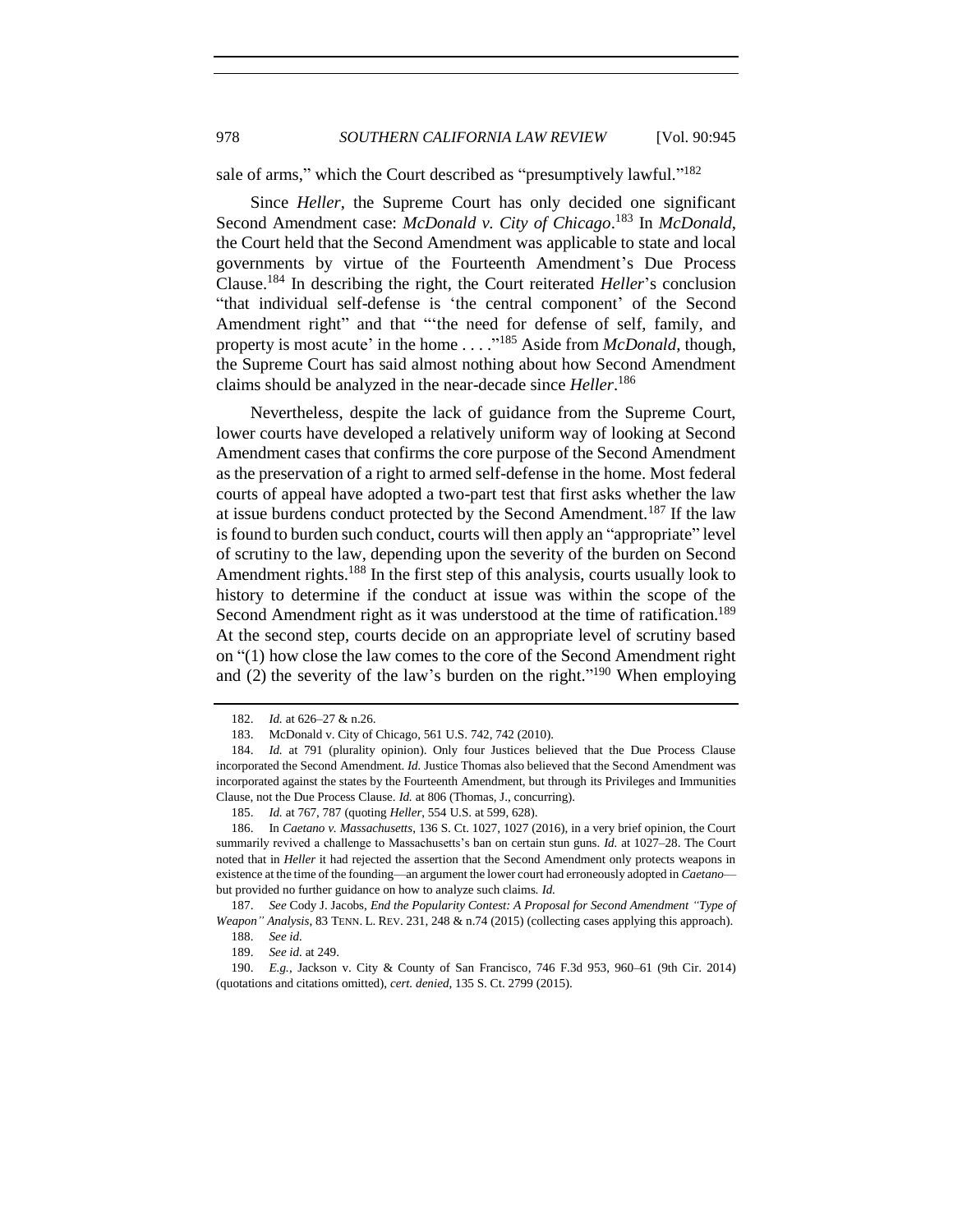this approach, courts have consistently defined the "core" of the Second Amendment as "the right of law-abiding, responsible citizens to use arms in defense of hearth and home." 191

The extra scrutiny given to laws burdening the right of "law-abiding" citizens to employ armed self-defense in the home is evident in how different kinds of firearm restrictions have fared since *Heller* was decided. For example, courts have looked very skeptically at laws forbidding or severely restricting the commercial sale of firearms and thus keeping people from owning guns in their homes.<sup>192</sup> Similarly, in *Ezell v. City of Chicago*, the Seventh Circuit found that a Chicago ordinance banning the operation of firing ranges warranted heightened "if not quite strict" scrutiny because, when combined with another ordinance requiring gun owners to have firing range training, it was a significant burden on "the core right to possess firearms for self-defense."<sup>193</sup> By contrast, even relatively strict restrictions on carrying firearms outside the home have been upheld as long as they fall short of a complete ban on the practice.<sup>194</sup> Likewise, laws restricting the ownership of firearms by people who are not law-abiding or for purposes other than self-defense have almost uniformly been upheld.<sup>195</sup> Thus, despite the continuing uncertainty about the full scope of the Second Amendment's coverage, *Heller* and the lower courts applying it are fairly clear on what the core right is that the Second Amendment protects.

Despite this doctrinal consensus, Blocher and Miller argue that there is no "clear theory of the Second Amendment's values," and without such a theory, there is no way to determine how burdensome any given law is to the

<sup>191.</sup> *See, e.g.*, Kolbe v. Hogan, 813 F.3d 160, 180 (4th Cir. 2016), *aff'd*, 849 F.3d 114 (4th Cir. 2017) (en banc); United States v. Chovan, 735 F.3d 1127, 1138 (9th Cir. 2013).

<sup>192.</sup> *See* Teixeira v. County of Alameda, 822 F.3d 1047, 1059 (9th Cir. 2016*), reh'g granted*, 854 F.3d 1046 (9th Cir. 2016) (finding a zoning ordinance that made it very difficult to open new gun stores burdened conduct "close" to the core of the Second Amendment and therefore warranted heightened scrutiny); Illinois Ass'n of Firearms Retailers v. City of Chicago, 961 F. Supp. 2d 928, 947 (N.D. Ill. 2014) (striking down a total ban on gun sales in the City of Chicago).

<sup>193.</sup> Ezell v. City of Chicago, 651 F.3d 684, 708 (7th Cir. 2011).

<sup>194.</sup> *See, e.g.*, Peruta v. County of San Diego, 824 F.3d 919, 924 (9th Cir. 2016) (upholding law requiring "good cause" for the issuance of a permit to carry a concealed weapon); Drake v. Filko, 724 F.3d 426, 434–35 (3d Cir. 2013) (same); Woollard v. Gallagher, 712 F.3d 865, 876 (4th Cir. 2013) (same); Kachalsky v. County of Westchester, 701 F.3d 81, 101 (2d Cir. 2012) (same).

<sup>195.</sup> *See, e.g.*, Hunters United for Sunday Hunting v. Pa. Game Comm'n, 28 F. Supp. 3d 340, 346 (M.D. Pa. 2014) (finding "no legal support for Plaintiffs' argument that Second Amendment protections extend to recreational hunting"); Jacobs, *supra* note [187,](#page-33-0) at 251 n.83 (collecting cases upholding the federal prohibition on domestic violence misdemeanants possessing firearms). *See also* Joseph Blocher, *Hunting and the Second Amendment*, 91 NOTRE DAME L. REV. 133, 137 (2015) ("[T]he case for Second Amendment coverage of hunting and recreation is tenuous.").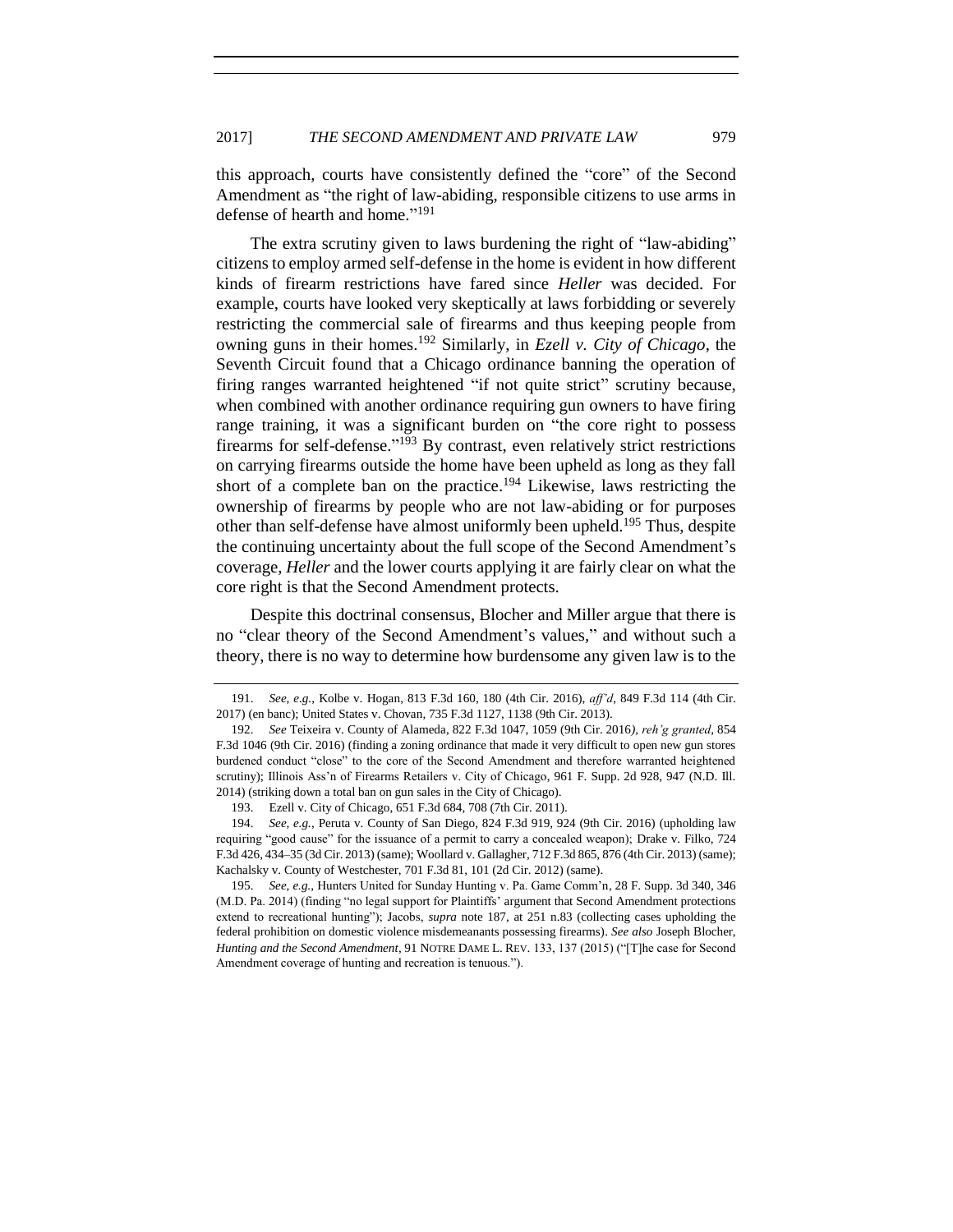Second Amendment right.<sup>196</sup> Although they concede that *Heller* and *McDonald* establish the central component of the Second Amendment right as self-defense, they argue that a larger theory is necessary to understand the purpose or value of having such a self-defense right.<sup>197</sup> Accordingly, they propose three theoretical approaches to the Second Amendment that are purportedly consistent with a self-defense oriented right: (1) an approach based on personal autonomy that is primarily concerned with "the liberty of self-reliance rather than instrumental ends like preventing tyranny or even promoting personal safety," (2) an approach based on the idea that the Second Amendment preserves a right to self-defense against the government—that is, it acts as a bulwark against tyranny, and (3) an approach based on personal safety—the idea that the government should not be able to decide who can use violence to protect themselves.<sup>198</sup>

While these theories are all intriguing as potential competing justifications for the desirability of gun ownership, only the third is consistent with *Heller*. The autonomy approach explicitly disclaims the importance of personal safety, which of course is at the heart of *Heller*'s description of the right protected. As described above, *Heller* declared that the Second Amendment protects a right to armed confrontation *for selfdefense*, and explicitly rejected the idea that the Second Amendment protects a right to bear arms for any purpose whatsoever. Moreover, an autonomy theory of the Second Amendment is not consistent with the emphasis *Heller* and subsequent lower court opinions place on the use of firearms in the home.<sup>199</sup> The need for personal autonomy is the same outside the home as it is inside of it.<sup>200</sup> Thus, as Blocher and Miller ultimately concede themselves, this theory is not very consistent with a "constitutional right predicated on self-defense." 201

Blocher and Miller's second theory fares no better in this regard. Although *Heller* acknowledged that the prefatory clause of the Second Amendment announced a purpose to maintain state militias in order to protect against a tyrannical federal government, it also emphasized that this

<sup>196.</sup> Blocher & Miller, *supra* note [164,](#page-30-0) at 341, 347–48.

<sup>197.</sup> *Id.* at 347–48.

<sup>198.</sup> *Id.* at 348–54.

<sup>199.</sup> Indeed, Miller himself has argued that "[t]he home is a fault line that runs deep within the text, context, and history of the Second Amendment . . . ." *See* Darrell A.H. Miller, *Guns As Smut: Defending the Home-Bound Second Amendment*, 109 COLUM. L. REV. 1278, 1310–11 (2009).

<sup>200.</sup> Blocher and Miller critique this theory as overly expansive at least in part for this reason. *See*  Blocher & Miller, *supra* note [164,](#page-30-0) at 349–50 (noting that an autonomy theory might suggest Second Amendment scrutiny is applicable to a store owner's desire to exclude a gun carrier from his store).

<sup>201.</sup> *Id.* at 350.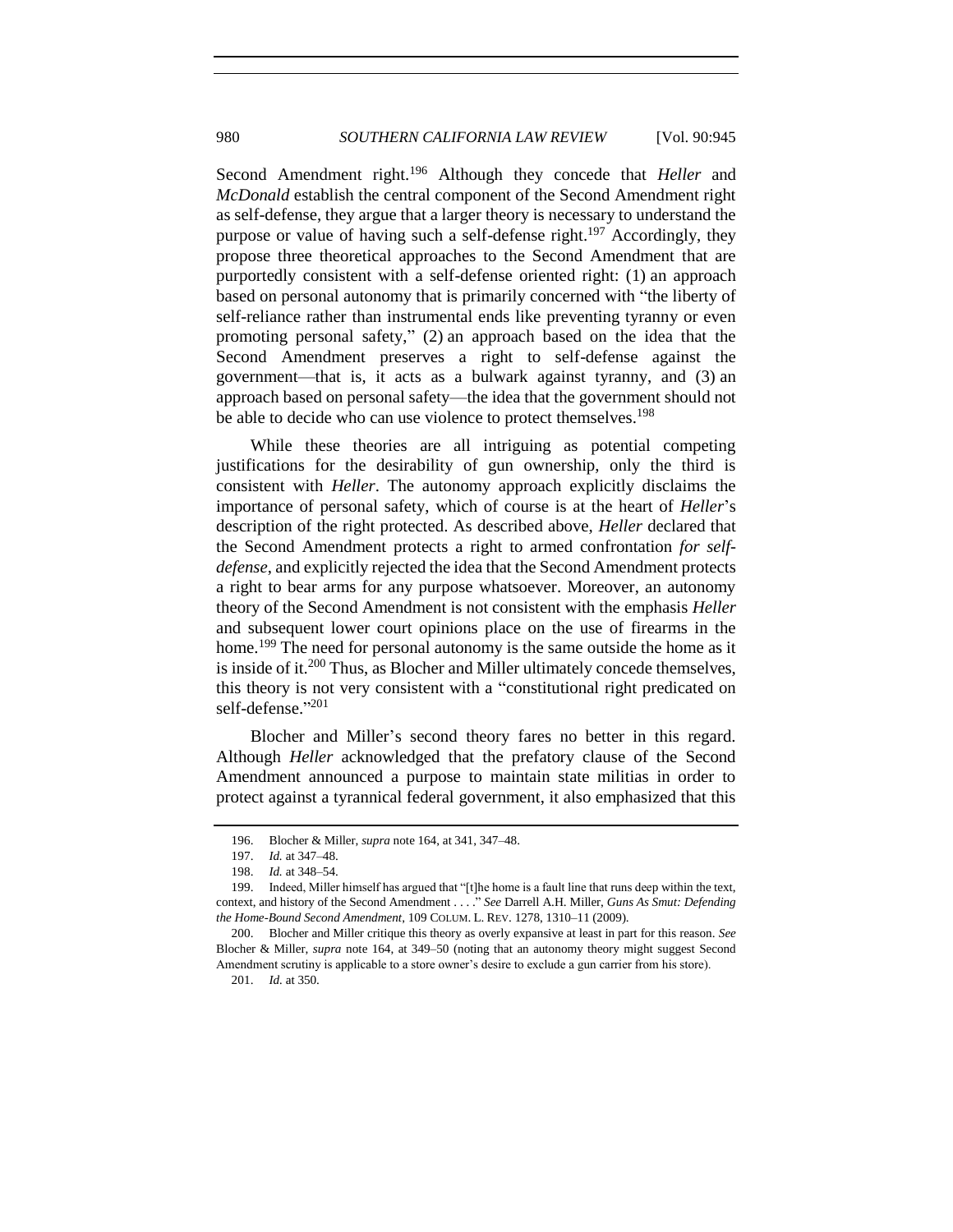was merely the purpose for codifying a pre-existing right whose central component was *personal* self-defense, not defense against a tyrannical government.<sup>202</sup> This is confirmed further by *McDonald*, which noted that by the time the Fourteenth Amendment was ratified, "the fear that the National Government would disarm the universal militia . . . had largely faded as a popular concern, but the right to keep and bear arms was highly valued for purposes of self-defense."<sup>203</sup> Moreover, such a conception of the right would be inconsistent with *Heller*'s express exclusion of weapons "most useful in military service" from the Second Amendment's coverage<sup>204</sup> and with lower courts' repeated rejection of challenges to bans on assault weapons and large capacity ammunition magazines.<sup>205</sup>

Thus, the only one of Blocher and Miller's proposed theories that is consistent with the Second Amendment right recognized in *Heller* and expounded upon by the lower courts since then is the one premised on personal safety. This theory accounts for the Second Amendment's central concern with self-defense, the exceptions to the right that *Heller* recognized, and the interest-balancing "level of scrutiny" analysis that lower courts have applied. In essence, *Heller*'s conception of the Second Amendment embraces the theory that a populace with the choice to arm themselves is safer than one where the government is solely responsible for choosing who is armed. The balance can be tipped in the other direction, however, where the cost of allowing firearm use or ownership becomes higher than the gains to public safety. For example, while under this view a typical law-abiding citizen with a gun generates more safety, a convicted felon with a gun does not.

Therefore I think, contrary to Blocher and Miller, that the courts have already made a choice between the competing theoretical justifications for

<sup>202.</sup> *See* District of Columbia v. Heller, 554 U.S. 570, 595–600 (2008). *See also* Hollis v. Lynch, 827 F.3d 436, 447 (5th Cir. 2016) ("[S]elf-defense, not revolution, 'is the *central component* of the Second Amendment.'") (citation omitted). The Court also noted "modern developments have limited the degree of fit between the prefatory clause and the protected right" since "it may be true that no amount of small arms could be useful against modern-day bombers and tanks." *Heller*, 554 U.S. at 627–28.

<sup>203.</sup> McDonald v. City of Chicago, 561 U.S. 742, 770 (2010). *See also* Glenn H. Reynolds & Brannon P. Denning, *How to Stop Worrying and Learn to Love the Second Amendment: A Reply to Professor Magarian*, 91 TEX. L. REV. 89, 98 (2013) ("[T]he right to keep and bear arms underwent a reinterpretation in light of the Civil War and Reconstruction.... Reconstruction gun-toting was individualistic, accentuating not group rights of the citizenry but self-regarding privileges of discrete citizens to individual self-protection.").

<sup>204.</sup> *See Heller,* 554 U.S. at 627.

<sup>205.</sup> *See, e.g.*, N.Y. State Rifle & Pistol Ass'n v. Cuomo, 804 F.3d 242, 247–48 (2d Cir. 2015), *cert. denied sub nom.* Shew v. Malloy, 136 S. Ct. 2486, 2486 (2016); Fyock v. Sunnyvale, 779 F.3d 991, 1001 (9th Cir. 2015); Heller v. District of Columbia (*Heller II*), 670 F.3d 1244, 1247–48 (D.C. Cir. 2011).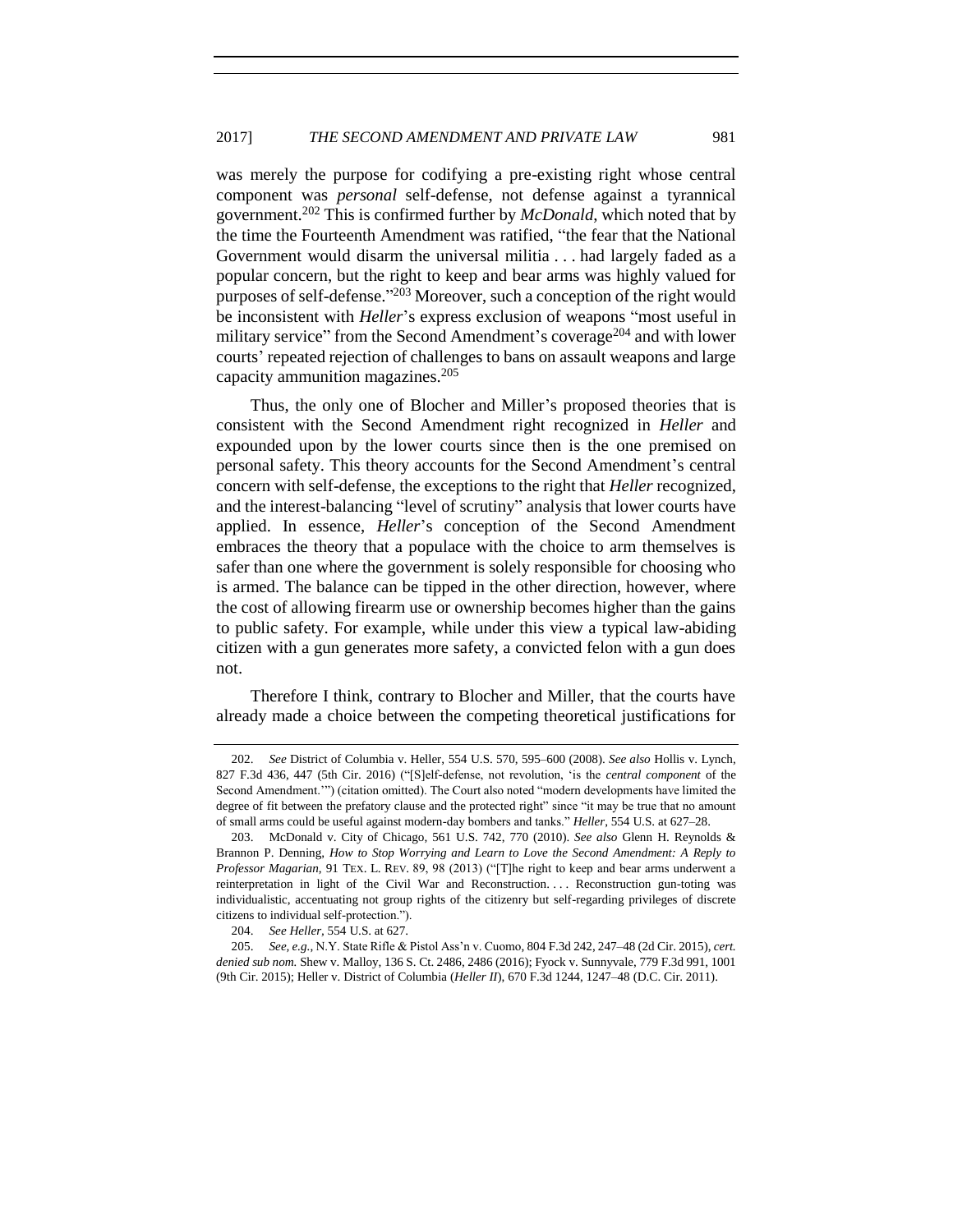an individual Second Amendment right.<sup>206</sup> I agree with Blocher and Miller, however, that this theoretical understanding can help provide a basis for a better understanding of how courts might approach the questions about the Second Amendment and private law which I will discuss in the next section.

# <span id="page-37-0"></span>IV. THE CORE RIGHT THEORY APPLIED TO THE SECOND AMENDMENT

Issues related to private law and the Second Amendment have rarely been litigated and have produced virtually no published opinions since *Heller*. <sup>207</sup> However, it is not hard to imagine a few areas of private law where the Second Amendment could have a significant impact. Although this is not an exhaustive list, below I will discuss five areas where the Second Amendment is likely to intersect with private law: self-defense, products liability, nuisance, negligent entrustment, and property rights. For each area, I will discuss how the Second Amendment and private law might come into conflict and how the Core Right Theory suggests courts might analyze these issues.

#### A. SELF-DEFENSE

<span id="page-37-1"></span>One area where the Second Amendment may be raised as an issue in private law litigation is in cases involving self-defense itself. As described above, the concept of self-defense is at the core of the Second Amendment right recognized in *Heller*, and a few scholars have already suggested that *Heller* necessarily implies an independent constitutional right to selfdefense.<sup>208</sup> In civil cases, self-defense is understood as a person's privilege to use reasonable force to defend herself when she "reasonably believes" she is threatened with "bodily harm, offensive bodily contact, or confinement," even if the use of such "reasonable force would otherwise amount to a tort

<sup>206.</sup> This is not to say that the personal safety theory is normatively correct or more coherent than the other theories Blocher and Miller offer. Rather, I simply claim that it is the only one of the three theories that is consistent with the Second Amendment right as it is currently understood by the courts.

<sup>207.</sup> The Eleventh Circuit's decision in GeorgiaCarry.Org, Inc. v. Georgia, 687 F.3d 1244, 1248 (11th Cir. 2012) is a notable exception which is discussed *infra* in Part IV.E.

<sup>208.</sup> *See, e.g.*, Alan Brownstein, *The Constitutionalization of Self-Defense in Tort and Criminal Law, Grammatically-Correct Originalism, and Other Second Amendment Musings*, 60 HASTINGS L.J. 1205, 1231 (2009); Glenn Harlan Reynolds, *Second Amendment Penumbras: Some Preliminary Observations*, 85 S. CAL. L. REV. 247, 257 (2012). Of course, many have argued that the Constitution contains a right to self-defense independent of the Second Amendment. *See, e.g.*, Jason T. Anderson, Note, *Second Amendment Standards of Review: What the Supreme Court Left Unanswered in District of* Columbia v. Heller, 82 S. CAL. L. REV. 547, 585 (2009); Anders Kaye, Comment, *Dangerous Places: The Right to Self-Defense in Prison and Prison Conditions Jurisprudence*, 63 U. CHI. L. REV. 693, 709 (1996).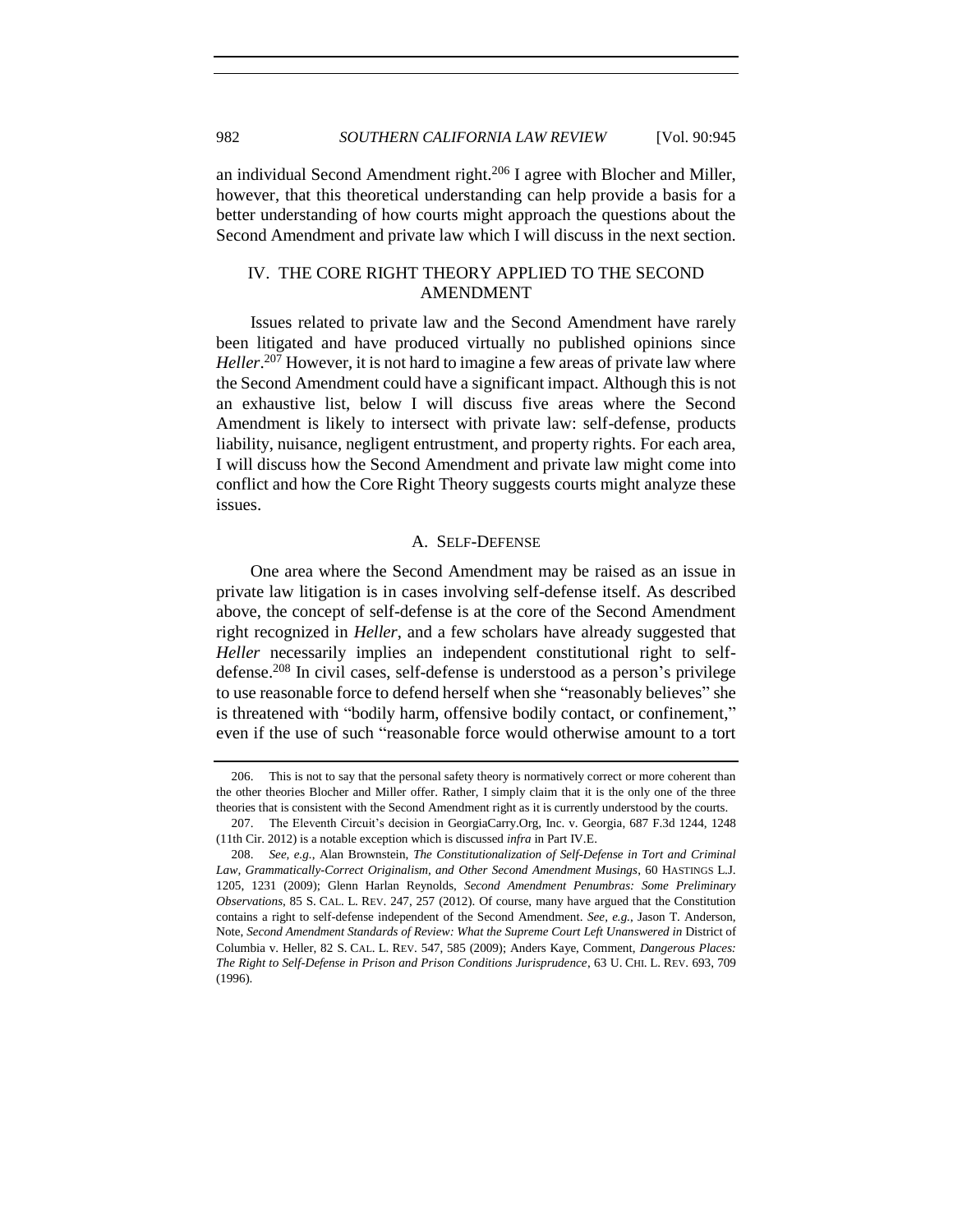<span id="page-38-0"></span>such as a battery or assault  $\ldots$  ."209 When deadly force is involved, some states require a person to retreat if an opportunity to do so is available instead of using deadly force unless that person is being attacked in his or her home.<sup>210</sup> *Heller* raises two questions about the use of the self-defense defense in civil cases: (1) must the definition of "reasonable force" always, or at least more often, include the use of arms; and (2) is a duty to retreat consistent with *Heller*? 211

What is defined as reasonable force in any particular case is a highly fact-bound inquiry that turns on what a reasonable person under the circumstances "would regard as permissible in view of the danger threatening" her.<sup>212</sup> Usually, the determination of whether force was reasonable in a particular case is a question of fact for the jury.<sup>213</sup> The addition of the malice requirement in *Sullivan* was at least partially motivated by concerns that juries were more likely to find negligence in defamation cases where the underlying speech was controversial.<sup>214</sup> A defendant claiming self-defense might argue that juries in some places will be similarly skeptical about the use of firearms as a means of self-defense and that some *Sullivan*-like alteration of the common law is necessary to preserve Second Amendment rights.

The Core Right Theory, however, shows that this argument is not likely to hold much water. While self-defense is certainly at the core of the Second Amendment, the reasonableness requirement is simply part of the definition of what self-defense *is* rather than a limitation on self-defense. The use of force which is not reasonable is, by definition, not self-defense, but rather an offensive use of force that *Heller* would not sanction.<sup>215</sup> Self-defense has

<sup>209.</sup> DAN B. DOBBS, PAUL T. HAYDEN & ELLEN M. BUBLICK, HORNBOOK ON TORTS § 7.1 (2d ed. 2000).

<sup>210.</sup> *See* Jason W. Bobo, Comment, *Following the Trend: Alabama Abandons the Duty to Retreat and Encourages Citizens to Stand Their Ground*, 38 CUMB. L. REV. 339, 346–47, 351–52 (2008).

<sup>211.</sup> There are also some interesting questions outside the private law context about how a constitutional right to self-defense might apply in places such as schools or prisons, where the state might restrict or eliminate self-defense as a defense to disciplinary action. *See* Brett N. v. Cmty. Unit Sch. Dist. No. 303, No. 08 C 3092, 2009 U.S. Dist. LEXIS 12444 (N.D. III. Feb. 18, 2009) (finding no such right in the school context).

<sup>212.</sup> RESTATEMENT (SECOND) OF TORTS § 63 (AM. LAW. INST. 1965).

<sup>213.</sup> *See, e.g.*, Calvillo-Silva v. Home Grocery, 968 P.2d 65, 77 (Cal. 1998).

<sup>214.</sup> *See* Gertz v. Robert Welch, Inc., 418 U.S. 323, 367 (1974) (Brennan, J., dissenting) ("[T]he flexibility which inheres in the reasonable-care standard will create the danger that a jury will convert it into 'an instrument for the suppression of those "vehement, caustic, and sometimes unpleasantly sharp attacks," . . . which must be protected if the guarantees of the First and Fourteenth Amendments are to prevail.'") (quoting Monitor Patriot Co. v. Roy, 401 U.S. 265, 277 (1971)).

<sup>215.</sup> *See* District of Columbia v. Heller, 554 U.S. 570, 595 (2008) ("[W]e do not read the Second Amendment to protect the right of citizens to carry arms for *any sort* of confrontation . . . .").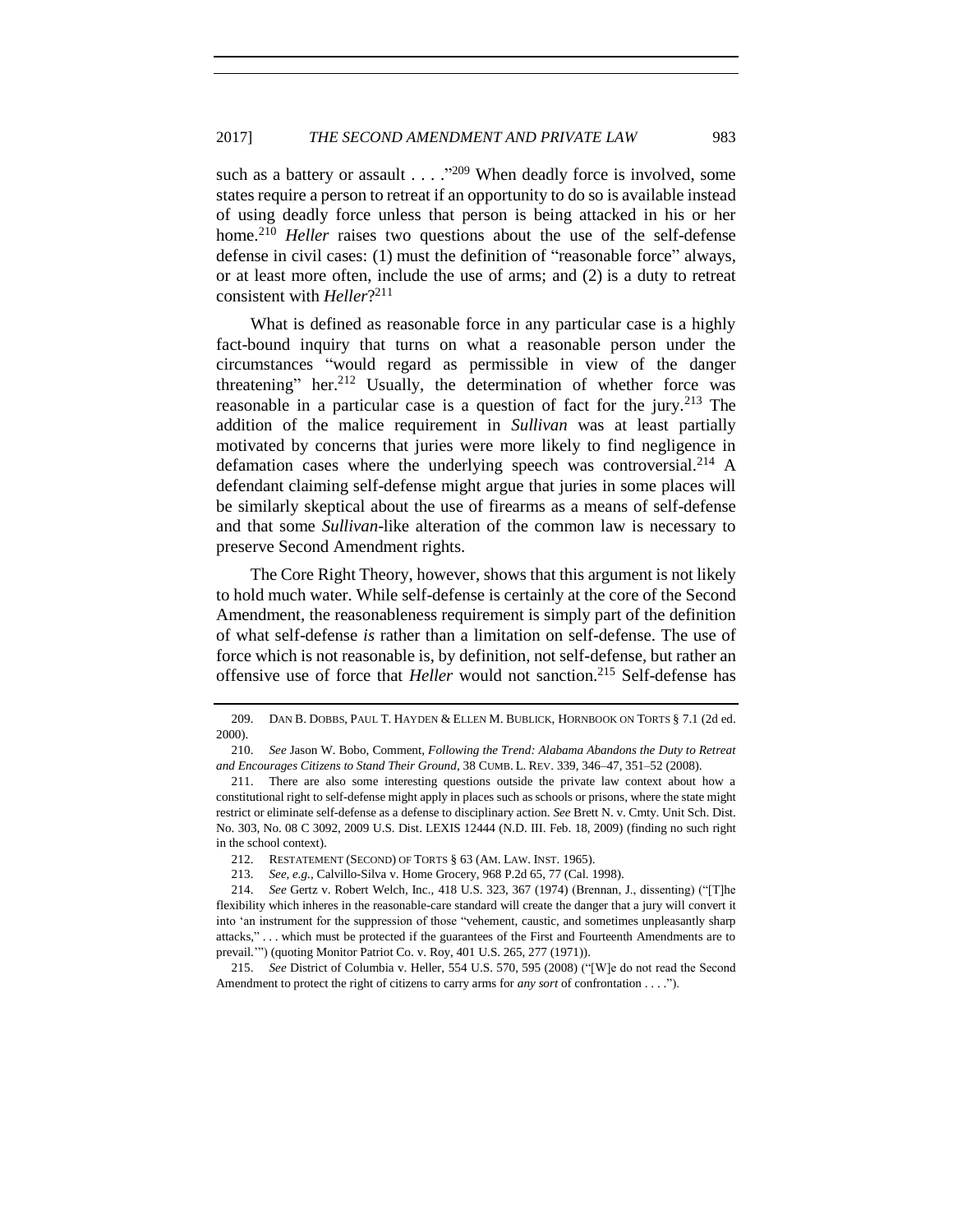always had a proportionality requirement, including at the founding and earlier.<sup>216</sup> Moreover, the buffer zone guidepost comes into play here since sanctioning purportedly defensive violence that lacks proportionality threatens the bodily integrity rights of others.<sup>217</sup> Although there may be no constitutional right to be protected from attacks by private parties,  $2^{18}$  the buffer zone guidepost serves to ensure that constitutional encroachments on private law leave open ample space for the exercise of other rights, even when the content of that space is not independently constitutionally protected. As discussed above, courts refused to employ the First Amendment to substantially limit trespass actions in order to provide breathing space for the exercise of property rights, despite the lack of a freestanding constitutional right to use trespass actions to keep out protesters.<sup>219</sup> Similarly, refusing to employ the Second Amendment to limit the self-defense proportionality requirement would provide breathing space for the exercise of bodily integrity rights even though there is no freestanding right to be free from private violence. Thus, it seems unlikely that *Heller* will ultimately be read to require any change to the self-defense proportionality requirement.

*Heller* may figure more prominently in cases dealing with the duty to retreat. The duty to retreat requires a person who is being physically attacked to retreat instead of using deadly force against an attacker if an opportunity to retreat is available.<sup>220</sup> An exception to this requirement, called the castle doctrine, allows the use of deadly defensive force without a duty to retreat when a person is attacked inside his or her home.<sup>221</sup> A defendant asserting a self-defense claim may argue that the duty to retreat is inconsistent with a Second Amendment right based on a "right of selfpreservation . . . permitting a citizen to repel force by force when the intervention of society in his behalf, may be too late to prevent an injury." $222$ 

220. *See* Bobo, *supra* note [210,](#page-38-0) at 351–52.

<sup>216.</sup> *See* Renée Lettow Lerner, *The Worldwide Popular Revolt Against Proportionality in Self-Defense Law*, 2 J.L. ECON. & POL'Y 331, 332 & n.1 (2006).

<sup>217.</sup> *See, e.g.*, Shillingford v. Holmes, 634 F.2d 263, 265 (5th Cir. 1981) ("The right to be free of state-occasioned damage to a person's bodily integrity is protected by the fourteenth amendment guarantee of due process."), *abrogated on other grounds by* Valencia v. Wiggins, 981 F.2d 1440, 1447 (5th Cir. 1993).

<sup>218.</sup> *See* DeShaney v. Winnebago Cty. Dep't of Soc. Servs*.*, 489 U.S. 189, 195 (1989).

<sup>219.</sup> *See supra* Part II.A.3.

<sup>221.</sup> *See id.*

<sup>222.</sup> District of Columbia v. Heller, 554 U.S. 570, 595 (2008). *See* Madison Fair, Note, *Dare Defend: Standing for Stand Your Ground*, 38 LAW & PSYCHOL. REV. 153, 155–59 (2014) (arguing that the duty to retreat is inconsistent with the Second Amendment). *See also* Joshua Prince & Allen Thompson, *The Inalienable Right to Stand Your Ground,* 27 ST. THOMAS L. REV. 32, 36–46 (2015) (arguing that the duty to retreat is inconsistent with the "natural right" of self-defense).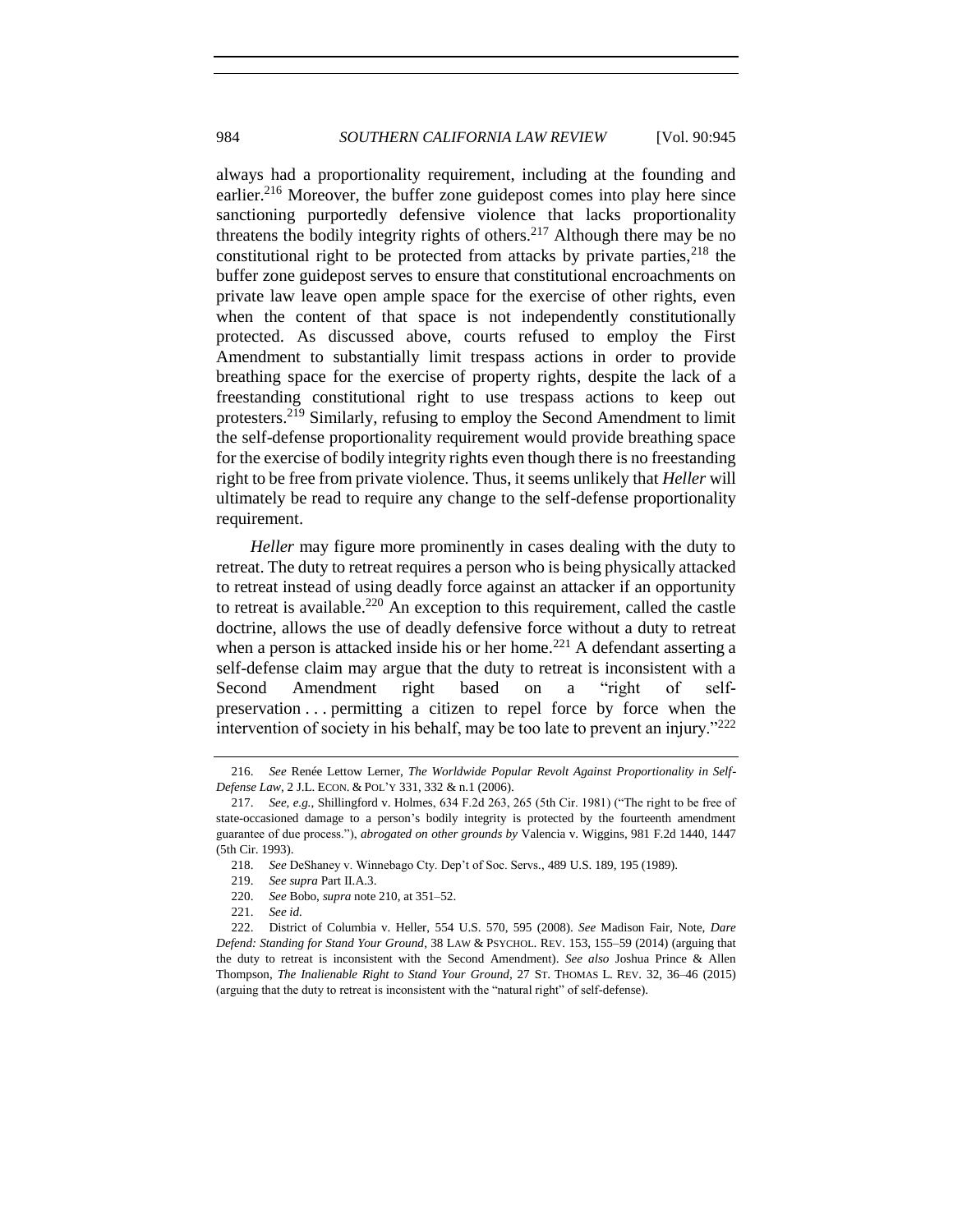Unlike the proportionality requirement, the duty to retreat is not inherent in the concept of self-defense itself and lacks the proportionality requirement's clear historical pedigree.<sup>223</sup> But does the duty to retreat really burden the core right to armed self-defense in the home? Not to a significant degree. The duty to retreat places some limitations on *where* a person can defend themselves with deadly force—they can only do so either in the home, or outside the home in places where there is no opportunity to retreat. But limiting (and by no means eliminating) self-defense outside the home while leaving it unburdened inside the home tracks nicely with the core right protected by *Heller*. Since the need for self-defense is "most acute" in the home<sup>224</sup> and the duty to retreat does not apply there, that duty does not burden the core Second Amendment right. $225$ 

Still, there are situations when the duty to retreat could require Second Amendment scrutiny. In particular, although every state recognizes some version of the castle doctrine,  $226$  some states still require a person to retreat when she is attacked in her own home if the aggressor is also a resident of the same home.<sup>227</sup> Unlike the general duty to retreat, a duty to retreat while in the home, even if the attacker is also at home, strikes at the core of the Second Amendment right to armed self-defense in the home. *Heller*'s description of the importance of using firearms "in defense of hearth and home<sup>"228</sup> is in tension with the idea of requiring a person to retreat from her own home simply because she happens to share a home with the person who is attacking her. The buffer zone concern is not applicable here since a person has no constitutional right to physically attack someone even in his own home; nor does she have a constitutional right to be free from violent self-

<sup>223</sup>*. See* Pamela Cole Bell, *Stand Your Ground Laws: Mischaracterized, Misconstrued, and Misunderstood*, 46 U. MEM. L. REV. 383, 388 (2015) ("The majority of the new states did not adopt the English duty to retreat before using deadly force to defend against deadly force and instead allowed those confronted with deadly force to stand their ground and not retreat.").

<sup>224.</sup> *See Heller*, 554 U.S. at 628.

<sup>225.</sup> This is not to say that the Second Amendment has no application outside the home. Most courts that have examined the issue have either concluded that it does or assumed as much. *See* Drake v. Filko, 724 F.3d 426, 445 (3d Cir. 2013) (Hardiman, J., dissenting) (collecting cases). As discussed above, the relevant question in analyzing the intersection of constitutional rights and private law is whether the *core* of the constitutional right is implicated, not whether the application of private law burdens *any* aspect of a constitutional right.

<sup>226.</sup> *See, e.g.*, Lydia Zbrzeznj, Note, *Florida's Controversial Gun Policy: Liberally Permitting Citizens to Arm Themselves and Broadly Recognizing the Right to Act in Self-Defense*, 13 FLA. COASTAL L. REV. 231, 274 (2012).

<sup>227.</sup> *See* Weiand v. State, 732 So. 2d 1044, 1051 n.8 (Fla. 1999). *See also* Catherine L. Carpenter, *Of the Enemy Within, the Castle Doctrine, and Self-Defense*, 86 MARQ. L. REV. 653, 658 (2003) ("[D]ivergent opinions have emerged on the Castle Doctrine's applicability to cohabitants.").

<sup>228.</sup> *Heller*, 554 U.S. at 635.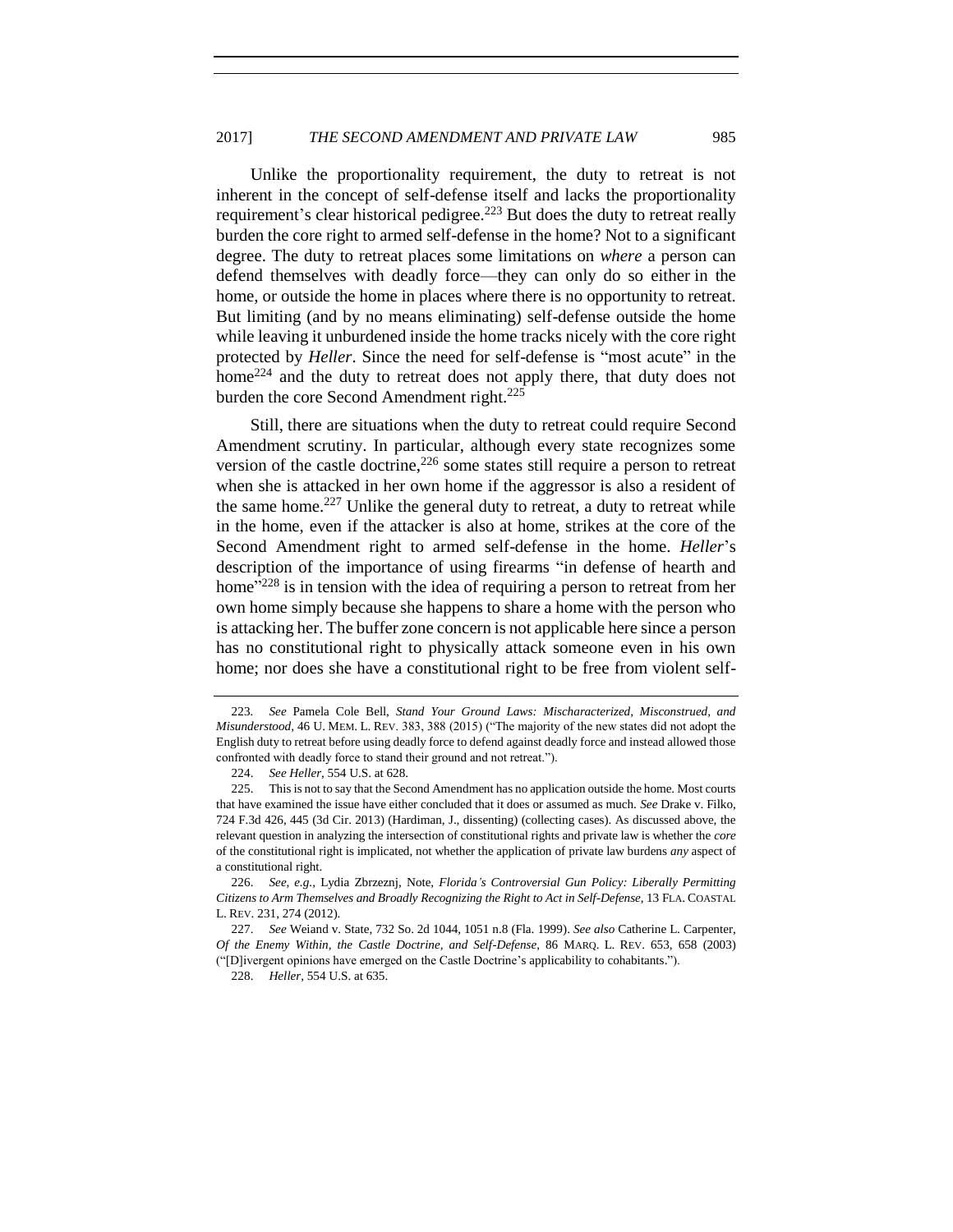defensive measures taken by the victim (assuming those measures meet the proportionality—and other—requirements for self-defense). Thus, *Heller* likely requires that some Second Amendment scrutiny be applied to laws placing a duty to retreat on persons who are attacked in their own home by a cohabitant.<sup>229</sup>

#### <span id="page-41-1"></span><span id="page-41-0"></span>B. PRODUCTS LIABILITY

Advocates for reducing gun violence have often proposed bringing products liability lawsuits against gun manufacturers.<sup>230</sup> One theory for such lawsuits is that gun manufacturers should have integrated certain features into their guns to make them safer, such as chamber load indicators,  $231$ trigger locks, or "smart gun" technologies that would prevent guns from being used by people other than their owners.<sup>232</sup> Another theory is that weapons with particular characteristics—such as assault weapons<sup>233</sup>—are so dangerous that it is negligent to market them at all.<sup>234</sup> The ability to bring suits under these kinds of theories has been severely limited by the federal Protection of Lawful Commerce in Arms Act (PLCAA), which immunizes gun manufacturers from suits relating to the "criminal or unlawful misuse" of their products.<sup>235</sup> However, that law is quite controversial, and bills have frequently been introduced to repeal it.<sup>236</sup> Moreover, the PLCAA is subject to a few narrow but important exceptions that may still allow some litigation based on these kinds of theories.<sup>237</sup>

<sup>229.</sup> The Core Right Theory does not necessarily predict how such requirements would fare under Second Amendment scrutiny, only that they would likely receive such scrutiny.

<sup>230.</sup> *See, e.g.*, Patrick Luff, *Regulating Firearms Through Litigation*, 46 CONN. L. REV. 1581, 1583 (2014). Such suits have been attempted before. *See* RICHARD C. MILLER, 4 LITIGATING TORT CASES § 51:40, Westlaw (database updated June 2017) (describing one such case involving a lawsuit against a major handgun manufacturer for design defect and failure to warn).

<sup>231.</sup> A chamber load indicator is a device on a gun that provides a clear indication when a round is in the firing chamber. Jacobs, *supra* note [187,](#page-33-0) at 268–69.

<sup>232.</sup> *See* 84 AM. JUR. TRIALS 109 §§ 2–5, Westlaw (database updated August 2017); Luff, *supra*  note [230,](#page-41-1) at 1595.

<sup>233.</sup> For a discussion of the controversy surrounding this phrase, *see* Jacobs, *supra* note [187,](#page-33-0) at 235–36 nn.9, 19.

<sup>234.</sup> *See* Merrill v. Navegar, Inc., 28 P.3d 116, 119 (Cal. 2001) (rejecting a lawsuit against a gun manufacturer brought under this kind of theory because of a statutory bar on products liability lawsuits against gun manufacturers).

<sup>235.</sup> 15 U.S.C. §§ 7902, 7903(5)(a) (2012).

<sup>236.</sup> *See, e.g.*, Equal Access to Justice for Victims of Gun Violence Act, H.R. 4399, 114th Cong (2016).

<sup>237.</sup> For example, the PLCAA has an exception for negligent entrustment actions, as well as for actions that occur when a defendant violates a state law applicable to firearm manufacturers. *See* 15 U.S.C. § 7903(5)(ii)–(iii). Some victims of the Sandy Hook Elementary School shooting have used these exceptions to craft a lawsuit against the manufacturer of the gun involved in that shooting, based on a theory that marketing such a lethal assault rifle to the general public constituted negligent entrustment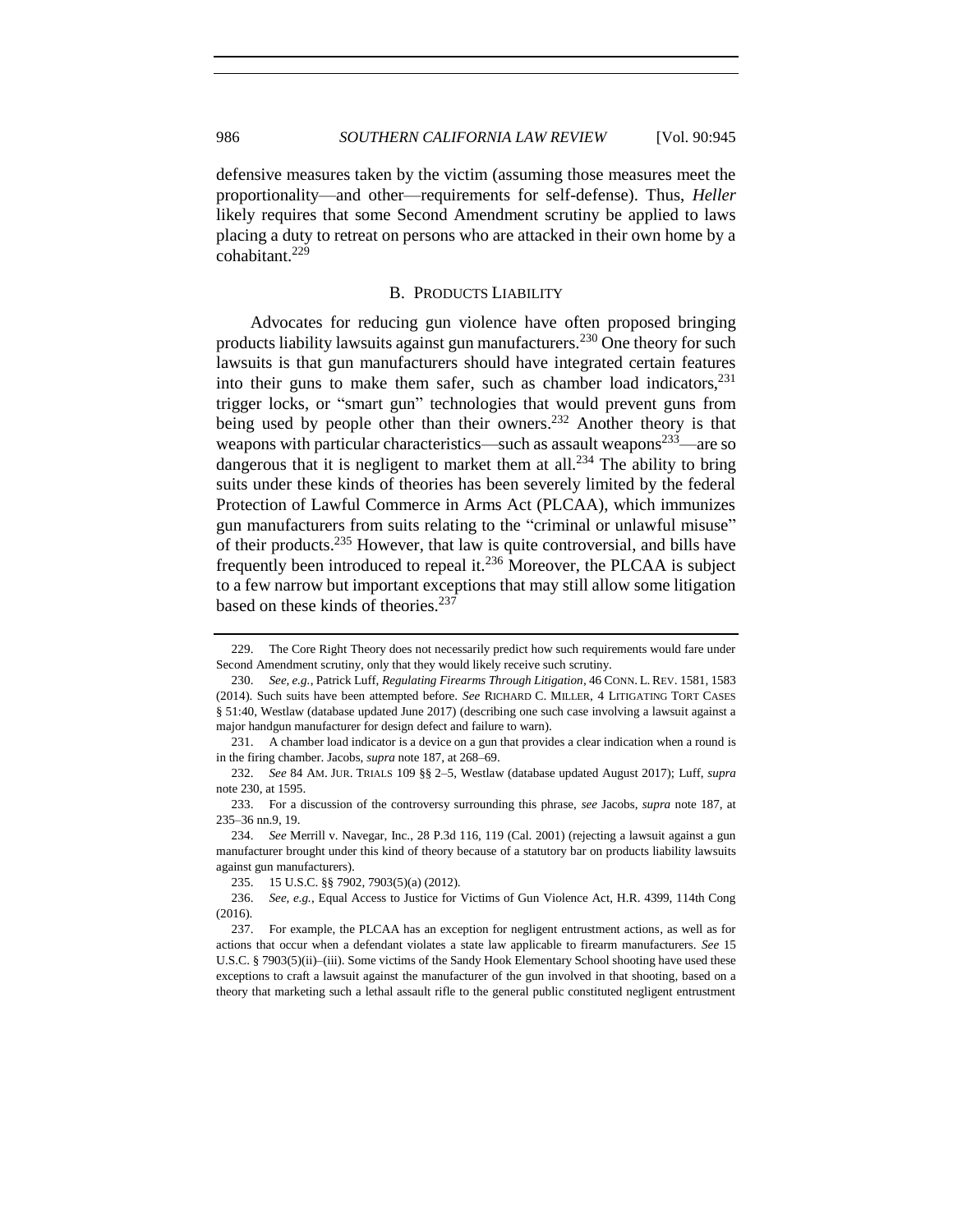If and when such litigation is able to move forward, a question that will likely arise is whether the Second Amendment provides any kind of defense for manufacturers being sued under such theories.<sup>238</sup> *Heller* said little about the types of guns that were protected by the Second Amendment, except that it protects arms that are in "common use" and that "handguns" qualified as one such arm.<sup>239</sup> The Court also noted that one of the limitations of the Second Amendment right was that it did not extend to "dangerous and unusual" weapons.<sup>240</sup> Lower courts have largely interpreted this test to mean that weapons that are commonly owned—those that are owned by large raw numbers of people—are protected. $^{241}$  A gun manufacturer in a products liability case who is being sued on a theory either that a gun is simply too dangerous to market to the public or that a gun should have incorporated a better alternative design (i.e., certain safety features) could argue that it cannot be held liable for marketing a gun that is commonly owned and, thus, protected by the Second Amendment.

A threshold question under either theory is whether the Second Amendment guarantees some right to manufacture and sell firearms. Although few courts have dealt with the issue, those that have analyzed it have almost all concluded that the Second Amendment does guarantee some right to sell firearms.  $242$  While no court so far has examined the manufacturing issue, Josh Blackman has made a compelling argument that a corresponding manufacturing right exists. $^{243}$  These conclusions make sense. Without a right to sell or manufacture firearms, the government could get around the Second Amendment entirely by banning the sale or production of guns. For the same reason, the right to sell and manufacture firearms must be part of the core of the Second Amendment right, since it would be

and a violation of the Connecticut Unfair Trade Practices Act. *See* Soto v. Bushmaster Firearms Int'l, LLC, No. FBTCV156048103S, 2016 Conn. Super. LEXIS 1270, at \*1–2 (Super. Ct. Apr. 14, 2016).

<sup>238.</sup> *See* Hamilton v. Accu-tek, 935 F. Supp. 1307, 1317 (E.D.N.Y. 1996) (rejecting an argument that the Second Amendment provided a defense to an action against gun manufacturers for negligent marketing of handguns based on a militia-centric understanding of the Second Amendment).

<sup>239.</sup> District of Columbia v. Heller, 554 U.S. 570, 581–82, 624, 628–29 (2008).

<sup>240.</sup> *Id.* at 627 (citations omitted).

<sup>241.</sup> Jacobs, *supra* note [187,](#page-33-0) at 263–64. As I have argued elsewhere, this test raises many questions and seems somewhat at odds with a self-defense based right. *Id.* at 263–78.

<sup>242.</sup> *See* Teixeira v. County of Alameda, 822 F.3d 1047, 1059 (9th Cir. 2016), *reh'g granted*, 854 F.3d 1046 (9th Cir. 2016); United States v. Marzzarella, 614 F.3d 85, 92 n.8 (3rd Cir. 2010); Illinois Ass'n of Firearms Retailers v. City of Chicago, 961 F. Supp. 2d 928, 947 (N.D. Ill. 2014). *But see* United States v. Chafin, 423 F. App'x 342, 344 (4th Cir. 2011) ("Chafin has not pointed this court to any authority, and we have found none, that remotely suggests that, at the time of its ratification, the Second Amendment was understood to protect an individual's right to sell a firearm.").

<sup>243.</sup> Josh Blackman, *The 1st Amendment, 2nd Amendment, and 3D Printed Guns*, 81 TENN. L. REV. 479, 496 (2014).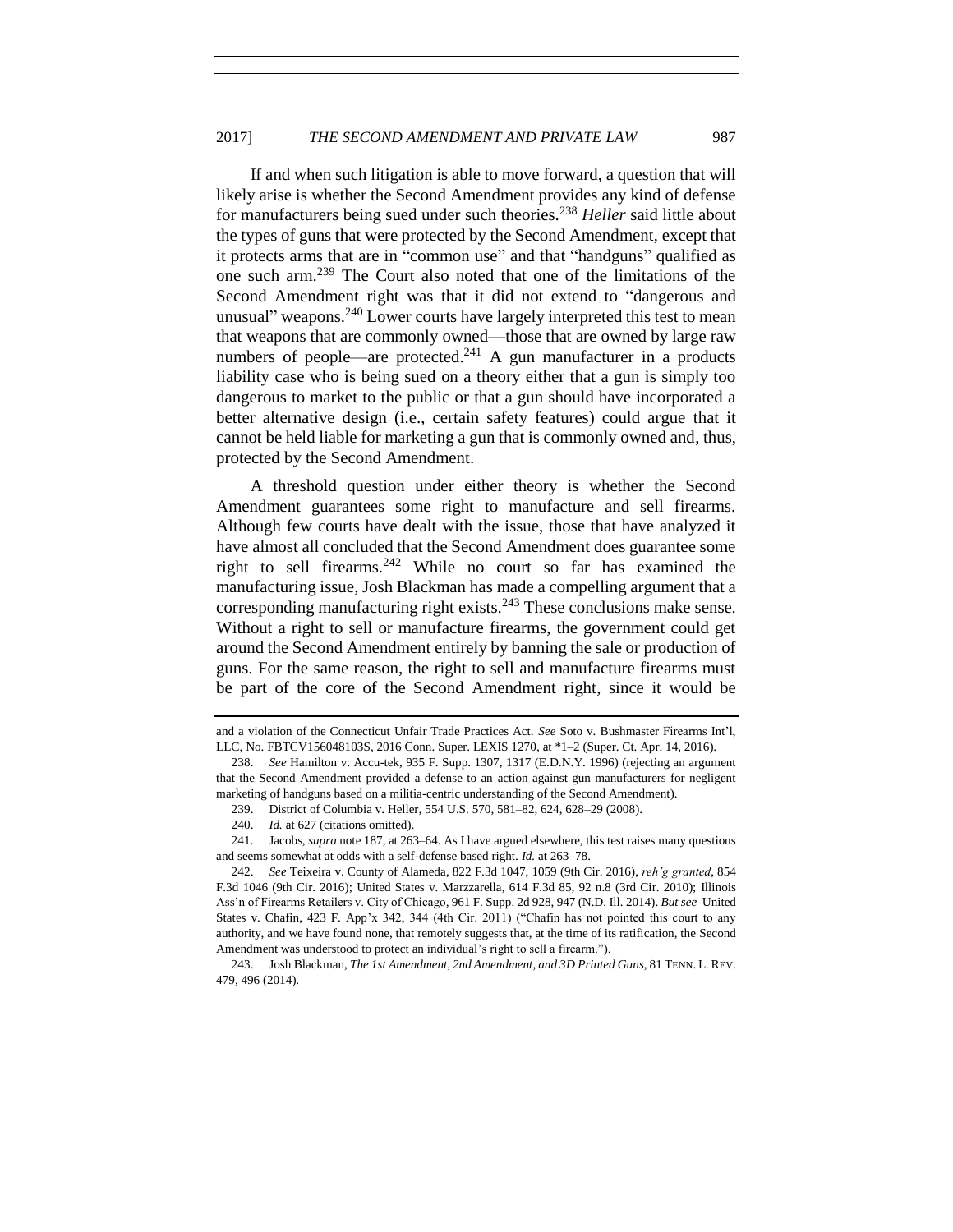impossible for citizens to keep arms for self-defense in the home without the ability to purchase firearms. However, the Court specifically noted in *Heller* that "laws imposing conditions and qualifications on the commercial sale of arms" were presumptively lawful.<sup>244</sup> Thus, while the core of the Second Amendment right does include the right to sell and manufacture firearms, the state has at least some ability to regulate that aspect of the right.

How the Core Right Theory would apply to a products liability suit depends upon the theory of liability that is being pursued against a gun manufacturer. On the theory that a particular gun is simply too dangerous on the whole to market to the general public (i.e., that its risk outweighs its utility), whether the right to that particular gun is at the core of the Second Amendment right would probably depend on whether the gun at issue is commonly owned.<sup>245</sup> If it is, then a gun manufacturer would be able to claim that some form of Second Amendment scrutiny should apply. Of course, the fact that the Second Amendment would apply to such a suit does not necessarily mean that the suit would fail. Rather, the plaintiffs would have to satisfy some additional burden to show that holding the company liable for marketing this particular weapon is consistent with the Second Amendment, perhaps through the application of means-end scrutiny.<sup>246</sup> On the other hand, if the gun at issue was not common, then no Second Amendment scrutiny would be likely, as the suit would not threaten core Second Amendment rights.

A safer alternative design theory presents more complex questions. *Heller* never specified the level of generality to be applied in determining whether a weapon is "common," and few lower courts have expounded upon the question.<sup>247</sup> Is a court supposed to look to just the general class of weapon (handguns), to the specific model (Glock 27), or to the specific feature at issue in the litigation (handguns without chamber load indicators)? In the absence of further guidance on this issue, the Core Right Theory suggests that courts should look at whether the proposed alternative design feature would significantly impact the gun's utility for self-defense purposes. If it does, then Second Amendment scrutiny may be warranted; the core of the

<sup>244.</sup> *Heller*, 554 U.S. at 626–27.

<sup>245.</sup> Determining whether a gun falls into this category is much easier said than done, however. *See*  Jacobs, *supra* note [187,](#page-33-0) at 264 n.148, 272–75.

<sup>246.</sup> For example, almost all courts to have considered challenges to bans on assault weapons have concluded that those bans burden conduct protected by the Second Amendment but have still upheld them under the applicable form of means-end scrutiny. *See, e.g.*, *N*.Y. State Rifle & Pistol Ass'n v. Cuomo, 804 F.3d 242, 247–48 (2d Cir. 2015); Heller v. District of Columbia (*Heller II*), 670 F.3d 1244, 1247–48 (D.C. Cir. 2011).

<sup>247.</sup> Jacobs, *supra* note [187,](#page-33-0) at 264 n.148.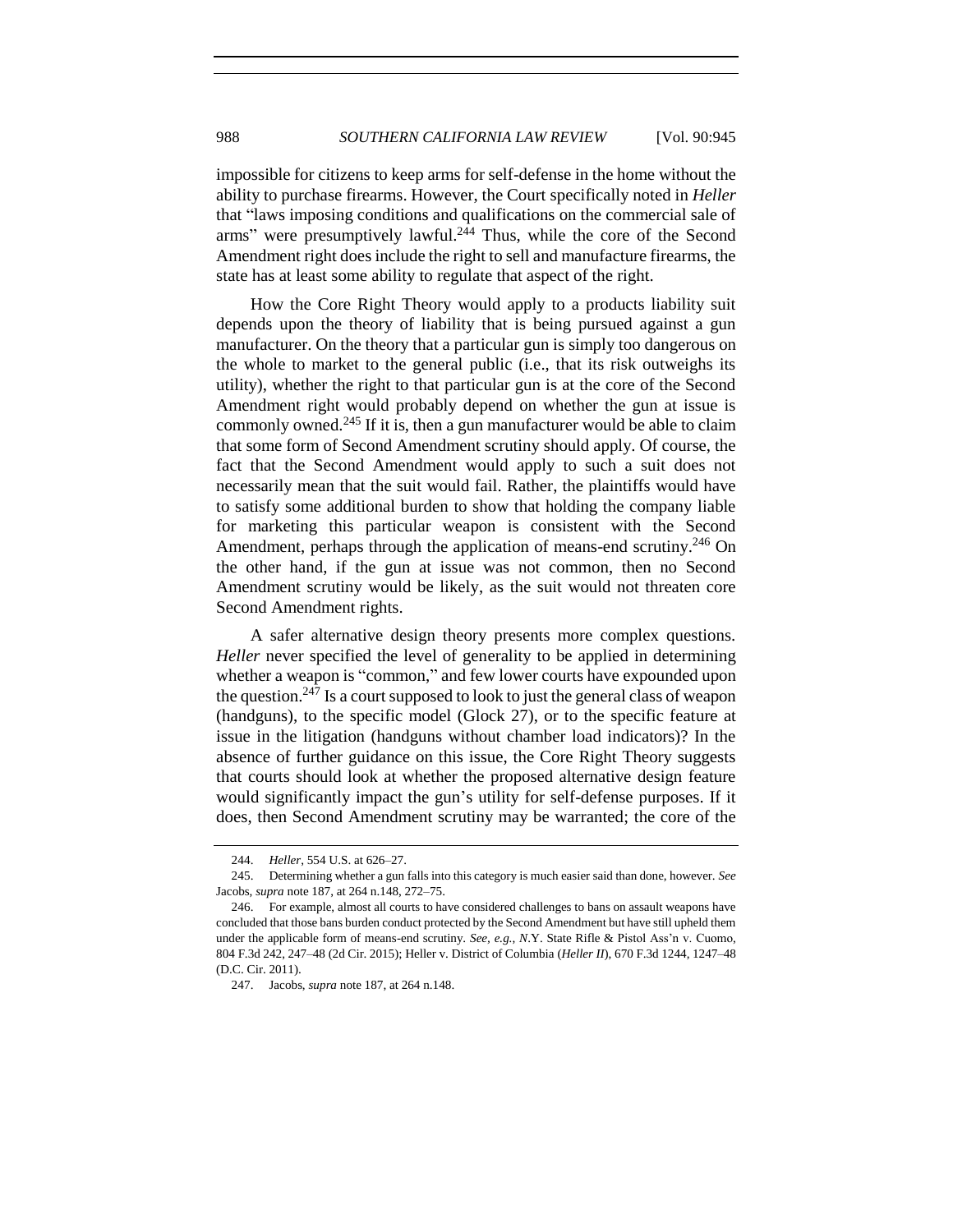Second Amendment right might be implicated if tort law required the gun to be significantly less helpful for self-defense. Conversely, if the proposed alternative design would have little or no impact on self-defense, core Second Amendment rights would not be implicated and the court could evaluate the proposed alternative design in the same manner as it would in any design-defect case. 248

## C. NUISANCE

<span id="page-44-0"></span>Nuisance law could also intersect with the Second Amendment. An action for nuisance can either be based on a public nuisance or a private nuisance.<sup>249</sup> "A public nuisance consists of an unreasonable interference with the exercise of a right common to the general public," $250$  whether or not the defendant's creation of the nuisance arises from the use of real property, whereas a "private nuisance is confined to situations where one person's property use interferes with another's use of neighboring or adjoining property."<sup>251</sup> Both types of nuisance actions may implicate the Second Amendment. Public nuisance actions have been brought against gun manufacturers and dealers under the theory that they have either deliberately or negligently allowed guns to fall into the hands of people who are prohibited from owning them, such as juveniles and felons.<sup>252</sup> Private nuisance actions have sometimes been brought against firing ranges because of excessive noise and other potential hazards associated with such establishments.<sup>253</sup>

<sup>248.</sup> Lawsuits brought by gun owners involving breaches of warranty or implied warranty are less likely to be subject to Second Amendment scrutiny, even if the breach of warranty involves a common gun or a gun feature that implicates self-defense. That is because such an action would arise under a contractual relationship into which the gun manufacturer willingly entered. As the contract guidepost shows, when a party willingly enters a contract, it has far less ground to complain that the contract violates its constitutional rights. *See supra* Part II.A.3. Moreover, suits for breaches of warranty are less likely to burden core Second Amendment rights since such suits do not target particular guns as completely unfit for the marketplace, nor are such suits likely to impact the self-defense utility of a gun. *See* 77A C.J.S. *Sales* § 443 (2017) ("A manufacturer's liability for product defects under implied warranty may not be premised on the existence of an obvious hazard in a product which functions properly for its intended purpose.").

<sup>249.</sup> 66 C.J.S. *Nuisances* § 7 (2017).

<sup>250.</sup> *Id.* § 8.

<sup>251.</sup> *Id.* § 9.

<sup>252.</sup> *See* 84 AM. JUR. TRIALS 109 § 21 (2002). Often, these public nuisance actions have been brought by municipalities. *See* David Kairys, *Public Nuisance Claims of Victims of Handgun Violence*, 43 ARIZ. L. REV. 339, 339–40 (2001). However, my focus is on private plaintiffs, since actions by municipalities are not really applications of private law but rather are more analogous to direct government regulatory action.

<sup>253.</sup> *See, e.g.*, Yates v. Kemp, 979 N.E.2d 678, 680 (Ind. Ct. App. 2012) (private nuisance suit based on the manner in which the defendant operated a gun range); Vermillion v. Pioneer Gun Club, 918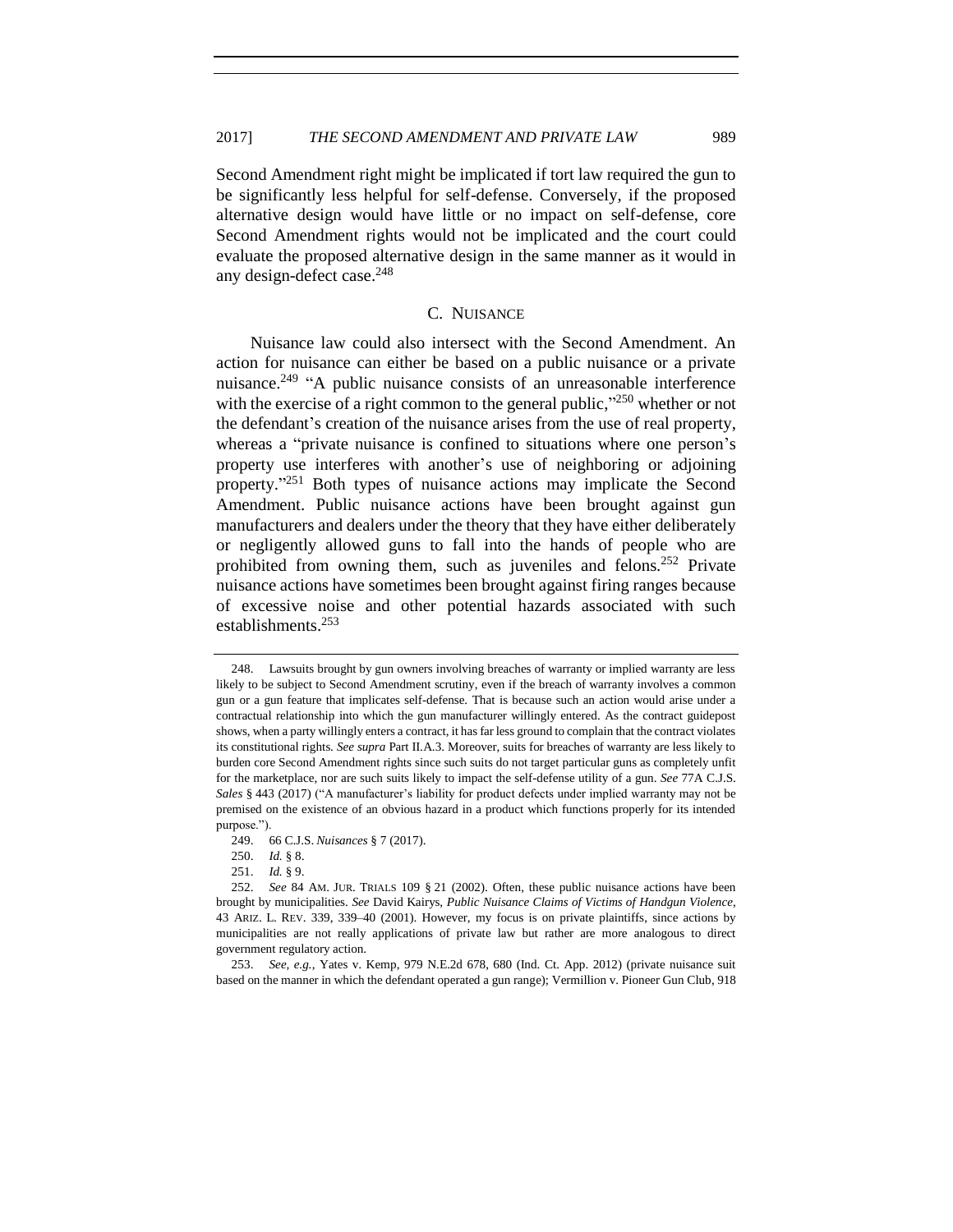Actions for public nuisance against gun manufacturers and dealers based on those manufacturers and dealers allowing weapons to fall into the wrong hands are unlikely to warrant Second Amendment scrutiny. Although, as discussed above, the Second Amendment does likely contain at or near its core a right to manufacture and sell weapons, that core right is specifically limited to people who are law-abiding and responsible.<sup>254</sup> An action based on an allegation that manufacturers and gun dealers are selling guns to people who are not law-abiding (like convicted felons) or otherwise responsible (like minors) thus does not target conduct at the core of the Second Amendment right. Although some types of criminal record based prohibitions on gun ownership may be inconsistent with *Heller*, these prohibitions nevertheless fall outside the *core* of the Second Amendment right, <sup>255</sup> and therefore a public nuisance lawsuit based on a manufacturer or dealer circumventing those provisions is unlikely to be inhibited by the Second Amendment.

Actions based on private nuisance against gun ranges present a more difficult question. In *Ezell*, discussed *supra* in Part III, the Seventh Circuit held that the ability to train to use firearms at a firing range is protected under the Second Amendment, and that Chicago's restrictions on such firing ranges placed a significant burden on the core of the Second Amendment right.<sup>256</sup> Although it is true that Chicago also required range training in order to obtain a license to own a firearm in the city, the court's conclusion was not entirely based on that requirement. The court specifically found that "the right to maintain proficiency in firearm use [is] an important corollary to the meaningful exercise of the core right to possess firearms for self-defense."<sup>257</sup> Thus, like the right to sell and manufacture firearms, the right to maintain proficiency in firearm use through range training is probably part of the core Second Amendment right.

Since nuisance actions often seek the end of the activity targeted, a nuisance action against a gun range may trigger some kind of Second

S.W.2d 827, 830 (Mo. Ct. App. 1996) (suit against a gun club for private nuisance based on "bullets . . . straying onto [the plaintiffs'] property"); Tally Bissell Neighbors, Inc. v. Eyrie Shotgun Ranch, LLC, 228 P.3d 1134, 1137 (Mont. 2010) (private nuisance suit against a shooting range based upon the danger posed by its "close proximity to a subdivision and an elementary school"); Shaw v. Coleman, 645 S.E.2d 252, 258 (S.C. Ct. App. 2007) (finding a shooting range to be a nuisance because of, among other factors, excessive noise).

<sup>254.</sup> *See* District of Columbia v. Heller, 554 U.S. 570, 635 (2008).

<sup>255.</sup> Indeed, almost no prohibitions against firearm possession based on criminal conduct have been struck down since *Heller*. *See* LAW CTR. TO PREVENT GUN VIOLENCE, POST-*HELLER* LITIGATION SUMMARY 14–16 (2017), http://smartgunlaws.org/post-heller-litigation-summary.

<sup>256.</sup> *See* Ezell v. City of Chicago, 651 F.3d 684, 704–06, 708–09 (7th Cir. 2011).

<sup>257.</sup> *Id.* at 708.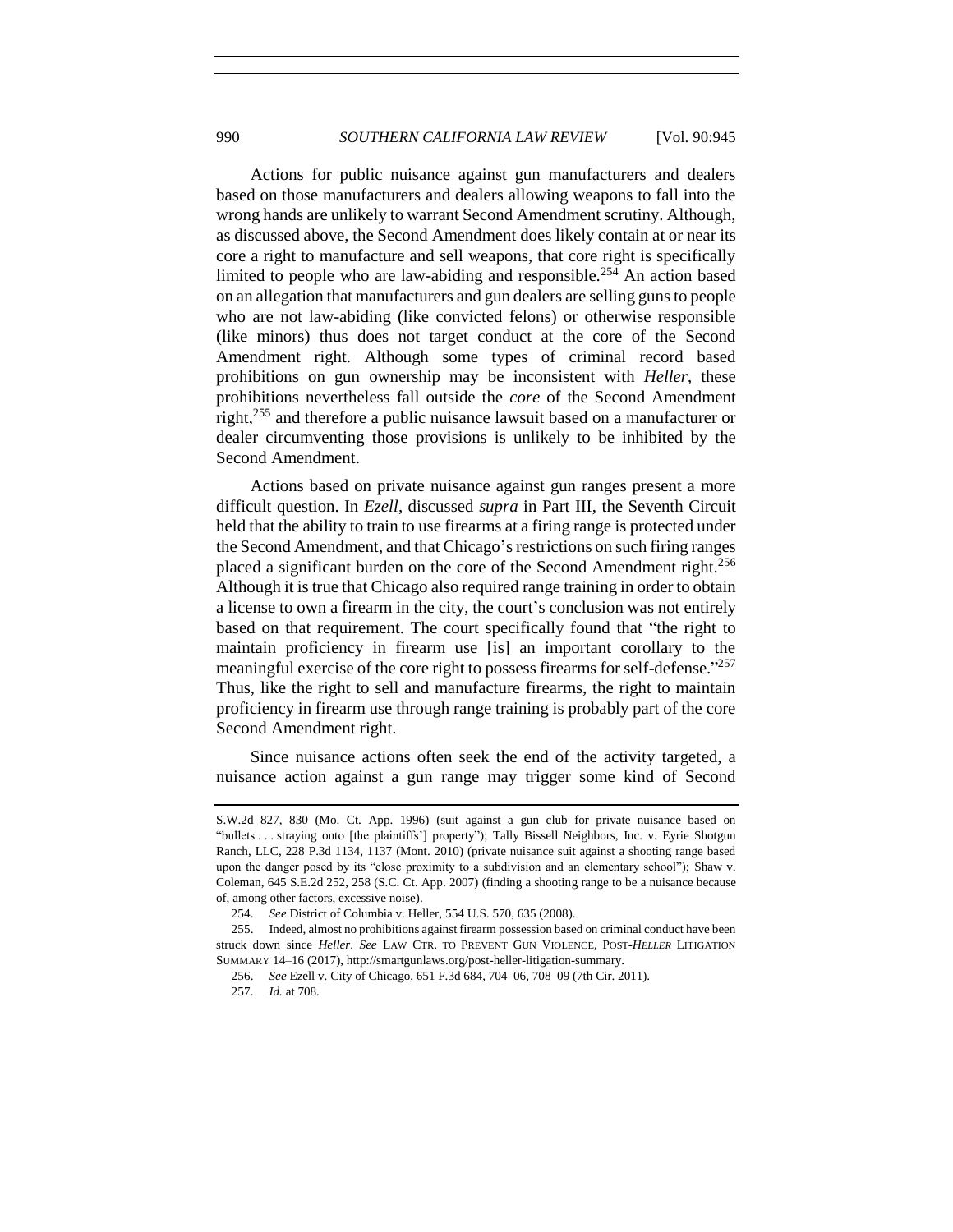Amendment scrutiny. The Second Amendment concerns would likely be incorporated into the existing framework for nuisance analysis. A private nuisance only exists where the conduct complained of is "unreasonable:" the conduct's utility is outweighed by the harm it causes to the plaintiff.<sup>258</sup> In determining the utility of particular conduct, courts look to "(a) the social value that the law attaches to the primary purpose of the conduct; (b) the suitability of the conduct to the character of the locality; and (c) the impracticability of preventing or avoiding the invasion." <sup>259</sup> In the case of firing ranges, courts could consider the value of firing ranges as "an important corollary" to the exercise of Second Amendment rights when determining their social value. Courts could also consider the availability of other firing ranges in the area when thinking about the suitability of a firing range to the character of the locality.<sup>260</sup> And courts could also avoid Second Amendment problems by requiring remedial measures to make firing ranges less bothersome to surrounding property owners, or using the remedy of damages instead of an injunction.

The buffer zone guidepost may come into play here since the right to be free from nuisances is arguably a stick in the bundle of rights associated with ownership of a piece of property.<sup>261</sup> However, the limitations on nuisance actions described above merely incorporate Second Amendment interests into existing (and longstanding) nuisance doctrine. The Second Amendment may change some of the considerations that courts look at in determining the public utility of firing ranges, but the overall calculus of utility versus harm (and the right to bring a nuisance action) remains the same. The utility side of the nuisance inquiry changes with the times as activities that once had utility no longer do, and vice versa.<sup>262</sup> The changes to the inquiry to protect Second Amendment interests would simply be a continuation of that tradition, rather than a new limitation on private property rights. Thus, applying the Core Right Theory here suggests that the Second Amendment would likely have some application in private nuisance actions

<sup>258.</sup> *See, e.g.*, RESTATEMENT (SECOND) OF TORTS § 826 (AM. LAW. INST. 1979).

<sup>259.</sup> *Id.* § 828.

<sup>260.</sup> *Cf. Ezell*, 651 F.3d at 711 ("[T]he City may promulgate zoning and safety regulations governing the operation of ranges not inconsistent with the Second Amendment rights of its citizens."); *id.* at 714–15 (Rovner, J., concurring) ("The City has a right to impose reasonable time, place and manner restrictions on the operation of live ranges in the interest of public safety and other legitimate governmental concerns.").

<sup>261.</sup> *See* Adams v. Cleveland-Cliffs Iron Co., 602 N.W.2d 215, 218–19 (Mich. Ct. App. 1999) ("[P]ossessory rights to real property include as distinct interests the right to exclude and the right to enjoy, violations of which give rise to the distinct causes of action respectively of trespass and nuisance.").

<sup>262.</sup> *See* George P. Smith, II, *Nuisance Law: The Morphogenesis of an Historical Revisionist Theory of Contemporary Economic Jurisprudence*, 74 NEB. L. REV. 658, 682, 692–94 (1995).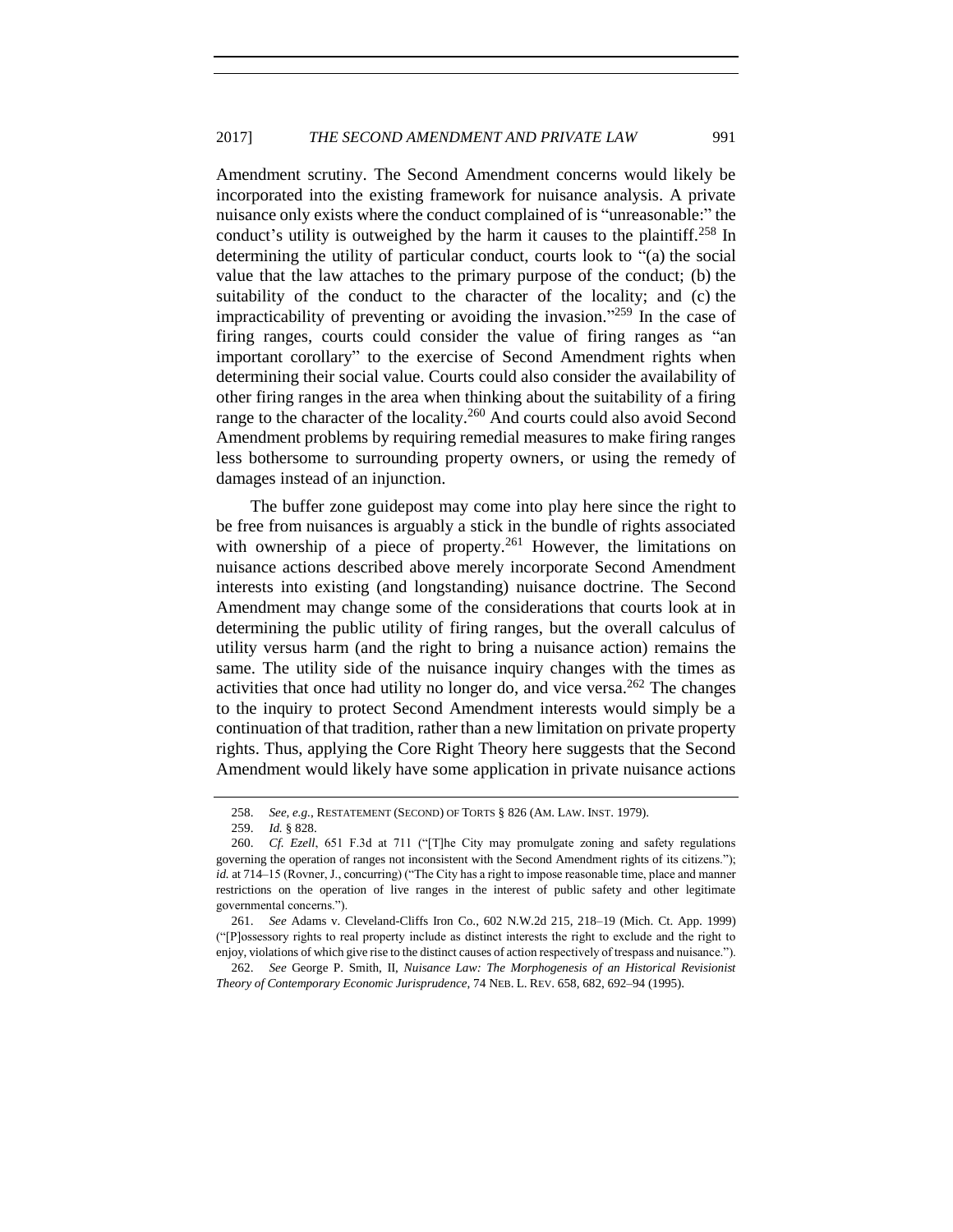against gun ranges,  $263$  albeit in a form that would likely leave plenty of room for such actions to continue unabated.

#### <span id="page-47-0"></span>D. NEGLIGENT ENTRUSTMENT

Negligent entrustment and related actions are also an area where the Second Amendment could arguably have private law implications.<sup>264</sup> Negligent entrustment occurs when the defendant permits a third person to use a thing and the defendant knows or should know that the third person is likely to use it to create an unreasonable risk of harm to others.<sup>265</sup>

There are two theories of negligent entrustment actions involving guns that likely have different implications under the Core Right Theory. One theory is that a defendant consciously gave or (more often) sold a firearm to a person who later hurt someone with it, when the defendant should have known that the recipient would misuse the firearm.<sup>266</sup> Another theory is that a defendant failed to safely secure a firearm, allowing it to fall into the hands of someone who used it to cause harm.<sup>267</sup>

As to the first theory, the analysis would probably be fairly similar to public nuisance actions based on negligent marketing—there is likely no Second Amendment issue if a lawsuit merely targets a dealer for selling to someone who is not law-abiding or responsible. Unlike most public nuisance actions though, negligent entrustment actions may involve transfers to persons who, though not legally barred by a criminal conviction from owning firearms, are nevertheless persons who the defendant should have known

267. *See* Andrew J. McClurg, *Armed and Dangerous: Tort Liability for the Negligent Storage of Firearms*, 32 CONN. L. REV. 1189, 1190 (2000). There is some dispute about whether this theory technically qualifies as negligent entrustment or is an analytically distinct "negligent storage" theory. *Compare id.* at 1214 n.193 ("Although there is a potential for overlap, the theory of negligent storage must be distinguished from the theory of negligent entrustment."), *with* 94 C.J.S. *Weapons* § 78 (2017) ("Negligent entrustment can include both affirmative entrustment of a firearm to an unsuitable person and failure to properly secure a firearm . . . ."). The distinction is not particularly important for this Article's purposes. However it is classified, the tort requires a failure to adequately store a firearm, resulting in someone gaining access to the firearm and injuring themselves or someone else.

<sup>263.</sup> Similar logic would likely apply to private nuisance actions against gun stores and manufacturers.

<sup>264.</sup> Actions for negligent entrustment are specifically exempt from the PLCAA. *See* 15 U.S.C. § 7903(5)(A)(ii) (2012).

<sup>265.</sup> RESTATEMENT (SECOND) OF TORTS § 308 (AM. LAW. INST. 1965).

<sup>266.</sup> *See, e.g.*, Shirley v. Glass, 308 P.3d 1, 9–10 (Kan. 2013) (allowing a plaintiff to proceed with a negligent entrustment action based on a pawn shop's sale of a firearm to a convicted felon who subsequently used the firearm to murder the plaintiff's son); Splawnik v. Di Caprio, 540 N.Y.S.2d 615, 335–36 (N.Y. App. Div. 1989) (allowing negligent entrustment action to proceed where the defendant "had reason to know [the recipient of a gun] was likely, because of her depressed mental state, to use it in a manner involving unreasonable risk of physical harm to herself").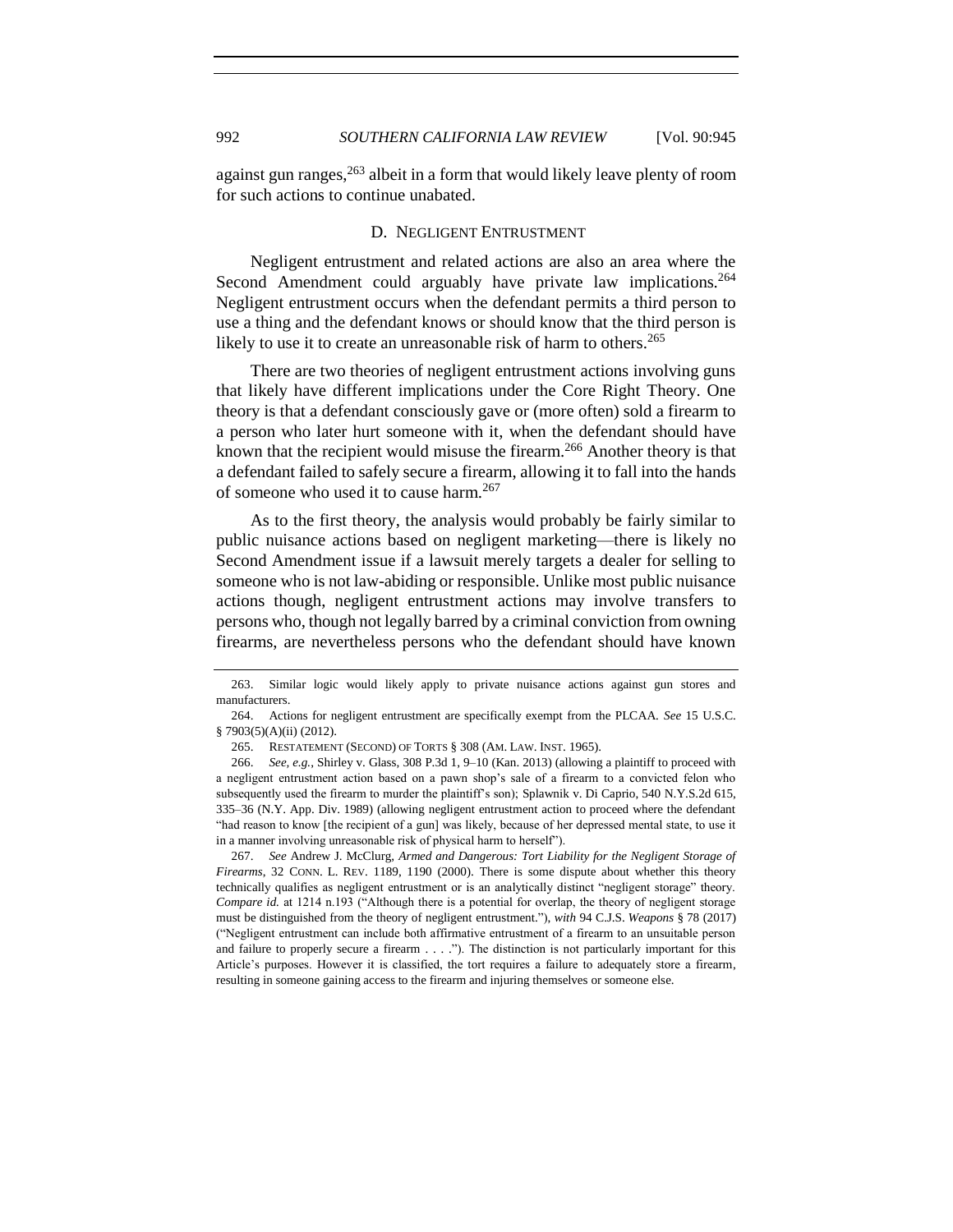would be likely to do harm with a firearm. For example, in *Angell v. F. Avanzini Lumber Co.*, a Florida court found the plaintiff had stated a claim for negligence when the defendant sold a gun to the plaintiff's attacker, even though when the attacker entered the defendant's store, "[h]er eyes were glazed and she was laughing and giggling as she hugged and kissed one of the employees who was a total stranger to her" and she "repeatedly aimed [a gun] at [an employee's] head, pulling the trigger." <sup>268</sup> In cases like this, although the attacker may have been otherwise law-abiding, she arguably was not responsible. Moreover, restricting gun stores from selling to people exhibiting strange behavior arguably also falls under *Heller*'s exception for "conditions and qualifications on the commercial sale of arms."<sup>269</sup> Thus, negligent entrustment actions based on deliberate transfers of a firearm to another person are unlikely to implicate the Second Amendment.

The Second Amendment is likely to be more relevant in actions based on a theory of failure to secure a firearm that was then taken by someone who should not have had access to it. In these cases, tort law imposes a duty on gun owners to lock their guns away in a particular manner, which is the same thing the safe storage law struck down in *Heller* was doing. The Court found that law "ma[de] it impossible for citizens to use [firearms] for the core lawful purpose of self-defense." <sup>270</sup> As Blocher and Miller point out, if courts were to hold that negligence law created the same duty of care for gun owners as that required by the law in *Heller*, that would plainly implicate, and likely be inconsistent with, the Second Amendment.<sup>271</sup> Thus, whatever duty of care gun owners have to keep their weapons secured, it must be consistent with the ability to use those weapons for self-defense. $272$ 

The treatment of safe-storage provisions by courts since *Heller* provides some insight into how courts might harmonize the Second Amendment with the duty of care in "failure to secure" negligent entrustment cases. The two major cases to have analyzed safe storage requirements after *Heller* both upheld laws requiring firearms to be equipped with a trigger lock or put in a

<sup>268.</sup> Angell v. F. Avanzini Lumber Co*.*, 363 So. 2d 571, 572 (Fla. Dist. Ct. App. 1978).

<sup>269.</sup> District of Columbia v. Heller, 554 U.S. 570, 626–27 (2008). *See also* Colo. Outfitters Ass'n v. Hickenlooper, 24 F. Supp. 3d 1050, 1074 (D. Colo. 2014) (expressing "grave doubt" that a law requiring background checks on all firearm transfers "implicates the Second Amendment's guarantee at all"), *vacated*, 823 F.3d 537 (10th Cir. 2016).

<sup>270.</sup> *Heller*, 554 U.S. at 630.

<sup>271.</sup> Blocher & Miller, *supra* note [164,](#page-30-0) at 296–97.

<sup>272.</sup> By contrast, there would likely be no Second Amendment issue with lawsuits aimed at gun *dealers* who fail to adequately secure firearms. *See generally* Michael T. Pedone, Note, Valentine v. On Target, Inc.*: It Is Time to Hold Gun Dealers Accountable for the Negligent Storage of Firearms*, 60 MD. L. REV. 441 (2001) (discussing such claims). Placing a duty on gun dealers to store their weapons in a particular way does not impact the right to use arms for self-defense in the home.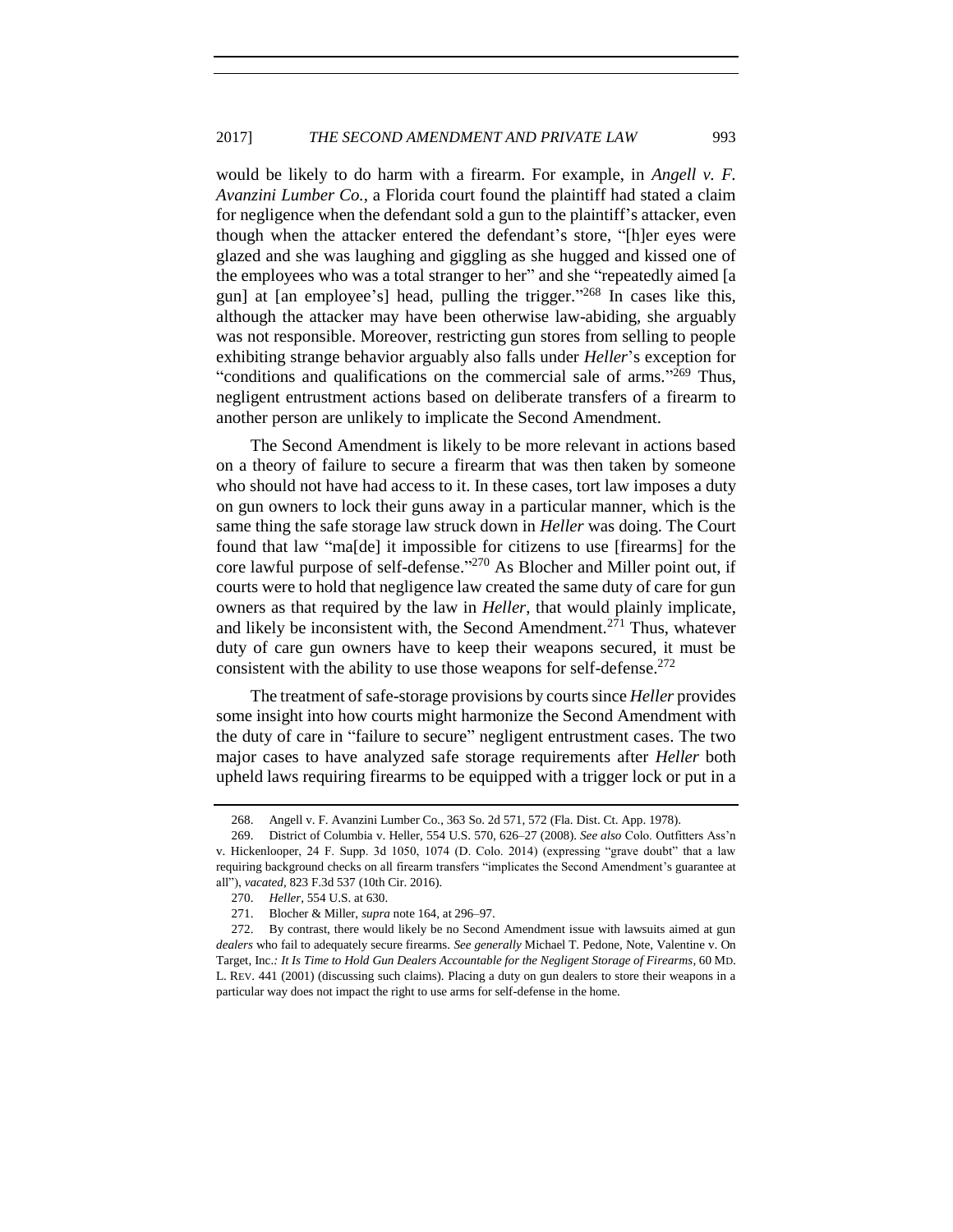994 *SOUTHERN CALIFORNIA LAW REVIEW* [Vol. 90:945

safe when not under the owner's immediate control.<sup>273</sup> In both cases, the courts distinguished those laws from *Heller* on the grounds that they had an exception for when the firearm was in the owner's immediate control, and therefore allowed the owner to use guns for self-defense in the home.<sup>274</sup> Using these cases as a guide, courts would likely find that negligent entrustment actions could place a duty on gun owners to secure their weapons as long as that duty did not extend to times when the weapon was in use or under the owner's direct control.<sup>275</sup>

#### E. PROPERTY RIGHTS

<span id="page-49-0"></span>Private property rights were often at the center of disputes over the applicability of other constitutional provisions to private law, and the Second Amendment will likely be no different.<sup>276</sup> Two different contexts for these kinds of disputes have received some attention from the courts and in scholarship. First, does the Second Amendment limit the ability of property owners to keep guns off their property, even when that property is otherwise open to the public? Second, does the Second Amendment place any limitations on the ability of homeowners to enforce restrictive covenants or homeowners' association rules prohibiting firearms in housing developments?

The conflict between the Second Amendment and private property rights is one of the few areas where a court has actually weighed in on *Heller*'s impact on private law. In *GeorgiaCarry.Org, Inc. v. Georgia*, the Eleventh Circuit considered a challenge to a state law preventing people from carrying guns into places of worship without the explicit permission of the owner of the place of worship.<sup>277</sup> In rejecting that challenge, the buffer

<sup>273.</sup> *See* Jackson v. City & County of San Francisco, 746 F.3d 953, 963–66 (9th Cir. 2014), *cert. denied*, 135 S. Ct. 2799 (2015); Commonwealth v. McGowan, 982 N.E.2d 495, 502–04 (Mass. 2013).

<sup>274.</sup> *See Jackson*, 746 F.3d at 963–65; *McGowan*, 982 N.E.2d at 502–04.

<sup>275.</sup> At least two Supreme Court Justices have voiced concern with the holdings in these cases, because safe storage requirements create a delay in a gun owner's ability to access a firearm in an emergency and therefore burden the right to self-defense in the home. *See Jackson*, 135 S. Ct. at 2800 (Thomas, J., dissenting from the denial of certiorari) (Justice Scalia joined Justice Thomas's dissent). However, *Heller* specifically mentioned that some safe storage provisions could pass muster under the Second Amendment. *See Heller,* 554 U.S. at 632 ("[O]ur analysis [does not] suggest the invalidity of laws regulating the storage of firearms to prevent accidents."). Since "[a]ny law regulating the storage of firearms will delay to some degree the ability of a firearm owner to retrieve and fire the firearm in selfdefense," it must be that at least some delay is acceptable under the Second Amendment. *McGowan*, 982 N.E.2d at 503. In any case, it is doubtful that the *core* of the Second Amendment right is implicated by a requirement that guns be kept locked up except when under the owner's control, even if such requirements may implicate non-core aspects of the Second Amendment right (e.g., the speed of retrieval).

<sup>276.</sup> *See supra* Parts I.D & I.E.

<sup>277.</sup> GeorgiaCarry.Org, Inc. v. Georgia, 687 F.3d 1244, 1248–49 (11th Cir. 2012).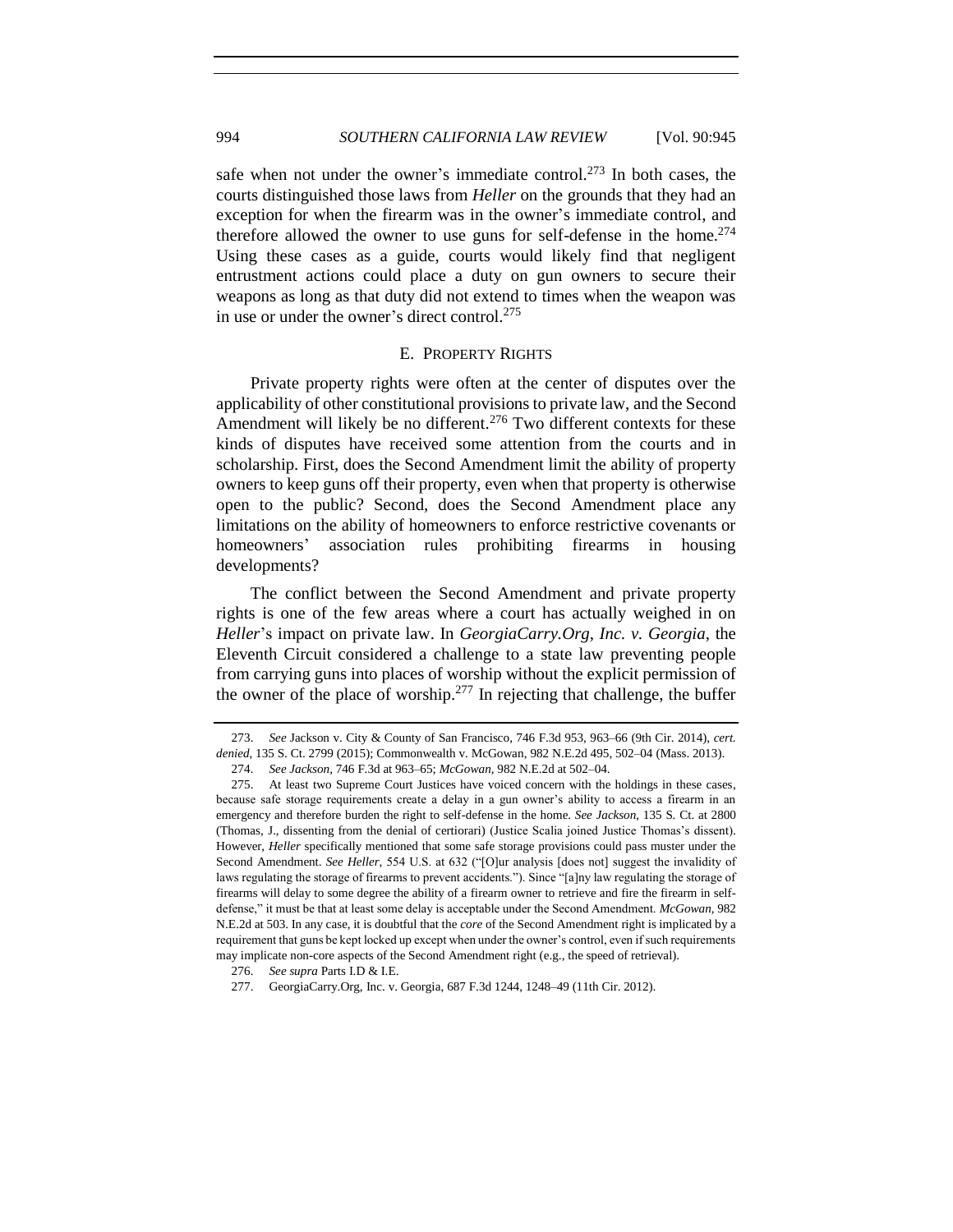zone guidepost loomed large in the court's analysis. The court described the well-established colonial and pre-colonial history of the private property right to exclude trespassers, and concluded that "[a]n individual's right to bear arms as enshrined in the Second Amendment, whatever its full scope, certainly must be limited by the equally fundamental right of a private property owner to exercise exclusive dominion and control over its land."<sup>278</sup> Much like in the *Logan Valley* line of cases, although business owners may not have an affirmative constitutional right to keep guns off their property,  $279$ by refusing to employ the Second Amendment to require property owners to allow guns on their property, the court protected a breathing space for private property rights.

The core right guidepost further reinforces the Eleventh Circuit's conclusion. As discussed above in several other contexts, the right to carry firearms outside of the home, whatever its scope, likely falls outside of the core of the Second Amendment right. Even if the right to carry outside the home did implicate the core of the Second Amendment, it does not automatically follow that a right to carry on *private property* is a part of that core. Moreover, forcing a business to have a gun on its property that it does not want there may itself violate the Second Amendment's core principles. Blocher has argued that the Second Amendment protects a right "not to keep and bear arms," because such a right would further the core Second Amendment value—self-defense—by allowing people to choose whether to accept the personal safety risk associated with a gun's presence on their property.<sup>280</sup> Forcing business owners to allow guns on their property may or may not violate that right,<sup>281</sup> but if the Second Amendment contains some right not to bear arms, it likely does not *require* private businesses to allow guns on their property. Finally, the consent guidepost plays a role here as well, since businesses often post notices on their property indicating that anyone who enters must agree to not carry firearms on the premises. If a person freely agrees to bargain away his or her Second Amendment rights in exchange for being allowed into a business, courts will be unlikely to find a violation of those rights.

Many housing developments have used restrictive covenants or homeowners' association (HOA) rules to prohibit the possession of firearms

<sup>278.</sup> *Id.* at 1261–63, 1265.

<sup>279.</sup> *See, e.g.*, Ramsey Winch Inc. v. Henry, 555 F.3d 1199, 1202 (10th Cir. 2009) (upholding an Oklahoma law requiring businesses to allow employees to keep guns in their cars).

<sup>280.</sup> Joseph Blocher, *The Right Not to Keep or Bear Arms*, 64 STAN. L. REV. 1, 26–31 (2012).

<sup>281.</sup> *See id.* at 41–45.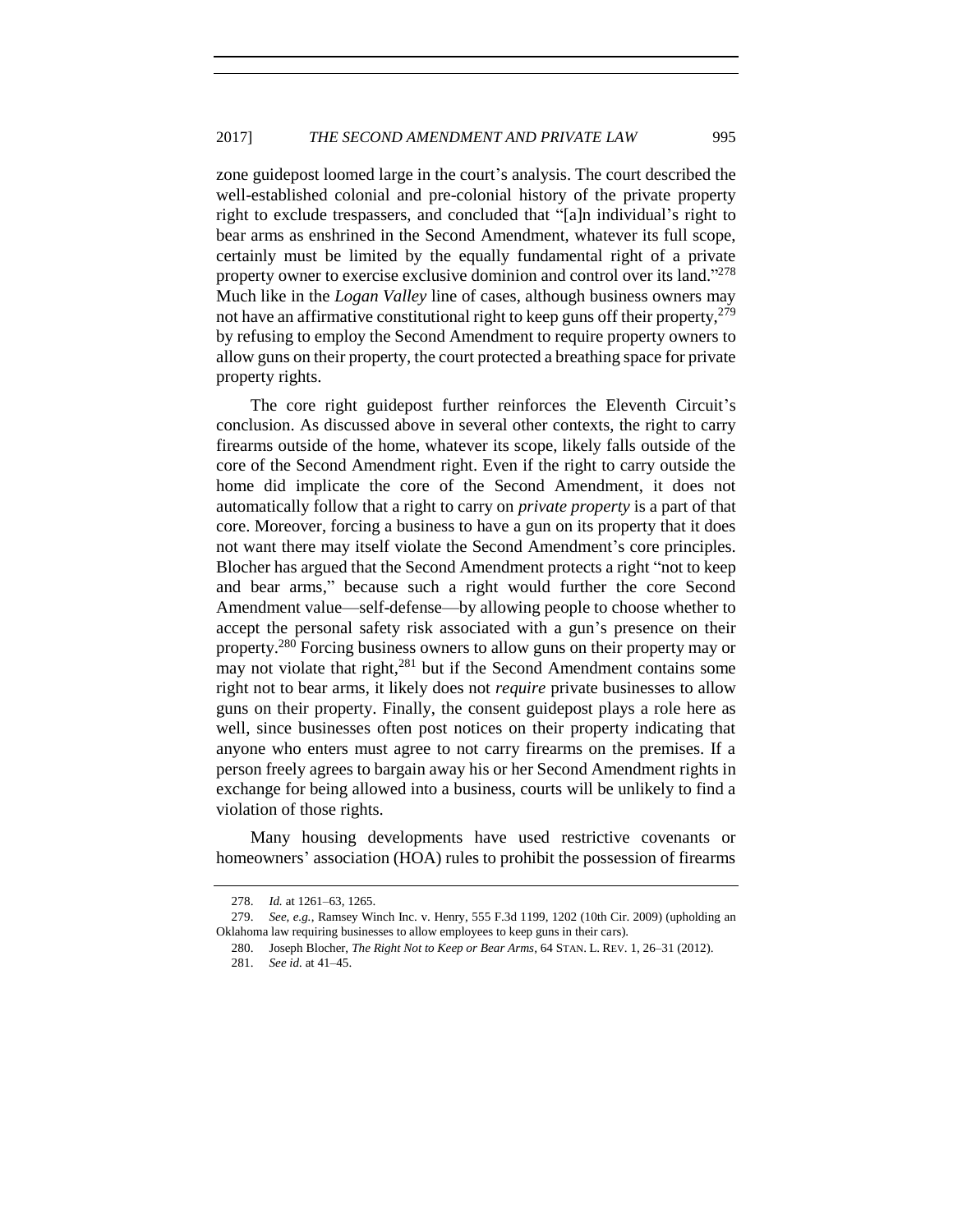<span id="page-51-0"></span>in homes in those developments.<sup>282</sup> Although it has not yet been litigated,<sup>283</sup> a gun owner challenging such a restriction might argue that it is analogous to the restrictions struck down in *Shelley*. <sup>284</sup> The Core Right Theory points towards such restrictions receiving some constitutional scrutiny. Such restrictions—at least where they completely ban possession of all guns in the home—undoubtedly burden the core of Second Amendment. On the other hand, a restrictive covenant or an HOA agreement is a property right, and any application of the Second Amendment would threaten that property right. $285$  Moreover, HOAs and restrictive covenants are voluntary agreements, and they generally receive the deference courts pay to such agreements when determining whether to apply the Constitution to private law. But, as *Shelley* demonstrates, when a restrictive covenant or HOA directly burdens the core of a right, it may be subject to constitutional scrutiny despite the property rights involved and the consensual nature of these agreements. As discussed in Part I.E, HOAs and restrictive covenants are not like most ordinary contracts because they—by design—impact nonparties to the original agreement.<sup>286</sup>

However, the fact that an attempt to enforce such a "no guns" restriction would be subject to constitutional scrutiny is not the end of the inquiry. A court looking at such a restriction would have to conduct a full Second Amendment analysis, including selecting an appropriate level of scrutiny and applying that level of scrutiny to the restriction at issue (which would necessarily include considering the justifications for the restriction in that particular development). It may seem obvious that strict scrutiny should apply to these restrictions, given their similarity to the law struck down in *Heller*. However, the fact that these restrictions emanate from an agreement

<sup>282.</sup> *See* John-Patrick Fritz, Comment, *Check Your Rights and Your Guns at the Door: Questioning the Validity of Restrictive Covenants Against the Right to Bear Arms*, 35 SW. U. L. REV. 551, 551–52 (2007); Christopher J. Wahl, Comment, *Keeping* Heller *Out of the Home: Homeowners Associations and the Right to Keep and Bear Arms*, 15 U. PA. J. CONST. L. 1003, 1003 n.5 (2013).

<sup>283.</sup> The pressure of threatened litigation may have forced some HOAs to withdraw proposed gun bans. *See* Wahl, *supra* note [282,](#page-51-0) at 1003 & n.6.

<sup>284.</sup> *See* Fritz, *supra* note [282,](#page-51-0) at 551–52 & 565 (making a version of this argument pre-*Heller*).

<sup>285.</sup> *See, e.g.*, Leigh v. Village of Los Lunas, 108 P.3d 525, 529 (N.M. 2004) ("Restrictive covenants constitute valuable property rights.") (citation and internal quotation marks omitted). Although some jurisdictions do not consider a restrictive covenant to be a property right for takings purposes, because they consider them to be contractual rights, *see id.* at 530, contractual rights are still an important interest with constitutional dimensions. *See* U.S. CONST. art. I, § 10, cl. 1 ("No State shall . . . pass any . . . Law impairing the Obligation of Contracts.").

<sup>286.</sup> A similar restriction in a lease, by contrast, would likely not be subject to constitutional scrutiny. Unlike a restrictive covenant or HOA rule, a lease provision would not have adverse impacts on third parties beyond those who negotiated the lease. Instead, a lease would be much more like an ordinary contract, and therefore unlikely to receive constitutional scrutiny.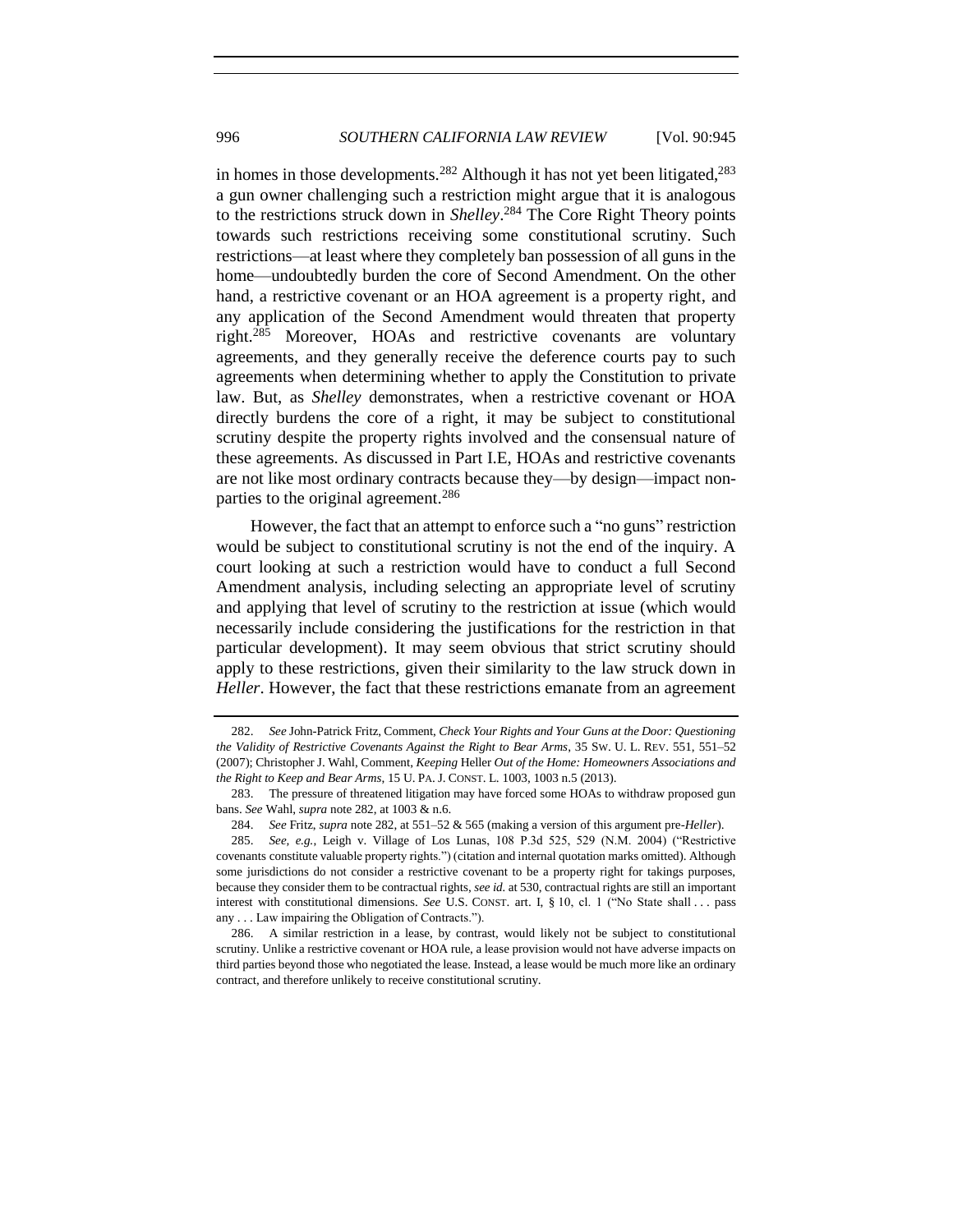among private parties, and that a prospective home purchaser who wishes to use firearms for self-defense may simply choose to live elsewhere, may lessen the burden on the Second Amendment and counsel in favor of a lower level of scrutiny, even though these same factors would probably not be sufficient to shield such restrictions from all scrutiny. Thus, while the Second Amendment would likely apply to such restrictions, that does not automatically mean they would be unenforceable in all circumstances.

## **CONCLUSION**

<span id="page-52-0"></span>The Core Right Theory provides a sound framework for understanding courts' approach to questions about the intersection of private law and constitutional rights generally. Consequently, applying that theory provides a good guide for understanding how courts may address these intersections in the Second Amendment context. However, the Core Right Theory is only explanatory; I make no claims about its normative value. The Second Amendment's post-*Heller* development presents courts and scholars with a unique opportunity to look at old doctrines in a new light, and the way that constitutional rights and private law are integrated may be one area that deserves a fresh look. But in order for that to happen, we must first develop a coherent understanding of what courts have done in this area up to this point. The Core Right Theory provides an important tool for moving in that direction.